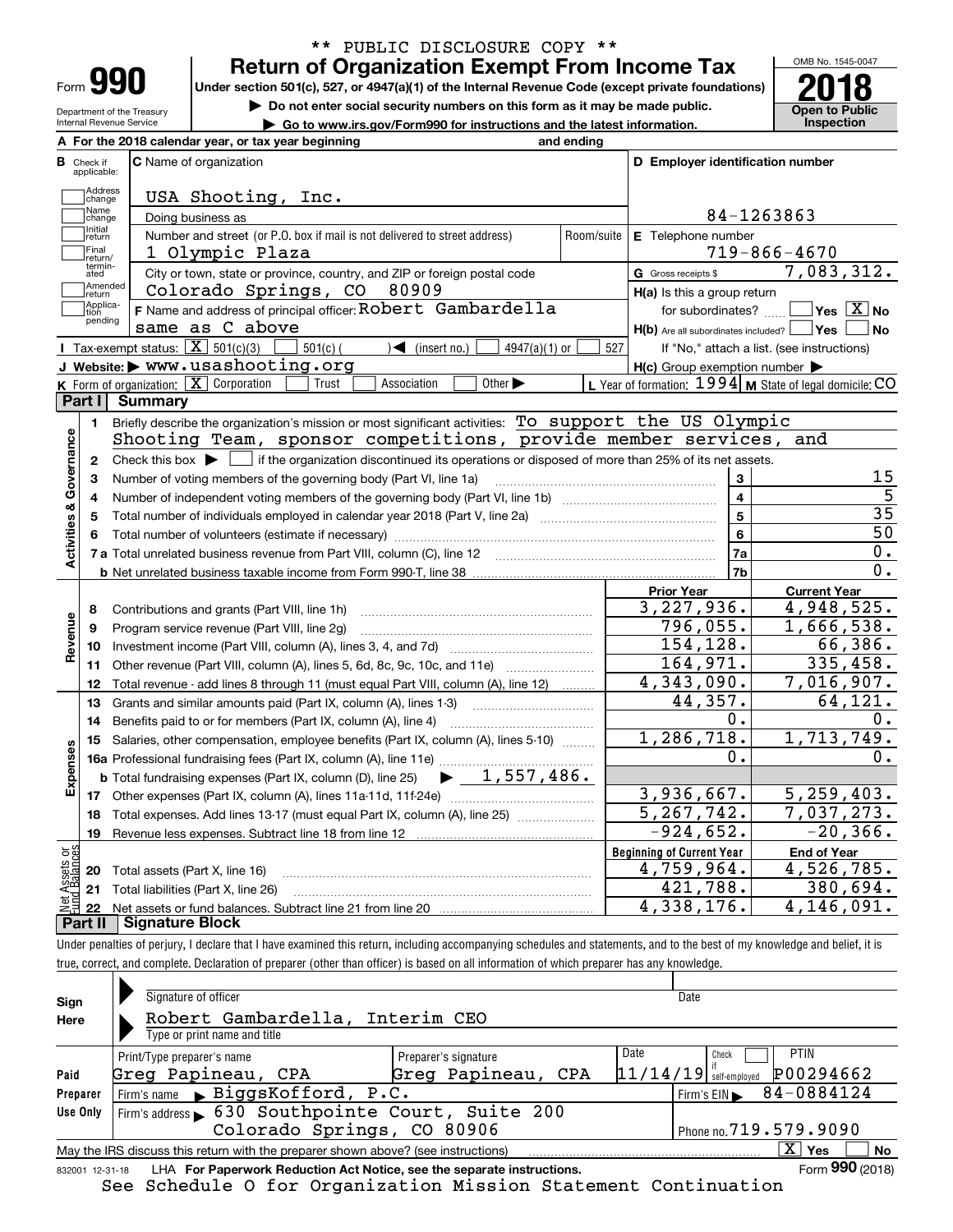| Part III<br>$\overline{\mathbf{X}}$<br>Briefly describe the organization's mission:<br>1<br>To support the US Olympic Shooting Team, sponsor competitions, provide<br>member services, and promote shooting sports.<br>Did the organization undertake any significant program services during the year which were not listed on the<br>$\mathbf{2}$<br>$Yes \ \boxed{X}$ No<br>prior Form 990 or 990-EZ?<br>If "Yes," describe these new services on Schedule O.<br>$Yes \ \overline{X}$ No<br>Did the organization cease conducting, or make significant changes in how it conducts, any program services?<br>3<br>If "Yes," describe these changes on Schedule O.<br>Describe the organization's program service accomplishments for each of its three largest program services, as measured by expenses.<br>4<br>Section 501(c)(3) and 501(c)(4) organizations are required to report the amount of grants and allocations to others, the total expenses, and<br>revenue, if any, for each program service reported.<br>$\frac{(\text{Code:})}{\text{Filter} \text{ Athletic} \text{ } \text{Arperases}}$ 3,555,726. Including grants of \$ 64,121. ) (Revenue \$ 148,362.<br>148, 362.<br>4a (Code:<br>junior Olympic championships, selection matches, sanctioning state JO<br>and PTO matches.<br>800, 657. including grants of \$<br>1, 268, 978.<br>4b<br>) (Expenses \$<br>) (Revenue \$<br>(Code:<br>Competitions - Running competitions - national championships,<br>junior<br>Olympic championships, selection matches, sanctioning state JO<br>and PTO<br>matches.<br>$263,479$ including grants of \$<br>63,939.<br>$(Ex)$ (Expenses \$<br>) (Revenue \$<br>$4c$ (Code:<br>Shooter Development - developing programs to facilitate a pipeline of<br>future Olympic athletes.<br>4d Other program services (Describe in Schedule O.)<br>185, 259.<br>$197,573$ $\cdot$ including grants of \$<br>(Expenses \$<br>(Revenue \$<br>4,817,435.<br>4e Total program service expenses<br><b>OOO</b> | USA Shooting, Inc.<br>Form 990 (2018)               | 84-1263863<br>Page 2 |
|------------------------------------------------------------------------------------------------------------------------------------------------------------------------------------------------------------------------------------------------------------------------------------------------------------------------------------------------------------------------------------------------------------------------------------------------------------------------------------------------------------------------------------------------------------------------------------------------------------------------------------------------------------------------------------------------------------------------------------------------------------------------------------------------------------------------------------------------------------------------------------------------------------------------------------------------------------------------------------------------------------------------------------------------------------------------------------------------------------------------------------------------------------------------------------------------------------------------------------------------------------------------------------------------------------------------------------------------------------------------------------------------------------------------------------------------------------------------------------------------------------------------------------------------------------------------------------------------------------------------------------------------------------------------------------------------------------------------------------------------------------------------------------------------------------------------------------------------------------------------------------------------------------------------------------------------------------------------------------------------------------|-----------------------------------------------------|----------------------|
|                                                                                                                                                                                                                                                                                                                                                                                                                                                                                                                                                                                                                                                                                                                                                                                                                                                                                                                                                                                                                                                                                                                                                                                                                                                                                                                                                                                                                                                                                                                                                                                                                                                                                                                                                                                                                                                                                                                                                                                                            | <b>Statement of Program Service Accomplishments</b> |                      |
|                                                                                                                                                                                                                                                                                                                                                                                                                                                                                                                                                                                                                                                                                                                                                                                                                                                                                                                                                                                                                                                                                                                                                                                                                                                                                                                                                                                                                                                                                                                                                                                                                                                                                                                                                                                                                                                                                                                                                                                                            |                                                     |                      |
|                                                                                                                                                                                                                                                                                                                                                                                                                                                                                                                                                                                                                                                                                                                                                                                                                                                                                                                                                                                                                                                                                                                                                                                                                                                                                                                                                                                                                                                                                                                                                                                                                                                                                                                                                                                                                                                                                                                                                                                                            |                                                     |                      |
|                                                                                                                                                                                                                                                                                                                                                                                                                                                                                                                                                                                                                                                                                                                                                                                                                                                                                                                                                                                                                                                                                                                                                                                                                                                                                                                                                                                                                                                                                                                                                                                                                                                                                                                                                                                                                                                                                                                                                                                                            |                                                     |                      |
|                                                                                                                                                                                                                                                                                                                                                                                                                                                                                                                                                                                                                                                                                                                                                                                                                                                                                                                                                                                                                                                                                                                                                                                                                                                                                                                                                                                                                                                                                                                                                                                                                                                                                                                                                                                                                                                                                                                                                                                                            |                                                     |                      |
|                                                                                                                                                                                                                                                                                                                                                                                                                                                                                                                                                                                                                                                                                                                                                                                                                                                                                                                                                                                                                                                                                                                                                                                                                                                                                                                                                                                                                                                                                                                                                                                                                                                                                                                                                                                                                                                                                                                                                                                                            |                                                     |                      |
|                                                                                                                                                                                                                                                                                                                                                                                                                                                                                                                                                                                                                                                                                                                                                                                                                                                                                                                                                                                                                                                                                                                                                                                                                                                                                                                                                                                                                                                                                                                                                                                                                                                                                                                                                                                                                                                                                                                                                                                                            |                                                     |                      |
|                                                                                                                                                                                                                                                                                                                                                                                                                                                                                                                                                                                                                                                                                                                                                                                                                                                                                                                                                                                                                                                                                                                                                                                                                                                                                                                                                                                                                                                                                                                                                                                                                                                                                                                                                                                                                                                                                                                                                                                                            |                                                     |                      |
|                                                                                                                                                                                                                                                                                                                                                                                                                                                                                                                                                                                                                                                                                                                                                                                                                                                                                                                                                                                                                                                                                                                                                                                                                                                                                                                                                                                                                                                                                                                                                                                                                                                                                                                                                                                                                                                                                                                                                                                                            |                                                     |                      |
|                                                                                                                                                                                                                                                                                                                                                                                                                                                                                                                                                                                                                                                                                                                                                                                                                                                                                                                                                                                                                                                                                                                                                                                                                                                                                                                                                                                                                                                                                                                                                                                                                                                                                                                                                                                                                                                                                                                                                                                                            |                                                     |                      |
|                                                                                                                                                                                                                                                                                                                                                                                                                                                                                                                                                                                                                                                                                                                                                                                                                                                                                                                                                                                                                                                                                                                                                                                                                                                                                                                                                                                                                                                                                                                                                                                                                                                                                                                                                                                                                                                                                                                                                                                                            |                                                     |                      |
|                                                                                                                                                                                                                                                                                                                                                                                                                                                                                                                                                                                                                                                                                                                                                                                                                                                                                                                                                                                                                                                                                                                                                                                                                                                                                                                                                                                                                                                                                                                                                                                                                                                                                                                                                                                                                                                                                                                                                                                                            |                                                     |                      |
|                                                                                                                                                                                                                                                                                                                                                                                                                                                                                                                                                                                                                                                                                                                                                                                                                                                                                                                                                                                                                                                                                                                                                                                                                                                                                                                                                                                                                                                                                                                                                                                                                                                                                                                                                                                                                                                                                                                                                                                                            |                                                     |                      |
|                                                                                                                                                                                                                                                                                                                                                                                                                                                                                                                                                                                                                                                                                                                                                                                                                                                                                                                                                                                                                                                                                                                                                                                                                                                                                                                                                                                                                                                                                                                                                                                                                                                                                                                                                                                                                                                                                                                                                                                                            |                                                     |                      |
|                                                                                                                                                                                                                                                                                                                                                                                                                                                                                                                                                                                                                                                                                                                                                                                                                                                                                                                                                                                                                                                                                                                                                                                                                                                                                                                                                                                                                                                                                                                                                                                                                                                                                                                                                                                                                                                                                                                                                                                                            |                                                     |                      |
|                                                                                                                                                                                                                                                                                                                                                                                                                                                                                                                                                                                                                                                                                                                                                                                                                                                                                                                                                                                                                                                                                                                                                                                                                                                                                                                                                                                                                                                                                                                                                                                                                                                                                                                                                                                                                                                                                                                                                                                                            |                                                     |                      |
|                                                                                                                                                                                                                                                                                                                                                                                                                                                                                                                                                                                                                                                                                                                                                                                                                                                                                                                                                                                                                                                                                                                                                                                                                                                                                                                                                                                                                                                                                                                                                                                                                                                                                                                                                                                                                                                                                                                                                                                                            |                                                     |                      |
|                                                                                                                                                                                                                                                                                                                                                                                                                                                                                                                                                                                                                                                                                                                                                                                                                                                                                                                                                                                                                                                                                                                                                                                                                                                                                                                                                                                                                                                                                                                                                                                                                                                                                                                                                                                                                                                                                                                                                                                                            |                                                     |                      |
|                                                                                                                                                                                                                                                                                                                                                                                                                                                                                                                                                                                                                                                                                                                                                                                                                                                                                                                                                                                                                                                                                                                                                                                                                                                                                                                                                                                                                                                                                                                                                                                                                                                                                                                                                                                                                                                                                                                                                                                                            |                                                     |                      |
|                                                                                                                                                                                                                                                                                                                                                                                                                                                                                                                                                                                                                                                                                                                                                                                                                                                                                                                                                                                                                                                                                                                                                                                                                                                                                                                                                                                                                                                                                                                                                                                                                                                                                                                                                                                                                                                                                                                                                                                                            |                                                     |                      |
|                                                                                                                                                                                                                                                                                                                                                                                                                                                                                                                                                                                                                                                                                                                                                                                                                                                                                                                                                                                                                                                                                                                                                                                                                                                                                                                                                                                                                                                                                                                                                                                                                                                                                                                                                                                                                                                                                                                                                                                                            |                                                     |                      |
|                                                                                                                                                                                                                                                                                                                                                                                                                                                                                                                                                                                                                                                                                                                                                                                                                                                                                                                                                                                                                                                                                                                                                                                                                                                                                                                                                                                                                                                                                                                                                                                                                                                                                                                                                                                                                                                                                                                                                                                                            |                                                     |                      |
|                                                                                                                                                                                                                                                                                                                                                                                                                                                                                                                                                                                                                                                                                                                                                                                                                                                                                                                                                                                                                                                                                                                                                                                                                                                                                                                                                                                                                                                                                                                                                                                                                                                                                                                                                                                                                                                                                                                                                                                                            |                                                     |                      |
|                                                                                                                                                                                                                                                                                                                                                                                                                                                                                                                                                                                                                                                                                                                                                                                                                                                                                                                                                                                                                                                                                                                                                                                                                                                                                                                                                                                                                                                                                                                                                                                                                                                                                                                                                                                                                                                                                                                                                                                                            |                                                     |                      |
|                                                                                                                                                                                                                                                                                                                                                                                                                                                                                                                                                                                                                                                                                                                                                                                                                                                                                                                                                                                                                                                                                                                                                                                                                                                                                                                                                                                                                                                                                                                                                                                                                                                                                                                                                                                                                                                                                                                                                                                                            |                                                     |                      |
|                                                                                                                                                                                                                                                                                                                                                                                                                                                                                                                                                                                                                                                                                                                                                                                                                                                                                                                                                                                                                                                                                                                                                                                                                                                                                                                                                                                                                                                                                                                                                                                                                                                                                                                                                                                                                                                                                                                                                                                                            |                                                     |                      |
|                                                                                                                                                                                                                                                                                                                                                                                                                                                                                                                                                                                                                                                                                                                                                                                                                                                                                                                                                                                                                                                                                                                                                                                                                                                                                                                                                                                                                                                                                                                                                                                                                                                                                                                                                                                                                                                                                                                                                                                                            |                                                     |                      |
|                                                                                                                                                                                                                                                                                                                                                                                                                                                                                                                                                                                                                                                                                                                                                                                                                                                                                                                                                                                                                                                                                                                                                                                                                                                                                                                                                                                                                                                                                                                                                                                                                                                                                                                                                                                                                                                                                                                                                                                                            |                                                     |                      |
|                                                                                                                                                                                                                                                                                                                                                                                                                                                                                                                                                                                                                                                                                                                                                                                                                                                                                                                                                                                                                                                                                                                                                                                                                                                                                                                                                                                                                                                                                                                                                                                                                                                                                                                                                                                                                                                                                                                                                                                                            |                                                     |                      |
|                                                                                                                                                                                                                                                                                                                                                                                                                                                                                                                                                                                                                                                                                                                                                                                                                                                                                                                                                                                                                                                                                                                                                                                                                                                                                                                                                                                                                                                                                                                                                                                                                                                                                                                                                                                                                                                                                                                                                                                                            |                                                     |                      |
|                                                                                                                                                                                                                                                                                                                                                                                                                                                                                                                                                                                                                                                                                                                                                                                                                                                                                                                                                                                                                                                                                                                                                                                                                                                                                                                                                                                                                                                                                                                                                                                                                                                                                                                                                                                                                                                                                                                                                                                                            |                                                     |                      |
|                                                                                                                                                                                                                                                                                                                                                                                                                                                                                                                                                                                                                                                                                                                                                                                                                                                                                                                                                                                                                                                                                                                                                                                                                                                                                                                                                                                                                                                                                                                                                                                                                                                                                                                                                                                                                                                                                                                                                                                                            |                                                     |                      |
|                                                                                                                                                                                                                                                                                                                                                                                                                                                                                                                                                                                                                                                                                                                                                                                                                                                                                                                                                                                                                                                                                                                                                                                                                                                                                                                                                                                                                                                                                                                                                                                                                                                                                                                                                                                                                                                                                                                                                                                                            |                                                     |                      |
|                                                                                                                                                                                                                                                                                                                                                                                                                                                                                                                                                                                                                                                                                                                                                                                                                                                                                                                                                                                                                                                                                                                                                                                                                                                                                                                                                                                                                                                                                                                                                                                                                                                                                                                                                                                                                                                                                                                                                                                                            |                                                     |                      |
|                                                                                                                                                                                                                                                                                                                                                                                                                                                                                                                                                                                                                                                                                                                                                                                                                                                                                                                                                                                                                                                                                                                                                                                                                                                                                                                                                                                                                                                                                                                                                                                                                                                                                                                                                                                                                                                                                                                                                                                                            |                                                     |                      |
|                                                                                                                                                                                                                                                                                                                                                                                                                                                                                                                                                                                                                                                                                                                                                                                                                                                                                                                                                                                                                                                                                                                                                                                                                                                                                                                                                                                                                                                                                                                                                                                                                                                                                                                                                                                                                                                                                                                                                                                                            |                                                     |                      |
|                                                                                                                                                                                                                                                                                                                                                                                                                                                                                                                                                                                                                                                                                                                                                                                                                                                                                                                                                                                                                                                                                                                                                                                                                                                                                                                                                                                                                                                                                                                                                                                                                                                                                                                                                                                                                                                                                                                                                                                                            |                                                     |                      |
|                                                                                                                                                                                                                                                                                                                                                                                                                                                                                                                                                                                                                                                                                                                                                                                                                                                                                                                                                                                                                                                                                                                                                                                                                                                                                                                                                                                                                                                                                                                                                                                                                                                                                                                                                                                                                                                                                                                                                                                                            |                                                     |                      |
|                                                                                                                                                                                                                                                                                                                                                                                                                                                                                                                                                                                                                                                                                                                                                                                                                                                                                                                                                                                                                                                                                                                                                                                                                                                                                                                                                                                                                                                                                                                                                                                                                                                                                                                                                                                                                                                                                                                                                                                                            |                                                     |                      |
|                                                                                                                                                                                                                                                                                                                                                                                                                                                                                                                                                                                                                                                                                                                                                                                                                                                                                                                                                                                                                                                                                                                                                                                                                                                                                                                                                                                                                                                                                                                                                                                                                                                                                                                                                                                                                                                                                                                                                                                                            |                                                     |                      |
|                                                                                                                                                                                                                                                                                                                                                                                                                                                                                                                                                                                                                                                                                                                                                                                                                                                                                                                                                                                                                                                                                                                                                                                                                                                                                                                                                                                                                                                                                                                                                                                                                                                                                                                                                                                                                                                                                                                                                                                                            |                                                     |                      |
|                                                                                                                                                                                                                                                                                                                                                                                                                                                                                                                                                                                                                                                                                                                                                                                                                                                                                                                                                                                                                                                                                                                                                                                                                                                                                                                                                                                                                                                                                                                                                                                                                                                                                                                                                                                                                                                                                                                                                                                                            |                                                     |                      |
|                                                                                                                                                                                                                                                                                                                                                                                                                                                                                                                                                                                                                                                                                                                                                                                                                                                                                                                                                                                                                                                                                                                                                                                                                                                                                                                                                                                                                                                                                                                                                                                                                                                                                                                                                                                                                                                                                                                                                                                                            |                                                     |                      |
|                                                                                                                                                                                                                                                                                                                                                                                                                                                                                                                                                                                                                                                                                                                                                                                                                                                                                                                                                                                                                                                                                                                                                                                                                                                                                                                                                                                                                                                                                                                                                                                                                                                                                                                                                                                                                                                                                                                                                                                                            |                                                     |                      |
|                                                                                                                                                                                                                                                                                                                                                                                                                                                                                                                                                                                                                                                                                                                                                                                                                                                                                                                                                                                                                                                                                                                                                                                                                                                                                                                                                                                                                                                                                                                                                                                                                                                                                                                                                                                                                                                                                                                                                                                                            |                                                     |                      |
|                                                                                                                                                                                                                                                                                                                                                                                                                                                                                                                                                                                                                                                                                                                                                                                                                                                                                                                                                                                                                                                                                                                                                                                                                                                                                                                                                                                                                                                                                                                                                                                                                                                                                                                                                                                                                                                                                                                                                                                                            |                                                     |                      |
|                                                                                                                                                                                                                                                                                                                                                                                                                                                                                                                                                                                                                                                                                                                                                                                                                                                                                                                                                                                                                                                                                                                                                                                                                                                                                                                                                                                                                                                                                                                                                                                                                                                                                                                                                                                                                                                                                                                                                                                                            |                                                     |                      |
|                                                                                                                                                                                                                                                                                                                                                                                                                                                                                                                                                                                                                                                                                                                                                                                                                                                                                                                                                                                                                                                                                                                                                                                                                                                                                                                                                                                                                                                                                                                                                                                                                                                                                                                                                                                                                                                                                                                                                                                                            |                                                     |                      |
|                                                                                                                                                                                                                                                                                                                                                                                                                                                                                                                                                                                                                                                                                                                                                                                                                                                                                                                                                                                                                                                                                                                                                                                                                                                                                                                                                                                                                                                                                                                                                                                                                                                                                                                                                                                                                                                                                                                                                                                                            |                                                     |                      |
|                                                                                                                                                                                                                                                                                                                                                                                                                                                                                                                                                                                                                                                                                                                                                                                                                                                                                                                                                                                                                                                                                                                                                                                                                                                                                                                                                                                                                                                                                                                                                                                                                                                                                                                                                                                                                                                                                                                                                                                                            |                                                     |                      |
|                                                                                                                                                                                                                                                                                                                                                                                                                                                                                                                                                                                                                                                                                                                                                                                                                                                                                                                                                                                                                                                                                                                                                                                                                                                                                                                                                                                                                                                                                                                                                                                                                                                                                                                                                                                                                                                                                                                                                                                                            |                                                     |                      |
|                                                                                                                                                                                                                                                                                                                                                                                                                                                                                                                                                                                                                                                                                                                                                                                                                                                                                                                                                                                                                                                                                                                                                                                                                                                                                                                                                                                                                                                                                                                                                                                                                                                                                                                                                                                                                                                                                                                                                                                                            |                                                     |                      |
|                                                                                                                                                                                                                                                                                                                                                                                                                                                                                                                                                                                                                                                                                                                                                                                                                                                                                                                                                                                                                                                                                                                                                                                                                                                                                                                                                                                                                                                                                                                                                                                                                                                                                                                                                                                                                                                                                                                                                                                                            |                                                     |                      |
|                                                                                                                                                                                                                                                                                                                                                                                                                                                                                                                                                                                                                                                                                                                                                                                                                                                                                                                                                                                                                                                                                                                                                                                                                                                                                                                                                                                                                                                                                                                                                                                                                                                                                                                                                                                                                                                                                                                                                                                                            |                                                     |                      |
|                                                                                                                                                                                                                                                                                                                                                                                                                                                                                                                                                                                                                                                                                                                                                                                                                                                                                                                                                                                                                                                                                                                                                                                                                                                                                                                                                                                                                                                                                                                                                                                                                                                                                                                                                                                                                                                                                                                                                                                                            |                                                     |                      |
|                                                                                                                                                                                                                                                                                                                                                                                                                                                                                                                                                                                                                                                                                                                                                                                                                                                                                                                                                                                                                                                                                                                                                                                                                                                                                                                                                                                                                                                                                                                                                                                                                                                                                                                                                                                                                                                                                                                                                                                                            |                                                     |                      |
|                                                                                                                                                                                                                                                                                                                                                                                                                                                                                                                                                                                                                                                                                                                                                                                                                                                                                                                                                                                                                                                                                                                                                                                                                                                                                                                                                                                                                                                                                                                                                                                                                                                                                                                                                                                                                                                                                                                                                                                                            |                                                     |                      |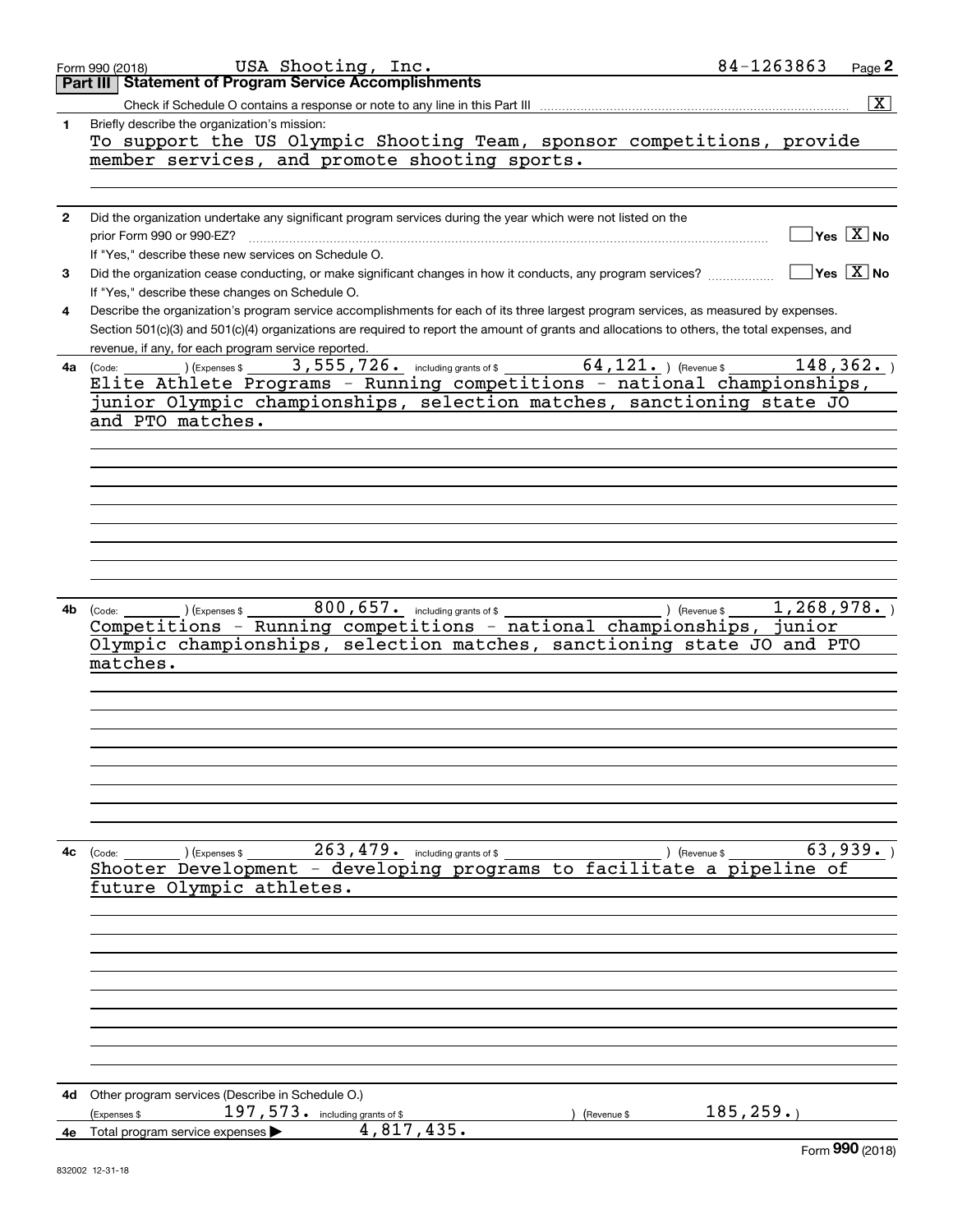Form 990 (2018) USA Shooting,Inc**.** 84-1263863 <sub>Page</sub> 3<br>Part IV | Checklist of Required Schedules

|     |                                                                                                                                      |                 | Yes         | No          |
|-----|--------------------------------------------------------------------------------------------------------------------------------------|-----------------|-------------|-------------|
| 1   | Is the organization described in section $501(c)(3)$ or $4947(a)(1)$ (other than a private foundation)?                              |                 |             |             |
|     |                                                                                                                                      | 1               | х           |             |
| 2   |                                                                                                                                      | $\mathbf{2}$    | $\mathbf X$ |             |
| 3   | Did the organization engage in direct or indirect political campaign activities on behalf of or in opposition to candidates for      |                 |             |             |
|     |                                                                                                                                      | 3               |             | x           |
| 4   | Section 501(c)(3) organizations. Did the organization engage in lobbying activities, or have a section 501(h) election in effect     |                 |             |             |
|     |                                                                                                                                      | 4               |             | х           |
| 5   | Is the organization a section 501(c)(4), 501(c)(5), or 501(c)(6) organization that receives membership dues, assessments, or         |                 |             |             |
|     |                                                                                                                                      | 5               |             | х           |
| 6   | Did the organization maintain any donor advised funds or any similar funds or accounts for which donors have the right to            |                 |             |             |
|     | provide advice on the distribution or investment of amounts in such funds or accounts? If "Yes," complete Schedule D, Part I         | 6               |             | х           |
| 7   | Did the organization receive or hold a conservation easement, including easements to preserve open space,                            |                 |             |             |
|     |                                                                                                                                      | 7               |             | х           |
|     | Did the organization maintain collections of works of art, historical treasures, or other similar assets? If "Yes," complete         |                 |             |             |
| 8   |                                                                                                                                      |                 |             | х           |
|     |                                                                                                                                      | 8               |             |             |
| 9   | Did the organization report an amount in Part X, line 21, for escrow or custodial account liability, serve as a custodian for        |                 |             |             |
|     | amounts not listed in Part X; or provide credit counseling, debt management, credit repair, or debt negotiation services?            |                 |             |             |
|     |                                                                                                                                      | 9               |             | x           |
| 10  | Did the organization, directly or through a related organization, hold assets in temporarily restricted endowments, permanent        |                 |             |             |
|     |                                                                                                                                      | 10              | x           |             |
| 11  | If the organization's answer to any of the following questions is "Yes," then complete Schedule D, Parts VI, VII, VIII, IX, or X     |                 |             |             |
|     | as applicable.                                                                                                                       |                 |             |             |
|     | a Did the organization report an amount for land, buildings, and equipment in Part X, line 10? If "Yes," complete Schedule D,        |                 |             |             |
|     |                                                                                                                                      | 11a             | X           |             |
|     | <b>b</b> Did the organization report an amount for investments - other securities in Part X, line 12 that is 5% or more of its total |                 |             |             |
|     |                                                                                                                                      | 11b             | х           |             |
|     | c Did the organization report an amount for investments - program related in Part X, line 13 that is 5% or more of its total         |                 |             |             |
|     |                                                                                                                                      | 11c             |             | х           |
|     | d Did the organization report an amount for other assets in Part X, line 15 that is 5% or more of its total assets reported in       |                 |             |             |
|     |                                                                                                                                      | 11d             |             | х           |
|     |                                                                                                                                      | 11e             |             | $\mathbf X$ |
| f   | Did the organization's separate or consolidated financial statements for the tax year include a footnote that addresses              |                 |             |             |
|     | the organization's liability for uncertain tax positions under FIN 48 (ASC 740)? If "Yes," complete Schedule D, Part X               | 11f             |             | х           |
|     | 12a Did the organization obtain separate, independent audited financial statements for the tax year? If "Yes," complete              |                 |             |             |
|     | Schedule D, Parts XI and XII                                                                                                         | 12a             |             | х           |
|     | <b>b</b> Was the organization included in consolidated, independent audited financial statements for the tax year?                   |                 |             |             |
|     | If "Yes," and if the organization answered "No" to line 12a, then completing Schedule D, Parts XI and XII is optional                | 12 <sub>b</sub> |             | Χ           |
| 13  |                                                                                                                                      | 13              |             | X           |
|     | Did the organization maintain an office, employees, or agents outside of the United States?                                          | 14a             |             | X           |
| 14a | <b>b</b> Did the organization have aggregate revenues or expenses of more than \$10,000 from grantmaking, fundraising, business,     |                 |             |             |
|     | investment, and program service activities outside the United States, or aggregate foreign investments valued at \$100,000           |                 |             |             |
|     |                                                                                                                                      | 14b             |             | x           |
|     | Did the organization report on Part IX, column (A), line 3, more than \$5,000 of grants or other assistance to or for any            |                 |             |             |
| 15  |                                                                                                                                      |                 |             | x           |
|     |                                                                                                                                      | 15              |             |             |
| 16  | Did the organization report on Part IX, column (A), line 3, more than \$5,000 of aggregate grants or other assistance to             |                 |             |             |
|     |                                                                                                                                      | 16              |             | x           |
| 17  | Did the organization report a total of more than \$15,000 of expenses for professional fundraising services on Part IX,              |                 |             |             |
|     |                                                                                                                                      | 17              | X           |             |
| 18  | Did the organization report more than \$15,000 total of fundraising event gross income and contributions on Part VIII, lines         |                 |             |             |
|     |                                                                                                                                      | 18              |             | x           |
| 19  | Did the organization report more than \$15,000 of gross income from gaming activities on Part VIII, line 9a? If "Yes."               |                 |             |             |
|     |                                                                                                                                      | 19              |             | х           |
| 20a |                                                                                                                                      | <b>20a</b>      |             | X           |
| b   | If "Yes" to line 20a, did the organization attach a copy of its audited financial statements to this return?                         | 20 <sub>b</sub> |             |             |
| 21  | Did the organization report more than \$5,000 of grants or other assistance to any domestic organization or                          |                 |             |             |
|     |                                                                                                                                      | 21              |             | X           |

Form (2018) **990**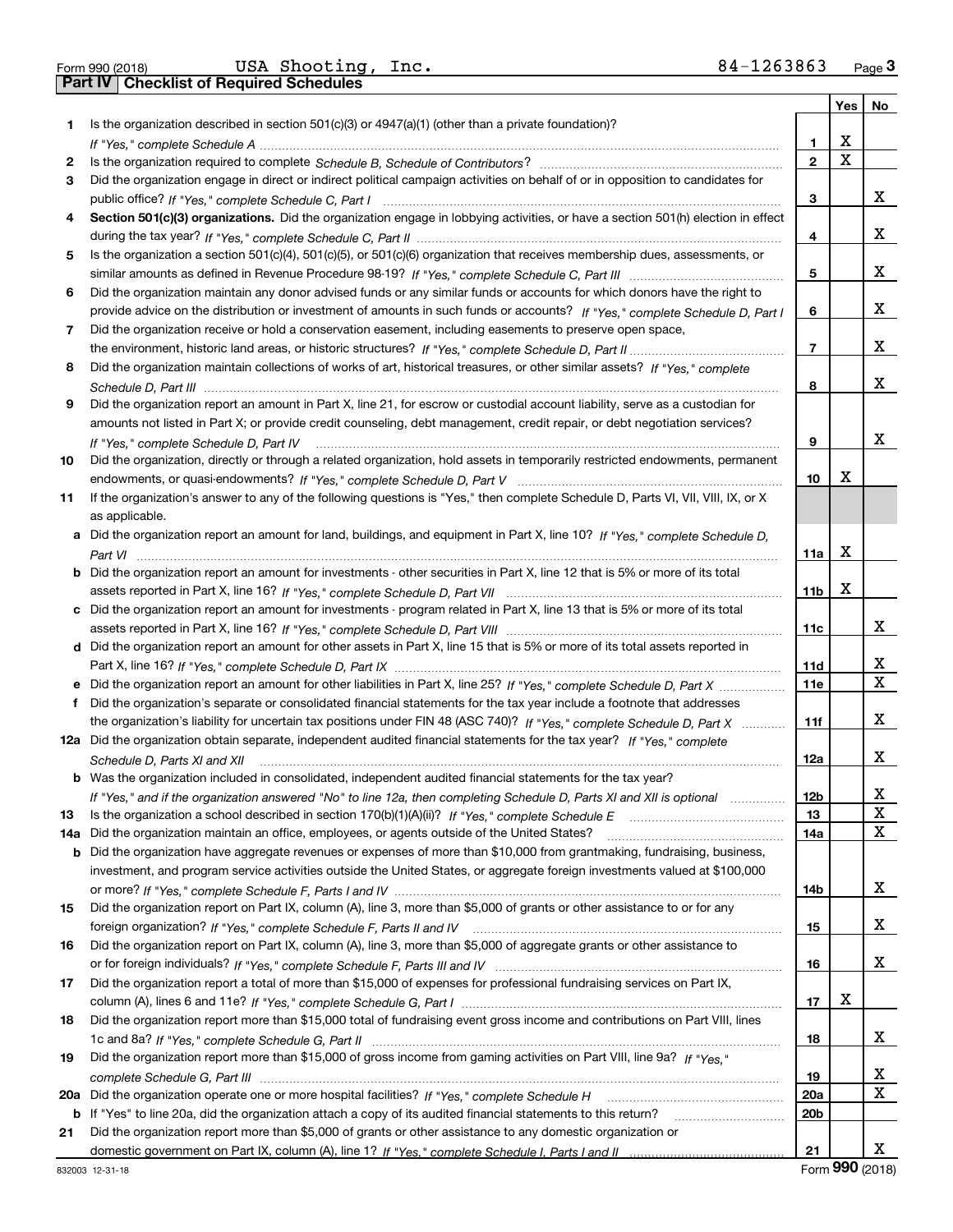*(continued)*

|               |                                                                                                                                   |                 | Yes | No |
|---------------|-----------------------------------------------------------------------------------------------------------------------------------|-----------------|-----|----|
| 22            | Did the organization report more than \$5,000 of grants or other assistance to or for domestic individuals on                     |                 |     |    |
|               |                                                                                                                                   | 22              | X   |    |
| 23            | Did the organization answer "Yes" to Part VII, Section A, line 3, 4, or 5 about compensation of the organization's current        |                 |     |    |
|               | and former officers, directors, trustees, key employees, and highest compensated employees? If "Yes," complete                    |                 |     |    |
|               |                                                                                                                                   | 23              | X   |    |
|               | 24a Did the organization have a tax-exempt bond issue with an outstanding principal amount of more than \$100,000 as of the       |                 |     |    |
|               | last day of the year, that was issued after December 31, 2002? If "Yes," answer lines 24b through 24d and complete                |                 |     |    |
|               |                                                                                                                                   | 24a             |     | x  |
|               |                                                                                                                                   | 24 <sub>b</sub> |     |    |
|               | c Did the organization maintain an escrow account other than a refunding escrow at any time during the year to defease            |                 |     |    |
|               |                                                                                                                                   | 24c             |     |    |
|               |                                                                                                                                   | 24d             |     |    |
|               | 25a Section 501(c)(3), 501(c)(4), and 501(c)(29) organizations. Did the organization engage in an excess benefit                  |                 |     |    |
|               |                                                                                                                                   | 25a             |     | x  |
|               | b Is the organization aware that it engaged in an excess benefit transaction with a disqualified person in a prior year, and      |                 |     |    |
|               | that the transaction has not been reported on any of the organization's prior Forms 990 or 990-EZ? If "Yes," complete             |                 |     |    |
|               | Schedule L. Part I                                                                                                                | 25b             |     | x  |
| 26            | Did the organization report any amount on Part X, line 5, 6, or 22 for receivables from or payables to any current or             |                 |     |    |
|               | former officers, directors, trustees, key employees, highest compensated employees, or disqualified persons? If "Yes."            |                 |     |    |
|               | complete Schedule L. Part II                                                                                                      | 26              |     | x  |
| 27            | Did the organization provide a grant or other assistance to an officer, director, trustee, key employee, substantial              |                 |     |    |
|               | contributor or employee thereof, a grant selection committee member, or to a 35% controlled entity or family member               |                 |     |    |
|               |                                                                                                                                   | 27              |     | x  |
| 28            | Was the organization a party to a business transaction with one of the following parties (see Schedule L, Part IV                 |                 |     |    |
|               | instructions for applicable filing thresholds, conditions, and exceptions):                                                       |                 |     |    |
| а             |                                                                                                                                   | 28a             |     | X  |
| b             | A family member of a current or former officer, director, trustee, or key employee? If "Yes," complete Schedule L, Part IV        | 28 <sub>b</sub> |     | X  |
| c             | An entity of which a current or former officer, director, trustee, or key employee (or a family member thereof) was an officer,   |                 |     |    |
|               |                                                                                                                                   | 28c             |     | х  |
| 29            |                                                                                                                                   | 29              | X   |    |
| 30            | Did the organization receive contributions of art, historical treasures, or other similar assets, or qualified conservation       |                 |     |    |
|               |                                                                                                                                   | 30              |     | x  |
| 31            | Did the organization liquidate, terminate, or dissolve and cease operations?                                                      |                 |     |    |
|               |                                                                                                                                   | 31              |     | x  |
| 32            | Did the organization sell, exchange, dispose of, or transfer more than 25% of its net assets? If "Yes," complete                  |                 |     |    |
|               |                                                                                                                                   | 32              |     | х  |
| 33            | Did the organization own 100% of an entity disregarded as separate from the organization under Regulations                        |                 |     |    |
|               |                                                                                                                                   | 33              |     | x  |
| 34            | Was the organization related to any tax-exempt or taxable entity? If "Yes," complete Schedule R, Part II, III, or IV, and         |                 |     |    |
|               |                                                                                                                                   | 34              | х   |    |
|               | 35a Did the organization have a controlled entity within the meaning of section 512(b)(13)?                                       | 35a             |     | X  |
|               | b If "Yes" to line 35a, did the organization receive any payment from or engage in any transaction with a controlled entity       |                 |     |    |
|               |                                                                                                                                   | 35b             |     |    |
| 36            | Section 501(c)(3) organizations. Did the organization make any transfers to an exempt non-charitable related organization?        |                 |     |    |
|               |                                                                                                                                   | 36              |     | x  |
| 37            | Did the organization conduct more than 5% of its activities through an entity that is not a related organization                  |                 |     | x  |
|               |                                                                                                                                   | 37              |     |    |
| 38            | Did the organization complete Schedule O and provide explanations in Schedule O for Part VI, lines 11b and 19?                    | 38              | х   |    |
| <b>Part V</b> | Note. All Form 990 filers are required to complete Schedule O<br><b>Statements Regarding Other IRS Filings and Tax Compliance</b> |                 |     |    |
|               | Check if Schedule O contains a response or note to any line in this Part V                                                        |                 |     |    |
|               |                                                                                                                                   |                 | Yes | No |
|               | 46<br>1a                                                                                                                          |                 |     |    |
| b             | 0<br>Enter the number of Forms W-2G included in line 1a. Enter -0- if not applicable<br>1b                                        |                 |     |    |
| c             | Did the organization comply with backup withholding rules for reportable payments to vendors and reportable gaming                |                 |     |    |
|               |                                                                                                                                   | 1c              | X   |    |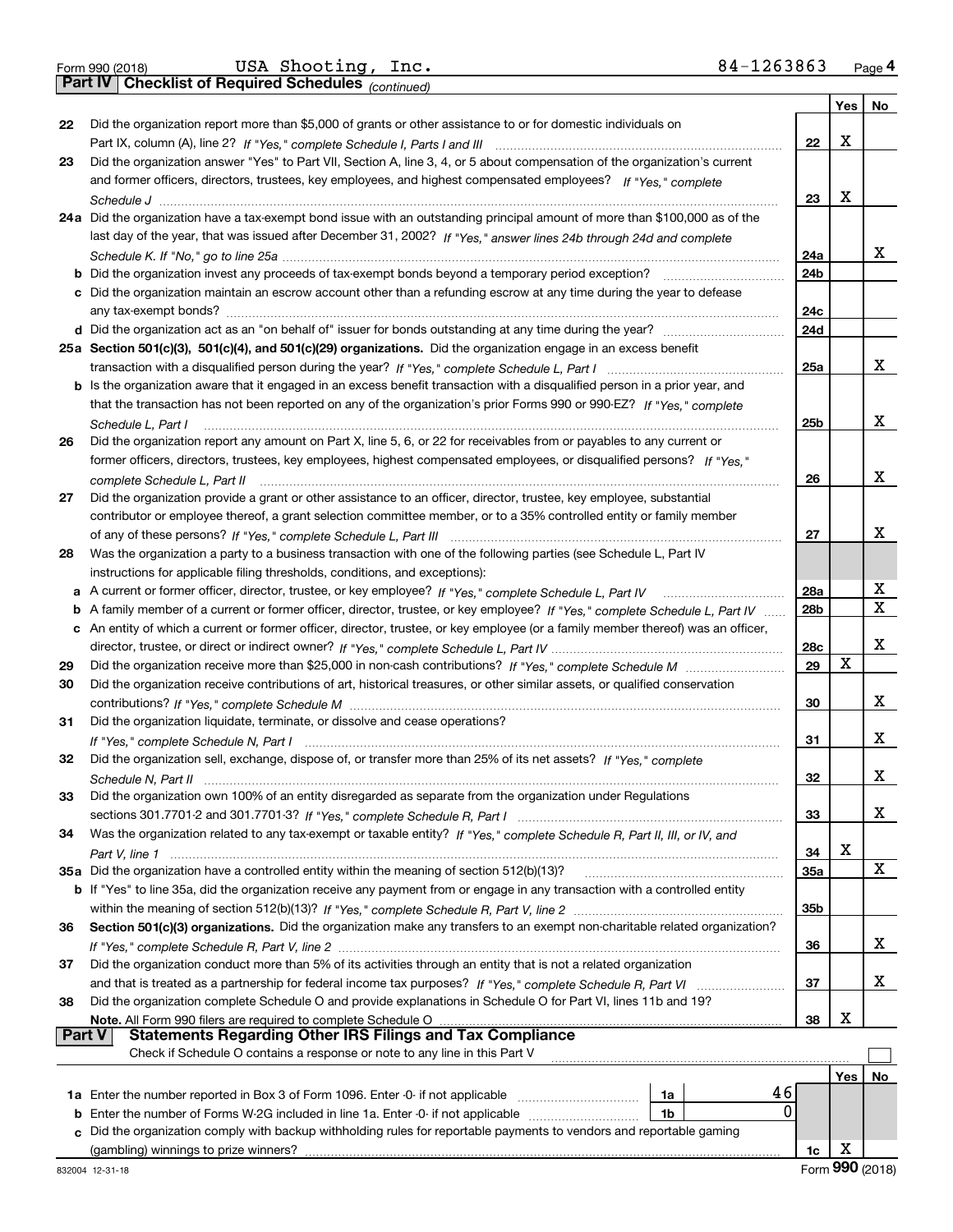|               | 84-1263863<br>USA Shooting, Inc.<br>Form 990 (2018)                                                                                                                                                                                        |                |     | Page $5$ |  |  |  |  |  |
|---------------|--------------------------------------------------------------------------------------------------------------------------------------------------------------------------------------------------------------------------------------------|----------------|-----|----------|--|--|--|--|--|
| <b>Part V</b> | Statements Regarding Other IRS Filings and Tax Compliance (continued)                                                                                                                                                                      |                |     |          |  |  |  |  |  |
|               |                                                                                                                                                                                                                                            |                | Yes | No       |  |  |  |  |  |
|               | 2a Enter the number of employees reported on Form W-3, Transmittal of Wage and Tax Statements,                                                                                                                                             |                |     |          |  |  |  |  |  |
|               | 35<br>filed for the calendar year ending with or within the year covered by this return [11] [11] filed for the calendar year ending with or within the year covered by this return<br>2a                                                  |                |     |          |  |  |  |  |  |
|               |                                                                                                                                                                                                                                            | 2 <sub>b</sub> | х   |          |  |  |  |  |  |
|               | Note. If the sum of lines 1a and 2a is greater than 250, you may be required to $e$ -file (see instructions) <i></i>                                                                                                                       | 3a             |     | x        |  |  |  |  |  |
|               | 3a Did the organization have unrelated business gross income of \$1,000 or more during the year?                                                                                                                                           |                |     |          |  |  |  |  |  |
|               |                                                                                                                                                                                                                                            |                |     |          |  |  |  |  |  |
|               | 4a At any time during the calendar year, did the organization have an interest in, or a signature or other authority over, a                                                                                                               |                |     |          |  |  |  |  |  |
|               |                                                                                                                                                                                                                                            | 4a             | х   |          |  |  |  |  |  |
|               | <b>b</b> If "Yes," enter the name of the foreign country: $\blacktriangleright$ Germany                                                                                                                                                    |                |     |          |  |  |  |  |  |
|               | See instructions for filing requirements for FinCEN Form 114, Report of Foreign Bank and Financial Accounts (FBAR).                                                                                                                        |                |     |          |  |  |  |  |  |
| 5a            | Was the organization a party to a prohibited tax shelter transaction at any time during the tax year?                                                                                                                                      | 5a             |     | х        |  |  |  |  |  |
| b             |                                                                                                                                                                                                                                            | 5 <sub>b</sub> |     | x        |  |  |  |  |  |
| c             |                                                                                                                                                                                                                                            | 5с             |     |          |  |  |  |  |  |
|               | 6a Does the organization have annual gross receipts that are normally greater than \$100,000, and did the organization solicit                                                                                                             |                |     |          |  |  |  |  |  |
|               | any contributions that were not tax deductible as charitable contributions?                                                                                                                                                                | 6a             |     | х        |  |  |  |  |  |
|               | b If "Yes," did the organization include with every solicitation an express statement that such contributions or gifts                                                                                                                     |                |     |          |  |  |  |  |  |
|               | were not tax deductible?                                                                                                                                                                                                                   | 6b             |     |          |  |  |  |  |  |
| 7             | Organizations that may receive deductible contributions under section 170(c).                                                                                                                                                              |                | х   |          |  |  |  |  |  |
| а             | Did the organization receive a payment in excess of \$75 made partly as a contribution and partly for goods and services provided to the payor?                                                                                            | 7a             | х   |          |  |  |  |  |  |
| b             | If "Yes," did the organization notify the donor of the value of the goods or services provided?                                                                                                                                            | 7b             |     |          |  |  |  |  |  |
| c             | Did the organization sell, exchange, or otherwise dispose of tangible personal property for which it was required                                                                                                                          |                |     | x        |  |  |  |  |  |
|               | to file Form 8282?                                                                                                                                                                                                                         | 7c             |     |          |  |  |  |  |  |
|               | d If "Yes," indicate the number of Forms 8282 filed during the year<br>7d                                                                                                                                                                  |                |     |          |  |  |  |  |  |
| е             | Did the organization receive any funds, directly or indirectly, to pay premiums on a personal benefit contract?                                                                                                                            | 7е<br>7f       |     |          |  |  |  |  |  |
| f             | Did the organization, during the year, pay premiums, directly or indirectly, on a personal benefit contract?                                                                                                                               | 7g             |     |          |  |  |  |  |  |
| a             | If the organization received a contribution of qualified intellectual property, did the organization file Form 8899 as required?                                                                                                           | 7h             |     |          |  |  |  |  |  |
| h.<br>8       | If the organization received a contribution of cars, boats, airplanes, or other vehicles, did the organization file a Form 1098-C?<br>Sponsoring organizations maintaining donor advised funds. Did a donor advised fund maintained by the |                |     |          |  |  |  |  |  |
|               | sponsoring organization have excess business holdings at any time during the year?                                                                                                                                                         | 8              |     |          |  |  |  |  |  |
| 9             | Sponsoring organizations maintaining donor advised funds.                                                                                                                                                                                  |                |     |          |  |  |  |  |  |
| а             | Did the sponsoring organization make any taxable distributions under section 4966?                                                                                                                                                         | 9а             |     |          |  |  |  |  |  |
| b             | Did the sponsoring organization make a distribution to a donor, donor advisor, or related person?                                                                                                                                          | 9b             |     |          |  |  |  |  |  |
| 10            | Section 501(c)(7) organizations. Enter:                                                                                                                                                                                                    |                |     |          |  |  |  |  |  |
|               | 10a<br>a Initiation fees and capital contributions included on Part VIII, line 12                                                                                                                                                          |                |     |          |  |  |  |  |  |
|               | 10 <sub>b</sub><br><b>b</b> Gross receipts, included on Form 990, Part VIII, line 12, for public use of club facilities                                                                                                                    |                |     |          |  |  |  |  |  |
| 11            | Section 501(c)(12) organizations. Enter:                                                                                                                                                                                                   |                |     |          |  |  |  |  |  |
| а             | 11a                                                                                                                                                                                                                                        |                |     |          |  |  |  |  |  |
| b             | Gross income from other sources (Do not net amounts due or paid to other sources against                                                                                                                                                   |                |     |          |  |  |  |  |  |
|               | 11b                                                                                                                                                                                                                                        |                |     |          |  |  |  |  |  |
|               | 12a Section 4947(a)(1) non-exempt charitable trusts. Is the organization filing Form 990 in lieu of Form 1041?                                                                                                                             | 12a            |     |          |  |  |  |  |  |
|               | <b>b</b> If "Yes," enter the amount of tax-exempt interest received or accrued during the year<br>12b                                                                                                                                      |                |     |          |  |  |  |  |  |
| 13            | Section 501(c)(29) qualified nonprofit health insurance issuers.                                                                                                                                                                           |                |     |          |  |  |  |  |  |
|               | a Is the organization licensed to issue qualified health plans in more than one state?                                                                                                                                                     | <b>13a</b>     |     |          |  |  |  |  |  |
|               | Note. See the instructions for additional information the organization must report on Schedule O.                                                                                                                                          |                |     |          |  |  |  |  |  |
| b             | Enter the amount of reserves the organization is required to maintain by the states in which the                                                                                                                                           |                |     |          |  |  |  |  |  |
|               | 13b                                                                                                                                                                                                                                        |                |     |          |  |  |  |  |  |
|               | 13с                                                                                                                                                                                                                                        |                |     |          |  |  |  |  |  |
|               | <b>14a</b> Did the organization receive any payments for indoor tanning services during the tax year?                                                                                                                                      | 14a            |     | x        |  |  |  |  |  |
|               |                                                                                                                                                                                                                                            | 14b            |     |          |  |  |  |  |  |
| 15            | Is the organization subject to the section 4960 tax on payment(s) of more than \$1,000,000 in remuneration or                                                                                                                              |                |     |          |  |  |  |  |  |
|               |                                                                                                                                                                                                                                            | 15             |     | х        |  |  |  |  |  |
|               | If "Yes," see instructions and file Form 4720, Schedule N.                                                                                                                                                                                 |                |     |          |  |  |  |  |  |
| 16            | Is the organization an educational institution subject to the section 4968 excise tax on net investment income?<br>.                                                                                                                       | 16             |     | х        |  |  |  |  |  |
|               | If "Yes," complete Form 4720, Schedule O.                                                                                                                                                                                                  |                |     |          |  |  |  |  |  |

Form (2018) **990**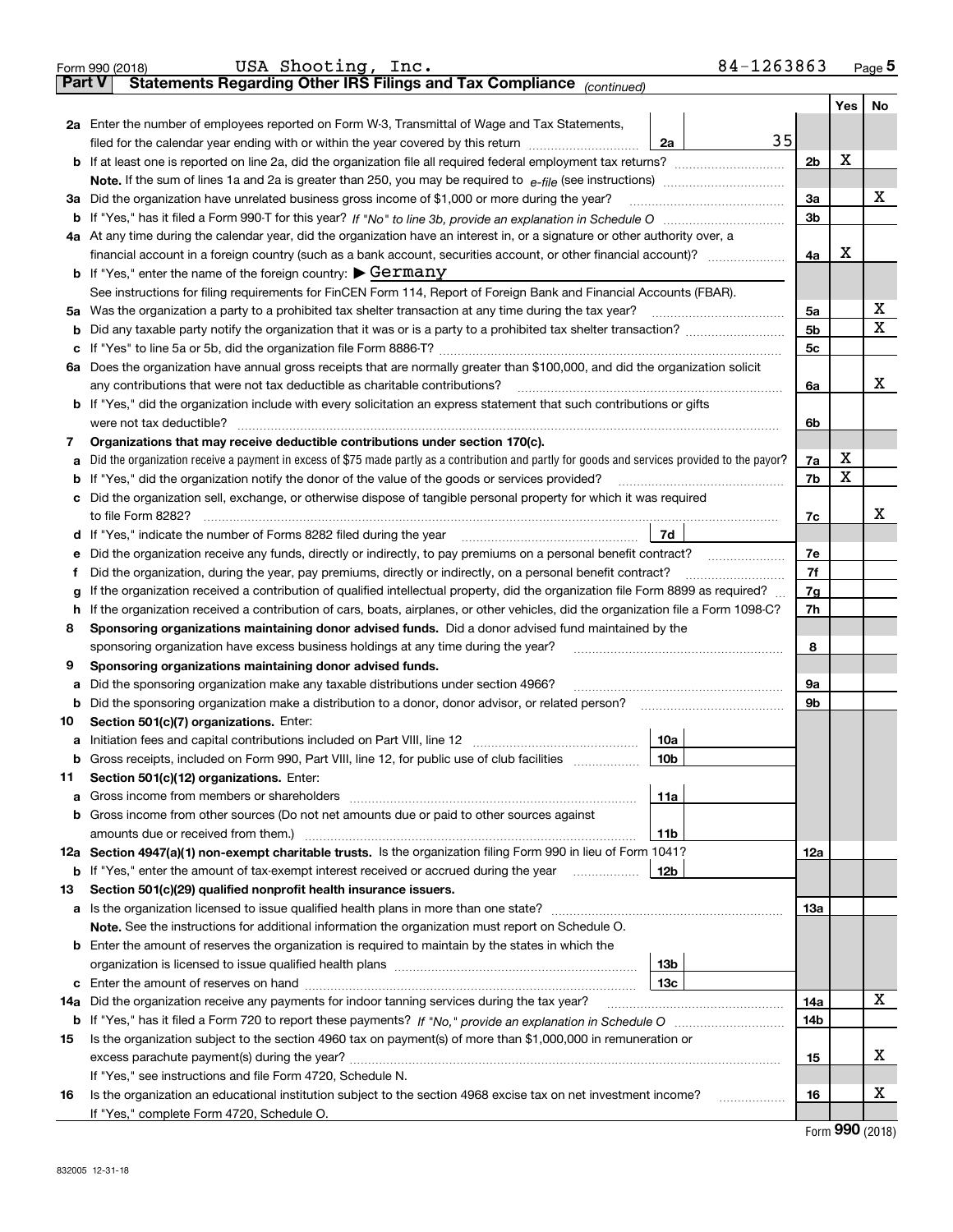|        | USA Shooting, Inc.<br>Form 990 (2018)                                                                                                                                                                                          | 84-1263863 |                 |                | $Page$ 6                |
|--------|--------------------------------------------------------------------------------------------------------------------------------------------------------------------------------------------------------------------------------|------------|-----------------|----------------|-------------------------|
|        | Governance, Management, and Disclosure For each "Yes" response to lines 2 through 7b below, and for a "No" response<br><b>Part VI</b>                                                                                          |            |                 |                |                         |
|        | to line 8a, 8b, or 10b below, describe the circumstances, processes, or changes in Schedule O. See instructions.                                                                                                               |            |                 |                |                         |
|        |                                                                                                                                                                                                                                |            |                 |                | $\overline{\mathbf{X}}$ |
|        | <b>Section A. Governing Body and Management</b>                                                                                                                                                                                |            |                 |                |                         |
|        |                                                                                                                                                                                                                                |            |                 | Yes            | No                      |
|        | 1a<br><b>1a</b> Enter the number of voting members of the governing body at the end of the tax year <i>manumum</i>                                                                                                             | 15         |                 |                |                         |
|        | If there are material differences in voting rights among members of the governing body, or if the governing                                                                                                                    |            |                 |                |                         |
|        | body delegated broad authority to an executive committee or similar committee, explain in Schedule O.                                                                                                                          |            |                 |                |                         |
| b      | Enter the number of voting members included in line 1a, above, who are independent<br>1b                                                                                                                                       | 5          |                 |                |                         |
| 2      | Did any officer, director, trustee, or key employee have a family relationship or a business relationship with any other                                                                                                       |            |                 |                |                         |
|        | officer, director, trustee, or key employee?                                                                                                                                                                                   |            | 2               |                | x                       |
| 3      | Did the organization delegate control over management duties customarily performed by or under the direct supervision                                                                                                          |            |                 |                | х                       |
|        |                                                                                                                                                                                                                                |            | 3               |                | $\mathbf X$             |
| 4      | Did the organization make any significant changes to its governing documents since the prior Form 990 was filed?                                                                                                               |            | 4<br>5          |                | X                       |
| 5<br>6 | Did the organization have members or stockholders?                                                                                                                                                                             |            | 6               |                | X                       |
|        | 7a Did the organization have members, stockholders, or other persons who had the power to elect or appoint one or                                                                                                              |            |                 |                |                         |
|        | more members of the governing body?                                                                                                                                                                                            |            | 7a              | х              |                         |
|        | b Are any governance decisions of the organization reserved to (or subject to approval by) members, stockholders, or                                                                                                           |            |                 |                |                         |
|        | persons other than the governing body?                                                                                                                                                                                         |            | 7b              |                | x                       |
| 8      | Did the organization contemporaneously document the meetings held or written actions undertaken during the year by the following:                                                                                              |            |                 |                |                         |
|        |                                                                                                                                                                                                                                |            | 8a              | х              |                         |
| b      | Each committee with authority to act on behalf of the governing body?                                                                                                                                                          |            | 8b              | X              |                         |
| 9      | Is there any officer, director, trustee, or key employee listed in Part VII, Section A, who cannot be reached at the                                                                                                           |            |                 |                |                         |
|        |                                                                                                                                                                                                                                |            | 9               |                | x                       |
|        | Section B. Policies (This Section B requests information about policies not required by the Internal Revenue Code.)                                                                                                            |            |                 |                |                         |
|        |                                                                                                                                                                                                                                |            |                 | Yes            | No                      |
|        |                                                                                                                                                                                                                                |            | 10a             |                | х                       |
|        | b If "Yes," did the organization have written policies and procedures governing the activities of such chapters, affiliates,                                                                                                   |            |                 |                |                         |
|        | and branches to ensure their operations are consistent with the organization's exempt purposes?                                                                                                                                |            | 10 <sub>b</sub> |                |                         |
|        | 11a Has the organization provided a complete copy of this Form 990 to all members of its governing body before filing the form?                                                                                                |            | 11a             | X              |                         |
|        | <b>b</b> Describe in Schedule O the process, if any, used by the organization to review this Form 990.                                                                                                                         |            |                 |                |                         |
|        | 12a Did the organization have a written conflict of interest policy? If "No," go to line 13                                                                                                                                    |            | 12a             | х              |                         |
|        |                                                                                                                                                                                                                                |            | 12 <sub>b</sub> | X              |                         |
|        | c Did the organization regularly and consistently monitor and enforce compliance with the policy? If "Yes," describe                                                                                                           |            |                 |                |                         |
|        | in Schedule O how this was done manufactured and continuum control of the Schedule O how this was done manufactured and continuum control of the Schedule O how this was done                                                  |            | 12c             | х<br><b>TF</b> |                         |
| 13     | Did the organization have a written whistleblower policy?                                                                                                                                                                      |            | 13              | Y              |                         |
| 14     | Did the organization have a written document retention and destruction policy?                                                                                                                                                 |            | 14              | х              |                         |
| 15     | Did the process for determining compensation of the following persons include a review and approval by independent                                                                                                             |            |                 |                |                         |
|        | persons, comparability data, and contemporaneous substantiation of the deliberation and decision?                                                                                                                              |            | <b>15a</b>      | х              |                         |
|        | b Other officers or key employees of the organization manufactured content to the organization manufactured by Other officers or key employees of the organization manufactured content of the organization manufactured by Ot |            | 15b             | X              |                         |
|        | If "Yes" to line 15a or 15b, describe the process in Schedule O (see instructions).                                                                                                                                            |            |                 |                |                         |
|        | 16a Did the organization invest in, contribute assets to, or participate in a joint venture or similar arrangement with a                                                                                                      |            |                 |                |                         |
|        | taxable entity during the year?                                                                                                                                                                                                |            | 16a             |                | x                       |
|        | b If "Yes," did the organization follow a written policy or procedure requiring the organization to evaluate its participation                                                                                                 |            |                 |                |                         |
|        | in joint venture arrangements under applicable federal tax law, and take steps to safeguard the organization's                                                                                                                 |            |                 |                |                         |
|        |                                                                                                                                                                                                                                |            | 16b             |                |                         |
|        | <b>Section C. Disclosure</b>                                                                                                                                                                                                   |            |                 |                |                         |
| 17     | List the states with which a copy of this Form 990 is required to be filed $\blacktriangleright$ AL, AK, AR, CA, CT, FL, GA, IL, KS, KY, ME, MD                                                                                |            |                 |                |                         |
| 18     | Section 6104 requires an organization to make its Forms 1023 (1024 or 1024 A if applicable), 990, and 990-T (Section 501(c)(3)s only) available                                                                                |            |                 |                |                         |
|        | for public inspection. Indicate how you made these available. Check all that apply.                                                                                                                                            |            |                 |                |                         |
|        | X   Own website<br>$X$ Upon request<br>Another's website<br>Other (explain in Schedule O)                                                                                                                                      |            |                 |                |                         |
| 19     | Describe in Schedule O whether (and if so, how) the organization made its governing documents, conflict of interest policy, and financial                                                                                      |            |                 |                |                         |
|        | statements available to the public during the tax year.                                                                                                                                                                        |            |                 |                |                         |
| 20     | State the name, address, and telephone number of the person who possesses the organization's books and records                                                                                                                 |            |                 |                |                         |
|        | The Organization - 719-866-4670                                                                                                                                                                                                |            |                 |                |                         |
|        | 80909<br>Olympic Plaza, Colorado Springs,<br>CO                                                                                                                                                                                |            |                 |                |                         |
|        | See Schedule O for full list of states<br>832006 12-31-18                                                                                                                                                                      |            |                 |                | Form 990 (2018)         |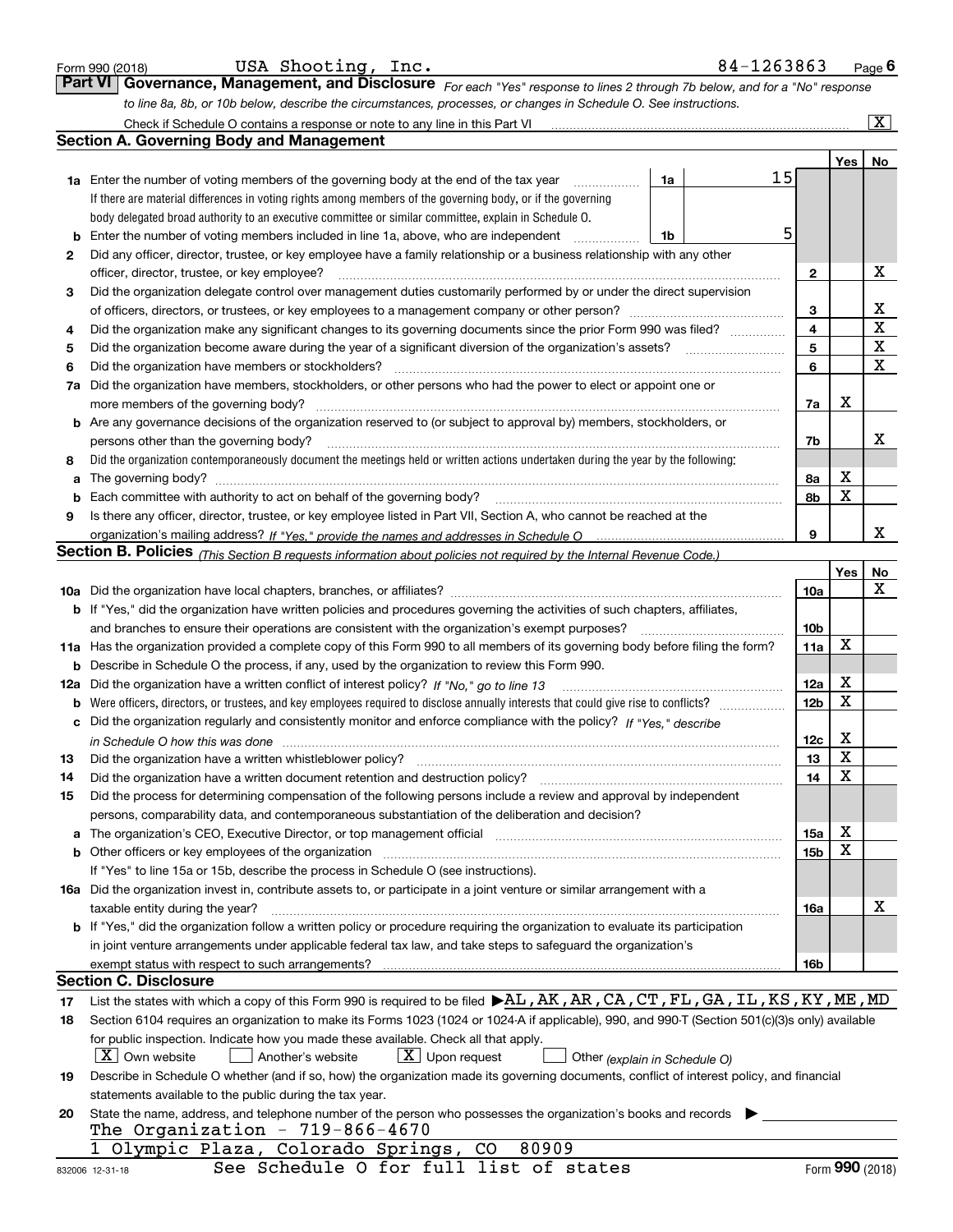$\mathcal{L}^{\text{max}}$ 

| Form 990 (2018) |                                               | USA Shooting, Inc. | 84-1263863                                                                                 | Page 7 |
|-----------------|-----------------------------------------------|--------------------|--------------------------------------------------------------------------------------------|--------|
|                 |                                               |                    | Part VII Compensation of Officers, Directors, Trustees, Key Employees, Highest Compensated |        |
|                 | <b>Employees, and Independent Contractors</b> |                    |                                                                                            |        |

Check if Schedule O contains a response or note to any line in this Part VII

**Section A. Officers, Directors, Trustees, Key Employees, and Highest Compensated Employees**

**1a**  Complete this table for all persons required to be listed. Report compensation for the calendar year ending with or within the organization's tax year.

**•** List all of the organization's current officers, directors, trustees (whether individuals or organizations), regardless of amount of compensation. Enter -0- in columns  $(D)$ ,  $(E)$ , and  $(F)$  if no compensation was paid.

● List all of the organization's **current** key employees, if any. See instructions for definition of "key employee."

**•** List the organization's five current highest compensated employees (other than an officer, director, trustee, or key employee) who received reportable compensation (Box 5 of Form W-2 and/or Box 7 of Form 1099-MISC) of more than \$100,000 from the organization and any related organizations.

 $\bullet$  List all of the organization's **former** officers, key employees, and highest compensated employees who received more than \$100,000 of reportable compensation from the organization and any related organizations.

**•** List all of the organization's former directors or trustees that received, in the capacity as a former director or trustee of the organization, more than \$10,000 of reportable compensation from the organization and any related organizations.

List persons in the following order: individual trustees or directors; institutional trustees; officers; key employees; highest compensated employees; and former such persons.

Check this box if neither the organization nor any related organization compensated any current officer, director, or trustee.  $\mathcal{L}^{\text{max}}$ 

| (A)                     | (B)                                                                  |                                |                       |             | (C)          |                                                                                                 |        | (D)                                    | (E)                                        | (F)                                                                      |
|-------------------------|----------------------------------------------------------------------|--------------------------------|-----------------------|-------------|--------------|-------------------------------------------------------------------------------------------------|--------|----------------------------------------|--------------------------------------------|--------------------------------------------------------------------------|
| Name and Title          | Average<br>hours per<br>week                                         |                                |                       | Position    |              | (do not check more than one<br>box, unless person is both an<br>officer and a director/trustee) |        | Reportable<br>compensation<br>from     | Reportable<br>compensation<br>from related | Estimated<br>amount of<br>other                                          |
|                         | (list any<br>hours for<br>related<br>organizations<br>below<br>line) | Individual trustee or director | Institutional trustee | Officer     | Key employee | Highest compensated<br>  employee                                                               | Former | the<br>organization<br>(W-2/1099-MISC) | organizations<br>(W-2/1099-MISC)           | compensation<br>from the<br>organization<br>and related<br>organizations |
| Chad Whittenburg<br>(1) | 10.00                                                                |                                |                       |             |              |                                                                                                 |        |                                        |                                            |                                                                          |
| President               |                                                                      | $\mathbf X$                    |                       | $\mathbf X$ |              |                                                                                                 |        | 0.                                     | $\mathbf 0$ .                              | 0.                                                                       |
| (2) Rick Marsh          | 3.00                                                                 |                                |                       |             |              |                                                                                                 |        |                                        |                                            |                                                                          |
| Vice President          |                                                                      | $\mathbf X$                    |                       | $\mathbf X$ |              |                                                                                                 |        | 0.                                     | $\mathbf 0$ .                              | $\mathbf 0$ .                                                            |
| Sheila Brown<br>(3)     | 3.00                                                                 |                                |                       |             |              |                                                                                                 |        |                                        |                                            |                                                                          |
| Secretary               |                                                                      | $\mathbf X$                    |                       | $\mathbf X$ |              |                                                                                                 |        | 0.                                     | $\mathbf 0$ .                              | $\mathbf 0$ .                                                            |
| (4) Richard Hawkins     | 3.00                                                                 |                                |                       |             |              |                                                                                                 |        |                                        |                                            |                                                                          |
| Treasurer               |                                                                      | $\mathbf X$                    |                       | $\mathbf X$ |              |                                                                                                 |        | 0.                                     | 0.                                         | $\mathbf 0$ .                                                            |
| Susan Abbott<br>(5)     | 3.00                                                                 |                                |                       |             |              |                                                                                                 |        |                                        |                                            |                                                                          |
| Director                |                                                                      | $\mathbf X$                    |                       |             |              |                                                                                                 |        | $0$ .                                  | 0.                                         | $0_{\cdot}$                                                              |
| (6) Ana English         | 3.00                                                                 |                                |                       |             |              |                                                                                                 |        |                                        |                                            |                                                                          |
| Director                |                                                                      | $\mathbf x$                    |                       |             |              |                                                                                                 |        | 0.                                     | 0.                                         | $\mathbf 0$ .                                                            |
| (7) David Meltzer       | 3.00                                                                 |                                |                       |             |              |                                                                                                 |        |                                        |                                            |                                                                          |
| Director                |                                                                      | $\mathbf X$                    |                       |             |              |                                                                                                 |        | 0.                                     | 0.                                         | $\mathbf 0$ .                                                            |
| Matt Suggs<br>(8)       | 3.00                                                                 |                                |                       |             |              |                                                                                                 |        |                                        |                                            |                                                                          |
| Director                |                                                                      | $\mathbf X$                    |                       |             |              |                                                                                                 |        | $\mathbf 0$ .                          | 0.                                         | $\mathbf 0$ .                                                            |
| (9) Keith Sanderson     | 3.00                                                                 |                                |                       |             |              |                                                                                                 |        |                                        |                                            |                                                                          |
| Director                |                                                                      | $\mathbf X$                    |                       |             |              |                                                                                                 |        | 0.                                     | 0.                                         | $\mathbf 0$ .                                                            |
| (10) James Henderson    | 3.00                                                                 |                                |                       |             |              |                                                                                                 |        |                                        |                                            |                                                                          |
| Director                |                                                                      | $\mathbf X$                    |                       |             |              |                                                                                                 |        | $0$ .                                  | $\mathbf 0$ .                              | 0.                                                                       |
| (11) Keith Enlow        | 40.00                                                                |                                |                       |             |              |                                                                                                 |        |                                        |                                            |                                                                          |
| Former CEO              |                                                                      |                                |                       |             |              |                                                                                                 | X      | 227,390.                               | 0.                                         | 21,429.                                                                  |
|                         |                                                                      |                                |                       |             |              |                                                                                                 |        |                                        |                                            |                                                                          |
|                         |                                                                      |                                |                       |             |              |                                                                                                 |        |                                        |                                            |                                                                          |
|                         |                                                                      |                                |                       |             |              |                                                                                                 |        |                                        |                                            |                                                                          |
|                         |                                                                      |                                |                       |             |              |                                                                                                 |        |                                        |                                            |                                                                          |
|                         |                                                                      |                                |                       |             |              |                                                                                                 |        |                                        |                                            |                                                                          |
|                         |                                                                      |                                |                       |             |              |                                                                                                 |        |                                        |                                            |                                                                          |
|                         |                                                                      |                                |                       |             |              |                                                                                                 |        |                                        |                                            |                                                                          |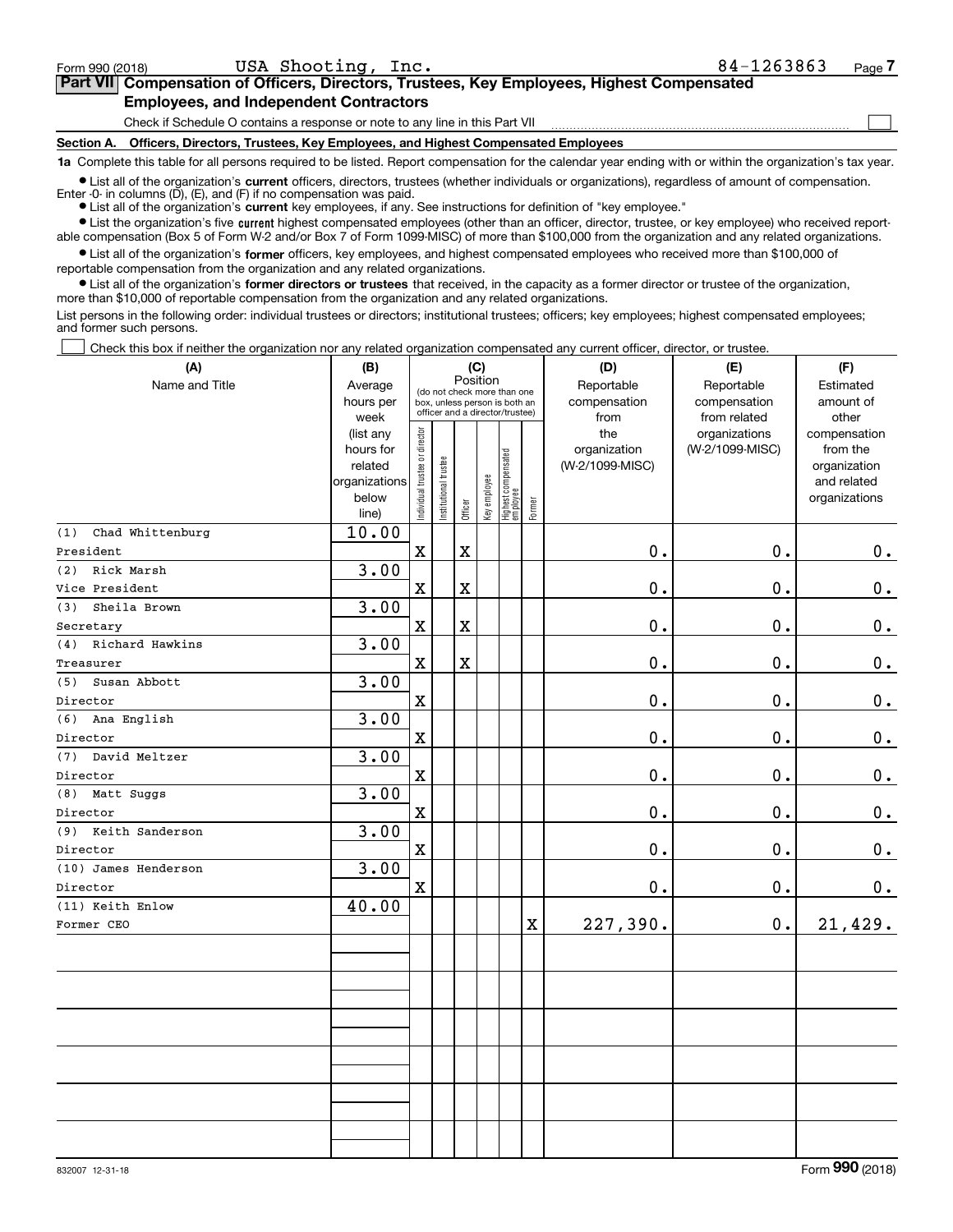| 84-1263863<br>USA Shooting, Inc.<br>Form 990 (2018)                                                                       |                                                                                                                                                                                                                                 |                                                                      |                                |                       |         |              |                                 |        |                                        |                                                   |                        | Page 8 |                                                                          |       |
|---------------------------------------------------------------------------------------------------------------------------|---------------------------------------------------------------------------------------------------------------------------------------------------------------------------------------------------------------------------------|----------------------------------------------------------------------|--------------------------------|-----------------------|---------|--------------|---------------------------------|--------|----------------------------------------|---------------------------------------------------|------------------------|--------|--------------------------------------------------------------------------|-------|
| <b>Part VII</b><br>Section A. Officers, Directors, Trustees, Key Employees, and Highest Compensated Employees (continued) |                                                                                                                                                                                                                                 |                                                                      |                                |                       |         |              |                                 |        |                                        |                                                   |                        |        |                                                                          |       |
|                                                                                                                           | (C)<br>(B)<br>(A)<br>(D)<br>Position<br>Average<br>Reportable<br>Name and title<br>(do not check more than one<br>hours per<br>compensation<br>box, unless person is both an<br>officer and a director/trustee)<br>week<br>from |                                                                      |                                |                       |         |              |                                 |        |                                        | (E)<br>Reportable<br>compensation<br>from related |                        |        | (F)<br>Estimated<br>amount of<br>other                                   |       |
|                                                                                                                           |                                                                                                                                                                                                                                 | (list any<br>hours for<br>related<br>organizations<br>below<br>line) |                                |                       |         | key employee | Highest compensated<br>employee | Former | the<br>organization<br>(W-2/1099-MISC) | organizations<br>(W-2/1099-MISC)                  |                        |        | compensation<br>from the<br>organization<br>and related<br>organizations |       |
|                                                                                                                           |                                                                                                                                                                                                                                 |                                                                      | Individual trustee or director | Institutional trustee | Officer |              |                                 |        |                                        |                                                   |                        |        |                                                                          |       |
|                                                                                                                           |                                                                                                                                                                                                                                 |                                                                      |                                |                       |         |              |                                 |        |                                        |                                                   |                        |        |                                                                          |       |
|                                                                                                                           |                                                                                                                                                                                                                                 |                                                                      |                                |                       |         |              |                                 |        |                                        |                                                   |                        |        |                                                                          |       |
|                                                                                                                           |                                                                                                                                                                                                                                 |                                                                      |                                |                       |         |              |                                 |        |                                        |                                                   |                        |        |                                                                          |       |
|                                                                                                                           |                                                                                                                                                                                                                                 |                                                                      |                                |                       |         |              |                                 |        |                                        |                                                   |                        |        |                                                                          |       |
|                                                                                                                           |                                                                                                                                                                                                                                 |                                                                      |                                |                       |         |              |                                 |        |                                        |                                                   |                        |        |                                                                          |       |
|                                                                                                                           |                                                                                                                                                                                                                                 |                                                                      |                                |                       |         |              |                                 |        |                                        |                                                   |                        |        |                                                                          |       |
|                                                                                                                           |                                                                                                                                                                                                                                 |                                                                      |                                |                       |         |              |                                 |        |                                        |                                                   |                        |        |                                                                          |       |
|                                                                                                                           |                                                                                                                                                                                                                                 |                                                                      |                                |                       |         |              |                                 |        | 227,390.                               |                                                   | 0.                     |        | 21,429.                                                                  |       |
| c<br>d                                                                                                                    | Total from continuation sheets to Part VII, Section A                                                                                                                                                                           |                                                                      |                                |                       |         |              |                                 |        | 0.<br>227,390.                         |                                                   | 0.<br>$\overline{0}$ . |        | 21,429.                                                                  | $0$ . |
| 2                                                                                                                         | Total number of individuals (including but not limited to those listed above) who received more than \$100,000 of reportable<br>compensation from the organization $\blacktriangleright$                                        |                                                                      |                                |                       |         |              |                                 |        |                                        |                                                   |                        |        |                                                                          | 1     |
|                                                                                                                           |                                                                                                                                                                                                                                 |                                                                      |                                |                       |         |              |                                 |        |                                        |                                                   |                        |        | Yes                                                                      | No    |
| з                                                                                                                         | Did the organization list any former officer, director, or trustee, key employee, or highest compensated employee on                                                                                                            |                                                                      |                                |                       |         |              |                                 |        |                                        |                                                   |                        |        |                                                                          |       |
|                                                                                                                           | line 1a? If "Yes," complete Schedule J for such individual manufactured contained and the Ves," complete Schedule J for such individual                                                                                         |                                                                      |                                |                       |         |              |                                 |        |                                        |                                                   |                        | 3      | х                                                                        |       |
| 4                                                                                                                         | For any individual listed on line 1a, is the sum of reportable compensation and other compensation from the organization                                                                                                        |                                                                      |                                |                       |         |              |                                 |        |                                        |                                                   |                        | 4      | х                                                                        |       |
| 5                                                                                                                         | Did any person listed on line 1a receive or accrue compensation from any unrelated organization or individual for services                                                                                                      |                                                                      |                                |                       |         |              |                                 |        |                                        |                                                   |                        |        |                                                                          |       |
|                                                                                                                           |                                                                                                                                                                                                                                 |                                                                      |                                |                       |         |              |                                 |        |                                        |                                                   |                        | 5      |                                                                          | x     |
| 1                                                                                                                         | <b>Section B. Independent Contractors</b><br>Complete this table for your five highest compensated independent contractors that received more than \$100,000 of compensation from                                               |                                                                      |                                |                       |         |              |                                 |        |                                        |                                                   |                        |        |                                                                          |       |
|                                                                                                                           | the organization. Report compensation for the calendar year ending with or within the organization's tax year.<br>(A)                                                                                                           |                                                                      |                                |                       |         |              |                                 |        | (B)                                    |                                                   |                        | (C)    | Compensation                                                             |       |
| Description of services<br>Name and business address<br><b>NONE</b>                                                       |                                                                                                                                                                                                                                 |                                                                      |                                |                       |         |              |                                 |        |                                        |                                                   |                        |        |                                                                          |       |
|                                                                                                                           |                                                                                                                                                                                                                                 |                                                                      |                                |                       |         |              |                                 |        |                                        |                                                   |                        |        |                                                                          |       |
|                                                                                                                           |                                                                                                                                                                                                                                 |                                                                      |                                |                       |         |              |                                 |        |                                        |                                                   |                        |        |                                                                          |       |
|                                                                                                                           |                                                                                                                                                                                                                                 |                                                                      |                                |                       |         |              |                                 |        |                                        |                                                   |                        |        |                                                                          |       |
|                                                                                                                           |                                                                                                                                                                                                                                 |                                                                      |                                |                       |         |              |                                 |        |                                        |                                                   |                        |        |                                                                          |       |
| 2                                                                                                                         | Total number of independent contractors (including but not limited to those listed above) who received more than<br>\$100,000 of compensation from the organization                                                             |                                                                      |                                |                       |         | 0            |                                 |        |                                        |                                                   |                        |        |                                                                          |       |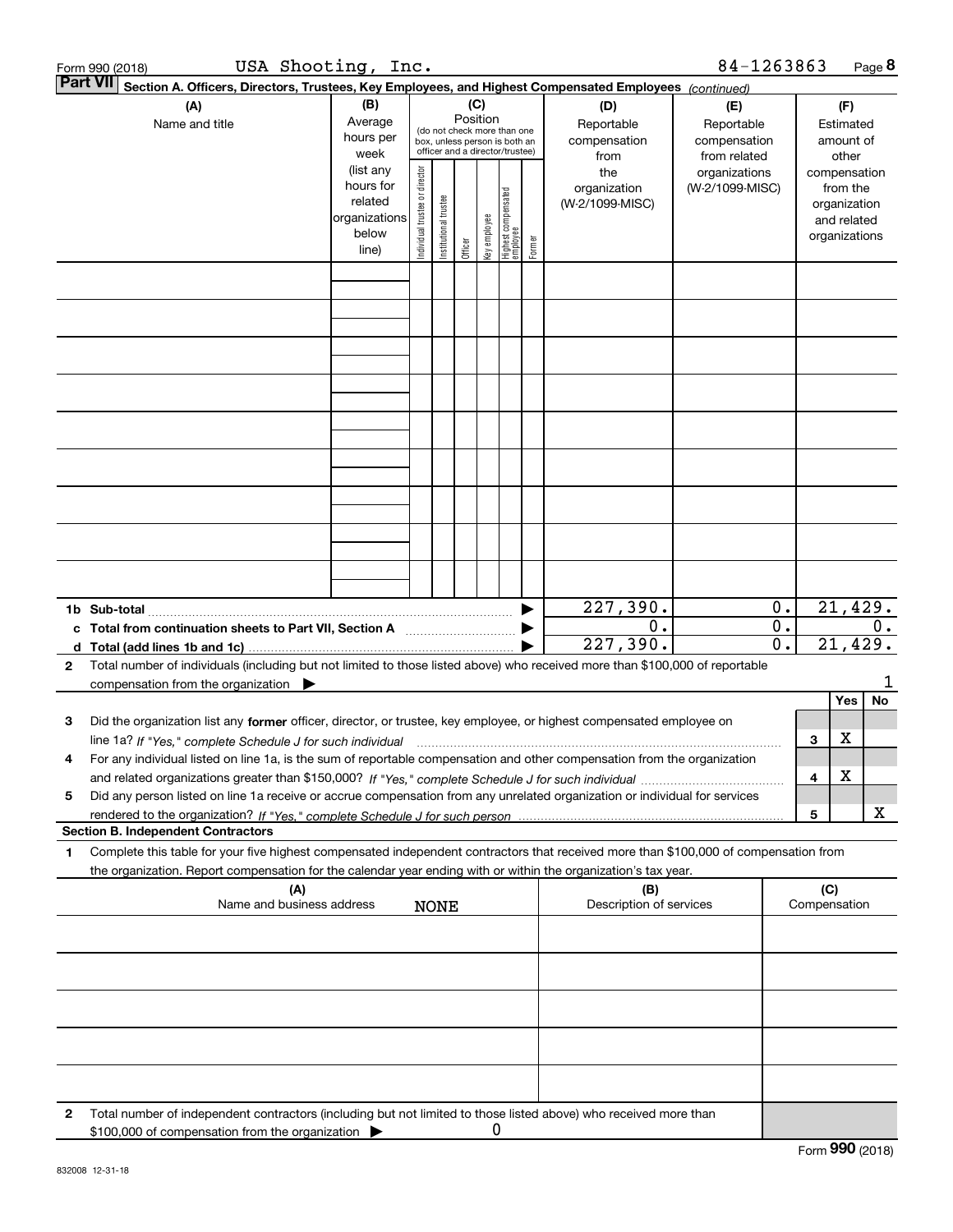|                                                           | <b>Part VIII</b> | <b>Statement of Revenue</b>                                                   |                |                               |                      |                                                 |                                         |                                                                    |
|-----------------------------------------------------------|------------------|-------------------------------------------------------------------------------|----------------|-------------------------------|----------------------|-------------------------------------------------|-----------------------------------------|--------------------------------------------------------------------|
|                                                           |                  | Check if Schedule O contains a response or note to any line in this Part VIII |                |                               |                      |                                                 |                                         |                                                                    |
|                                                           |                  |                                                                               |                |                               | (A)<br>Total revenue | (B)<br>Related or<br>exempt function<br>revenue | (C)<br>Unrelated<br>business<br>revenue | (D)<br>Revenue excluded<br>from tax under<br>sections<br>512 - 514 |
|                                                           |                  | <b>1 a</b> Federated campaigns                                                | 1a             |                               |                      |                                                 |                                         |                                                                    |
|                                                           |                  | <b>b</b> Membership dues                                                      | 1 <sub>b</sub> |                               |                      |                                                 |                                         |                                                                    |
|                                                           |                  | c Fundraising events                                                          | 1c             |                               |                      |                                                 |                                         |                                                                    |
|                                                           |                  | d Related organizations                                                       |                | $1d$ <sub>1</sub> , 167, 282. |                      |                                                 |                                         |                                                                    |
|                                                           |                  | e Government grants (contributions)                                           | 1e             |                               |                      |                                                 |                                         |                                                                    |
|                                                           |                  | f All other contributions, gifts, grants, and                                 |                |                               |                      |                                                 |                                         |                                                                    |
|                                                           |                  | similar amounts not included above                                            |                | <u>1f 3 , 781 , 243 .</u>     |                      |                                                 |                                         |                                                                    |
| Contributions, Gifts, Grants<br>and Other Similar Amounts |                  | Noncash contributions included in lines 1a-1f: \$                             |                | 562, 753.                     |                      |                                                 |                                         |                                                                    |
|                                                           |                  |                                                                               |                |                               | 4,948,525.           |                                                 |                                         |                                                                    |
|                                                           |                  |                                                                               |                | <b>Business Code</b>          |                      |                                                 |                                         |                                                                    |
|                                                           |                  | 2 a Competition Fees                                                          |                | 711300                        |                      | ,268,978.1,268,978.                             |                                         |                                                                    |
|                                                           |                  | b Membership                                                                  |                | 711300                        |                      | $\overline{185, 259.}$ 185, 259.                |                                         |                                                                    |
|                                                           |                  | c Training Programs                                                           |                | 711300                        |                      | $148, 362.$ 148, 362.                           |                                         |                                                                    |
|                                                           |                  | d Range Targets                                                               |                | 711300                        | 56,010.              | 56,010.                                         |                                         |                                                                    |
| Program Service<br>Revenue                                |                  | e Range Fees                                                                  |                | 711300                        | 7,929.               | 7,929.                                          |                                         |                                                                    |
|                                                           |                  |                                                                               |                |                               |                      |                                                 |                                         |                                                                    |
|                                                           |                  |                                                                               |                | $\blacktriangleright$         | 1,666,538.           |                                                 |                                         |                                                                    |
|                                                           | 3                | Investment income (including dividends, interest, and                         |                |                               |                      |                                                 |                                         |                                                                    |
|                                                           |                  |                                                                               |                |                               | 17,703.              |                                                 |                                         | 17,703.                                                            |
|                                                           | 4                | Income from investment of tax-exempt bond proceeds                            |                |                               |                      |                                                 |                                         |                                                                    |
|                                                           | 5                |                                                                               |                |                               |                      |                                                 |                                         |                                                                    |
|                                                           |                  |                                                                               | (i) Real       | (ii) Personal                 |                      |                                                 |                                         |                                                                    |
|                                                           |                  | 6 a Gross rents<br><b>b</b> Less: rental expenses                             |                |                               |                      |                                                 |                                         |                                                                    |
|                                                           |                  | c Rental income or (loss)                                                     |                |                               |                      |                                                 |                                         |                                                                    |
|                                                           |                  | <b>d</b> Net rental income or (loss)                                          |                |                               |                      |                                                 |                                         |                                                                    |
|                                                           |                  | 7 a Gross amount from sales of                                                | (i) Securities | (ii) Other                    |                      |                                                 |                                         |                                                                    |
|                                                           |                  | assets other than inventory                                                   | 48,683.        |                               |                      |                                                 |                                         |                                                                    |
|                                                           |                  | <b>b</b> Less: cost or other basis                                            |                |                               |                      |                                                 |                                         |                                                                    |
|                                                           |                  | and sales expenses                                                            | 0.             |                               |                      |                                                 |                                         |                                                                    |
|                                                           |                  | c Gain or (loss)                                                              | 48,683.        |                               |                      |                                                 |                                         |                                                                    |
|                                                           |                  |                                                                               |                | ▶                             | 48,683.              |                                                 |                                         | 48,683.                                                            |
| <b>Other Revenue</b>                                      |                  | 8 a Gross income from fundraising events (not<br>including \$                 |                |                               |                      |                                                 |                                         |                                                                    |
|                                                           |                  | contributions reported on line 1c). See                                       |                |                               |                      |                                                 |                                         |                                                                    |
|                                                           |                  |                                                                               |                |                               |                      |                                                 |                                         |                                                                    |
|                                                           |                  |                                                                               | b              |                               |                      |                                                 |                                         |                                                                    |
|                                                           |                  | c Net income or (loss) from fundraising events                                |                |                               |                      |                                                 |                                         |                                                                    |
|                                                           |                  | 9 a Gross income from gaming activities. See                                  |                |                               |                      |                                                 |                                         |                                                                    |
|                                                           |                  |                                                                               |                |                               |                      |                                                 |                                         |                                                                    |
|                                                           |                  |                                                                               | bl             |                               |                      |                                                 |                                         |                                                                    |
|                                                           |                  | c Net income or (loss) from gaming activities                                 |                |                               |                      |                                                 |                                         |                                                                    |
|                                                           |                  | 10 a Gross sales of inventory, less returns                                   |                |                               |                      |                                                 |                                         |                                                                    |
|                                                           |                  |                                                                               |                | $a$ 285, 539.                 |                      |                                                 |                                         |                                                                    |
|                                                           |                  |                                                                               |                | b  66, 405.                   |                      |                                                 |                                         |                                                                    |
|                                                           |                  |                                                                               |                |                               | 219, 134.            | 219,134.                                        |                                         |                                                                    |
|                                                           |                  | Miscellaneous Revenue                                                         |                | <b>Business Code</b>          |                      |                                                 |                                         |                                                                    |
|                                                           |                  | 11 a Miscellaneous                                                            |                | 711300                        | 108, 203.            | 108, 203.                                       |                                         |                                                                    |
|                                                           |                  | b Mailing List Sales                                                          |                | 541860                        | $\overline{8,121}$ . |                                                 |                                         | 8,121.                                                             |
|                                                           | с                |                                                                               |                |                               |                      |                                                 |                                         |                                                                    |
|                                                           |                  |                                                                               |                |                               |                      |                                                 |                                         |                                                                    |
|                                                           |                  |                                                                               |                |                               | 116, 324.            |                                                 | 0.                                      | 74,507.                                                            |
|                                                           | 12               |                                                                               |                |                               |                      |                                                 |                                         |                                                                    |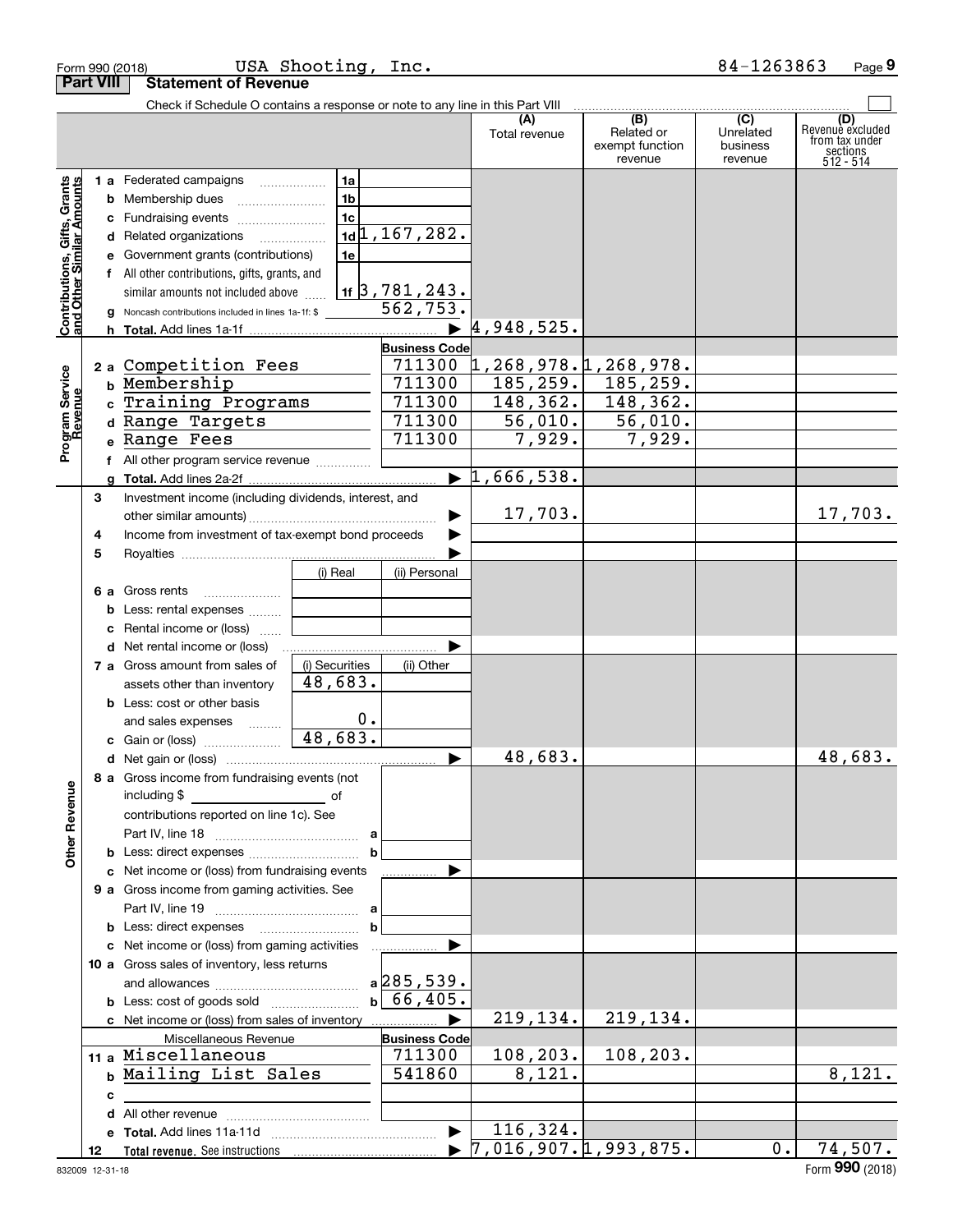Form 990 (2018) Page **Part IX Statement of Functional Expenses** USA Shooting, Inc. 84-1263863

|              | Section 501(c)(3) and 501(c)(4) organizations must complete all columns. All other organizations must complete column (A).                                                                                  |                          |                                    |                                    |                         |
|--------------|-------------------------------------------------------------------------------------------------------------------------------------------------------------------------------------------------------------|--------------------------|------------------------------------|------------------------------------|-------------------------|
|              | Check if Schedule O contains a response or note to any line in this Part IX                                                                                                                                 | (A)                      |                                    | (C)                                | (D)                     |
|              | Do not include amounts reported on lines 6b,<br>7b, 8b, 9b, and 10b of Part VIII.                                                                                                                           | Total expenses           | (B)<br>Program service<br>expenses | Management and<br>general expenses | Fundraising<br>expenses |
| 1.           | Grants and other assistance to domestic organizations                                                                                                                                                       |                          |                                    |                                    |                         |
|              | and domestic governments. See Part IV, line 21                                                                                                                                                              |                          |                                    |                                    |                         |
| $\mathbf{2}$ | Grants and other assistance to domestic                                                                                                                                                                     |                          |                                    |                                    |                         |
|              | individuals. See Part IV, line 22                                                                                                                                                                           | 64,121.                  | 64,121.                            |                                    |                         |
| 3            | Grants and other assistance to foreign                                                                                                                                                                      |                          |                                    |                                    |                         |
|              | organizations, foreign governments, and foreign                                                                                                                                                             |                          |                                    |                                    |                         |
|              | individuals. See Part IV, lines 15 and 16                                                                                                                                                                   |                          |                                    |                                    |                         |
| 4            | Benefits paid to or for members                                                                                                                                                                             |                          |                                    |                                    |                         |
| 5            | Compensation of current officers, directors,                                                                                                                                                                |                          |                                    |                                    |                         |
|              | trustees, and key employees                                                                                                                                                                                 | 227,390.                 | 164,016.                           | 46,393.                            | 16,981.                 |
| 6            | Compensation not included above, to disqualified                                                                                                                                                            |                          |                                    |                                    |                         |
|              | persons (as defined under section 4958(f)(1)) and                                                                                                                                                           |                          |                                    |                                    |                         |
|              | persons described in section 4958(c)(3)(B)<br><b>Barbara</b>                                                                                                                                                |                          |                                    |                                    |                         |
| 7            |                                                                                                                                                                                                             | 1,213,823.               | 875,528.                           | 247,649.                           | 90,646.                 |
| 8            | Pension plan accruals and contributions (include                                                                                                                                                            |                          |                                    |                                    |                         |
|              | section 401(k) and 403(b) employer contributions)                                                                                                                                                           | 20,834.                  | 20,834.                            |                                    |                         |
| 9            |                                                                                                                                                                                                             | 151, 161.                | 75,120.                            | 50,342.                            | $\frac{25,699}{7,221}$  |
| 10           |                                                                                                                                                                                                             | 100, 541.                | 72,959.                            | 20, 361.                           |                         |
| 11           | Fees for services (non-employees):                                                                                                                                                                          |                          |                                    |                                    |                         |
| a            |                                                                                                                                                                                                             |                          |                                    |                                    |                         |
| b            |                                                                                                                                                                                                             | 78,469.                  | 38,718.                            | 39,751.                            |                         |
| c            |                                                                                                                                                                                                             | 64,055.                  |                                    | 64,055.                            |                         |
| d            |                                                                                                                                                                                                             |                          |                                    |                                    |                         |
| е            | Professional fundraising services. See Part IV, line 17                                                                                                                                                     |                          |                                    |                                    |                         |
| f            | Investment management fees                                                                                                                                                                                  |                          |                                    |                                    |                         |
| g            | Other. (If line 11g amount exceeds 10% of line 25,                                                                                                                                                          |                          |                                    |                                    |                         |
|              | column (A) amount, list line 11g expenses on Sch O.)                                                                                                                                                        | 418,488.                 | <u>131,673.</u>                    | $\frac{73,427}{7,883}$             | <u>213,388.</u>         |
| 12           |                                                                                                                                                                                                             | 63,074.                  | 21,057.                            |                                    | 34,134.                 |
| 13           |                                                                                                                                                                                                             | 1,142,048.               | 218,358.                           | 29,058.                            | 894,632.                |
| 14           |                                                                                                                                                                                                             |                          |                                    |                                    |                         |
| 15           |                                                                                                                                                                                                             |                          |                                    |                                    |                         |
| 16           |                                                                                                                                                                                                             | 20,539.                  | 20,539.                            |                                    |                         |
| 17           | Travel                                                                                                                                                                                                      | $\overline{2,416,904}$ . | 2,186,827.                         | 68,714.                            | 161, 363.               |
| 18           | Payments of travel or entertainment expenses                                                                                                                                                                |                          |                                    |                                    |                         |
|              | for any federal, state, or local public officials                                                                                                                                                           |                          |                                    |                                    |                         |
| 19           | Conferences, conventions, and meetings                                                                                                                                                                      |                          |                                    |                                    |                         |
| 20           | Interest                                                                                                                                                                                                    |                          |                                    |                                    |                         |
| 21           |                                                                                                                                                                                                             |                          |                                    |                                    |                         |
| 22           | Depreciation, depletion, and amortization                                                                                                                                                                   |                          |                                    |                                    |                         |
| 23           | Insurance                                                                                                                                                                                                   | 47,347.                  | 34,642.                            | 11,694.                            | 1,011.                  |
| 24           | Other expenses. Itemize expenses not covered<br>above. (List miscellaneous expenses in line 24e. If line<br>24e amount exceeds 10% of line 25, column (A)<br>amount, list line 24e expenses on Schedule O.) |                          |                                    |                                    |                         |
| a            | Competition Entry Fees                                                                                                                                                                                      | 280,802.                 | 280,802.                           |                                    |                         |
| b            | Ammunition                                                                                                                                                                                                  | 269,011.                 | 269,011.                           |                                    |                         |
|              | Other                                                                                                                                                                                                       | 250,772.                 | 219,892.                           | 452.                               | 30,428.                 |
|              | List Maintenance                                                                                                                                                                                            | 75,374.                  |                                    |                                    | 75,374.                 |
|              | e All other expenses                                                                                                                                                                                        | 132,520.                 | 123,338.                           | 2,573.                             | 6,609.                  |
| 25           | Total functional expenses. Add lines 1 through 24e                                                                                                                                                          | 7,037,273.               | 4,817,435.                         | 662,352.                           | 1,557,486.              |
| 26           | <b>Joint costs.</b> Complete this line only if the organization                                                                                                                                             |                          |                                    |                                    |                         |
|              | reported in column (B) joint costs from a combined                                                                                                                                                          |                          |                                    |                                    |                         |
|              | educational campaign and fundraising solicitation.                                                                                                                                                          |                          |                                    |                                    |                         |

Check here

Check here  $\begin{array}{|c|c|c|c|c|}\hline \text{ } & \text{ if following SOP 98-2 (ASC 958-720)} \hline \end{array}$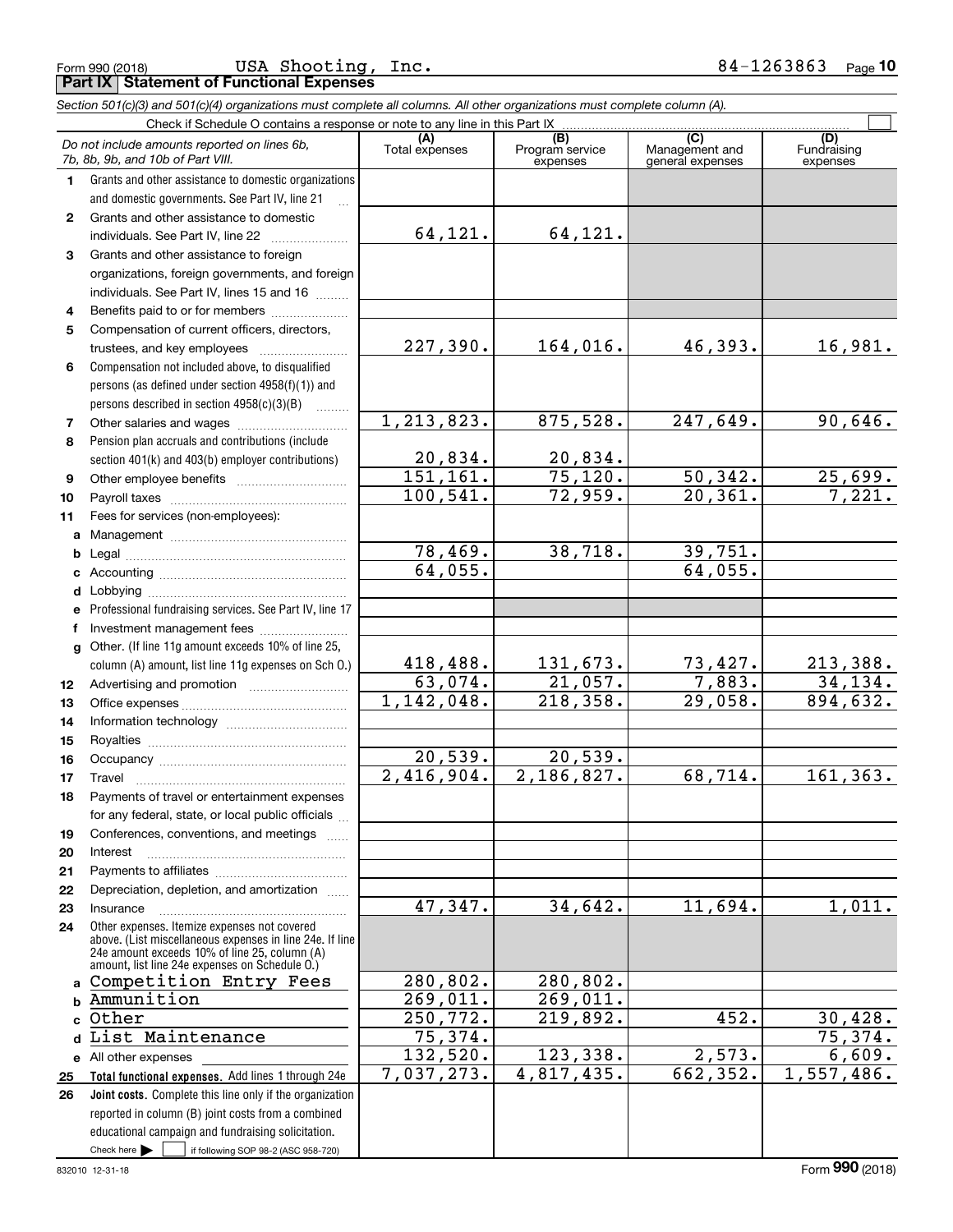| USA<br>Shooting<br>Inc.<br>Form 990 (2018) | .263863<br>84– | Page |
|--------------------------------------------|----------------|------|
|--------------------------------------------|----------------|------|

|                             |    |                                                                                                                                                                                                                                | (A)<br>Beginning of year |                         | (B)<br>End of year        |
|-----------------------------|----|--------------------------------------------------------------------------------------------------------------------------------------------------------------------------------------------------------------------------------|--------------------------|-------------------------|---------------------------|
|                             | 1  |                                                                                                                                                                                                                                | 494,908.                 | $\mathbf{1}$            | 69,657.                   |
|                             | 2  |                                                                                                                                                                                                                                | 876,681.                 | $\mathbf{2}$            | 617,773.                  |
|                             | з  |                                                                                                                                                                                                                                |                          | 3                       |                           |
|                             | 4  |                                                                                                                                                                                                                                | 187,371.                 | $\overline{\mathbf{4}}$ | 182,696.                  |
|                             | 5  | Loans and other receivables from current and former officers, directors,                                                                                                                                                       |                          |                         |                           |
|                             |    | trustees, key employees, and highest compensated employees. Complete                                                                                                                                                           |                          |                         |                           |
|                             |    | Part II of Schedule L                                                                                                                                                                                                          |                          | 5                       |                           |
|                             | 6  | Loans and other receivables from other disqualified persons (as defined under                                                                                                                                                  |                          |                         |                           |
|                             |    | section 4958(f)(1)), persons described in section 4958(c)(3)(B), and contributing                                                                                                                                              |                          |                         |                           |
|                             |    | employers and sponsoring organizations of section 501(c)(9) voluntary                                                                                                                                                          |                          |                         |                           |
|                             |    | employees' beneficiary organizations (see instr). Complete Part II of Sch L                                                                                                                                                    |                          | 6                       |                           |
| Assets                      | 7  |                                                                                                                                                                                                                                |                          | $\overline{7}$          |                           |
|                             | 8  |                                                                                                                                                                                                                                | 243,356.                 | 8                       | 444,304.                  |
|                             | 9  | Prepaid expenses and deferred charges                                                                                                                                                                                          | 475,596.                 | 9                       | 693, 155.                 |
|                             |    | 10a Land, buildings, and equipment: cost or other                                                                                                                                                                              |                          |                         |                           |
|                             |    | $\frac{2,076,357.}{1,612,688.}$<br>basis. Complete Part VI of Schedule D  10a                                                                                                                                                  |                          |                         |                           |
|                             |    | 10 <sub>b</sub><br><b>b</b> Less: accumulated depreciation                                                                                                                                                                     | 422,976.                 | 10 <sub>c</sub>         | 463,669.                  |
|                             | 11 |                                                                                                                                                                                                                                |                          | 11                      |                           |
|                             | 12 |                                                                                                                                                                                                                                | 2,059,076.               | 12                      | 2,055,531.                |
|                             | 13 |                                                                                                                                                                                                                                |                          | 13                      |                           |
|                             | 14 |                                                                                                                                                                                                                                |                          | 14                      |                           |
|                             | 15 |                                                                                                                                                                                                                                |                          | 15                      |                           |
|                             | 16 |                                                                                                                                                                                                                                | 4,759,964.               | 16                      | 4,526,785.                |
|                             | 17 |                                                                                                                                                                                                                                | 235,050.                 | 17                      | 210,863.                  |
|                             | 18 |                                                                                                                                                                                                                                |                          | 18                      |                           |
|                             | 19 | Deferred revenue manual contracts and contracts are all the contracts and contracts are contracted and contracts are contracted and contract are contracted and contract are contracted and contract are contracted and contra | 186,738.                 | 19                      | 169,831.                  |
|                             | 20 |                                                                                                                                                                                                                                |                          | 20                      |                           |
|                             | 21 | Escrow or custodial account liability. Complete Part IV of Schedule D<br>$\overline{\phantom{a}}$                                                                                                                              |                          | 21                      |                           |
|                             | 22 | Loans and other payables to current and former officers, directors, trustees,                                                                                                                                                  |                          |                         |                           |
|                             |    | key employees, highest compensated employees, and disqualified persons.                                                                                                                                                        |                          |                         |                           |
| Liabilities                 |    | Complete Part II of Schedule L                                                                                                                                                                                                 |                          | 22                      |                           |
|                             | 23 | Secured mortgages and notes payable to unrelated third parties<br>.                                                                                                                                                            |                          | 23                      |                           |
|                             | 24 | Unsecured notes and loans payable to unrelated third parties                                                                                                                                                                   |                          | 24                      |                           |
|                             | 25 | Other liabilities (including federal income tax, payables to related third                                                                                                                                                     |                          |                         |                           |
|                             |    | parties, and other liabilities not included on lines 17-24). Complete Part X of                                                                                                                                                |                          |                         |                           |
|                             |    | Schedule D                                                                                                                                                                                                                     | 421,788.                 | 25<br>26                | 380,694.                  |
|                             | 26 | Organizations that follow SFAS 117 (ASC 958), check here $\blacktriangleright \begin{array}{ c } \hline X & \text{and} \end{array}$                                                                                            |                          |                         |                           |
|                             |    | complete lines 27 through 29, and lines 33 and 34.                                                                                                                                                                             |                          |                         |                           |
|                             | 27 |                                                                                                                                                                                                                                | 2, 112, 537.             | 27                      | 1,970,102.                |
|                             | 28 |                                                                                                                                                                                                                                | 2,153,302.               | 28                      | 2,103,652.                |
|                             | 29 | Permanently restricted net assets                                                                                                                                                                                              | 72,337.                  | 29                      | $\overline{72,337}$ .     |
|                             |    | Organizations that do not follow SFAS 117 (ASC 958), check here ▶ □                                                                                                                                                            |                          |                         |                           |
| Net Assets or Fund Balances |    | and complete lines 30 through 34.                                                                                                                                                                                              |                          |                         |                           |
|                             | 30 |                                                                                                                                                                                                                                |                          | 30                      |                           |
|                             | 31 | Paid-in or capital surplus, or land, building, or equipment fund                                                                                                                                                               |                          | 31                      |                           |
|                             | 32 | Retained earnings, endowment, accumulated income, or other funds<br>1.1.1.1.1.1.1.1.1.1                                                                                                                                        |                          | 32                      |                           |
|                             | 33 |                                                                                                                                                                                                                                | $\overline{4,338,176}$ . | 33                      | $\overline{4,146}$ , 091. |
|                             | 34 |                                                                                                                                                                                                                                | 4,759,964.               | 34                      | 4,526,785.                |

Form (2018) **990**

| ınce Sheet |  |
|------------|--|
|            |  |

# **Part X Balance Balan**

 $\overline{a}$ 

 $\overline{\phantom{0}}$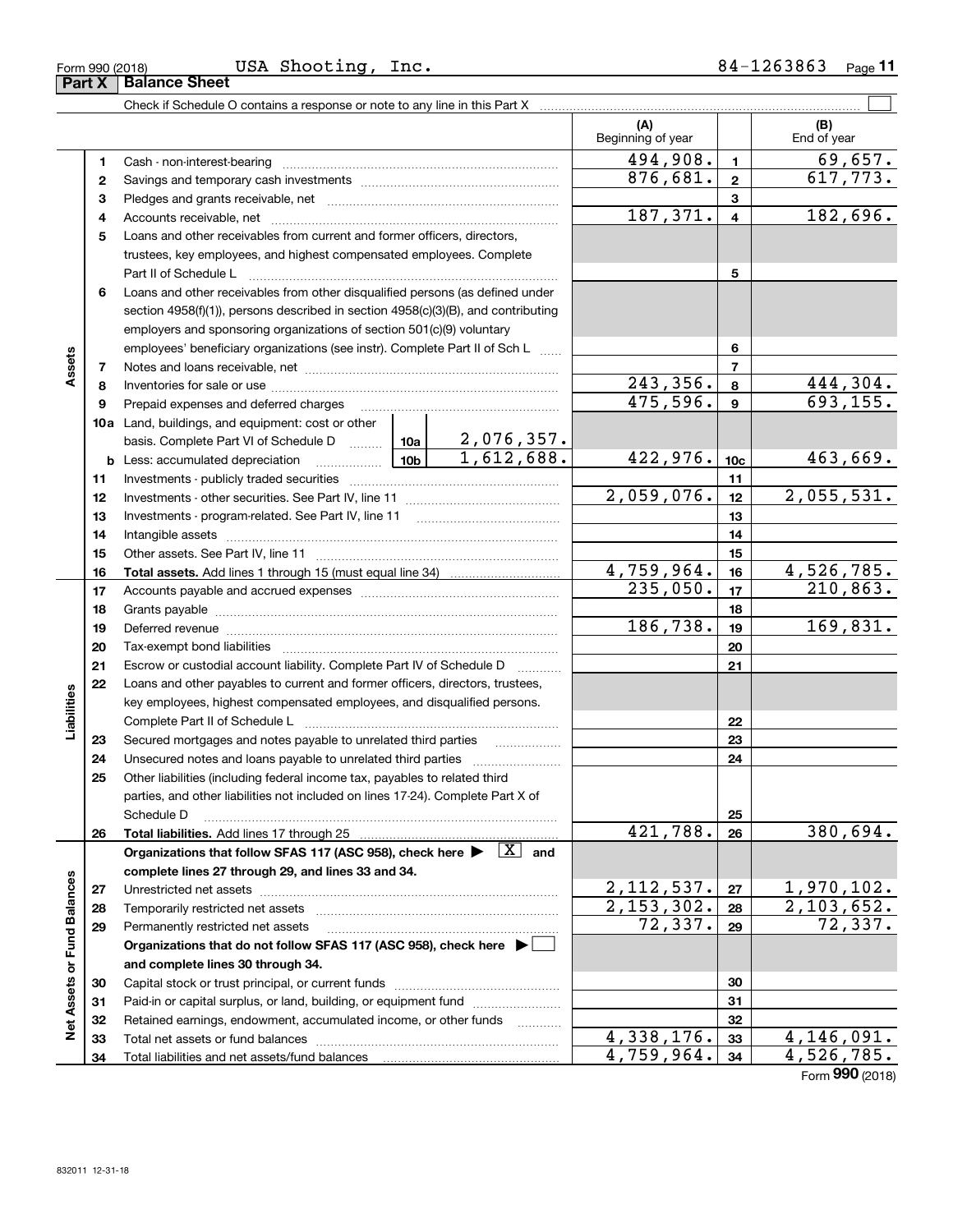|    | USA Shooting, Inc.<br>Form 990 (2018)                                                                                                                                                         |                         | 84-1263863     |            | Page $12$ |
|----|-----------------------------------------------------------------------------------------------------------------------------------------------------------------------------------------------|-------------------------|----------------|------------|-----------|
|    | <b>Reconciliation of Net Assets</b><br><b>Part XI</b>                                                                                                                                         |                         |                |            |           |
|    |                                                                                                                                                                                               |                         |                |            |           |
|    |                                                                                                                                                                                               |                         |                |            |           |
| 1  | Total revenue (must equal Part VIII, column (A), line 12)                                                                                                                                     | $\mathbf{1}$            | 7,016,907.     |            |           |
| 2  | Total expenses (must equal Part IX, column (A), line 25)                                                                                                                                      | $\mathbf{2}$            | 7,037,273.     |            |           |
| з  | Revenue less expenses. Subtract line 2 from line 1                                                                                                                                            | 3                       | $-20, 366.$    |            |           |
| 4  | Net assets or fund balances at beginning of year (must equal Part X, line 33, column (A)) <i>massets</i> or fund balances at beginning of year (must equal Part X, line 33, column (A))       | $\overline{\mathbf{4}}$ | 4,338,176.     |            |           |
| 5  | Net unrealized gains (losses) on investments                                                                                                                                                  | 5                       | $-171, 719.$   |            |           |
| 6  | Donated services and use of facilities                                                                                                                                                        | 6                       |                |            |           |
| 7  | Investment expenses                                                                                                                                                                           | $\overline{7}$          |                |            |           |
| 8  | Prior period adjustments                                                                                                                                                                      | 8                       |                |            |           |
| 9  | Other changes in net assets or fund balances (explain in Schedule O) [11] [12] [13] [13] [13] [13] Other changes in net assets or fund balances (explain in Schedule O)                       | 9                       |                |            | 0.        |
| 10 | Net assets or fund balances at end of year. Combine lines 3 through 9 (must equal Part X, line 33,                                                                                            |                         |                |            |           |
|    | column (B))                                                                                                                                                                                   | 10                      | 4,146,091.     |            |           |
|    | Part XII Financial Statements and Reporting                                                                                                                                                   |                         |                |            |           |
|    |                                                                                                                                                                                               |                         |                |            |           |
|    |                                                                                                                                                                                               |                         |                | <b>Yes</b> | <b>No</b> |
| 1  | $\boxed{\mathbf{X}}$ Accrual<br>Accounting method used to prepare the Form 990: <u>[</u> Cash<br>Other<br>$\mathbf{1}$                                                                        |                         |                |            |           |
|    | If the organization changed its method of accounting from a prior year or checked "Other," explain in Schedule O.                                                                             |                         |                |            |           |
|    | 2a Were the organization's financial statements compiled or reviewed by an independent accountant?                                                                                            |                         | 2a             |            | Χ         |
|    | If "Yes," check a box below to indicate whether the financial statements for the year were compiled or reviewed on a                                                                          |                         |                |            |           |
|    | separate basis, consolidated basis, or both:                                                                                                                                                  |                         |                |            |           |
|    | Both consolidated and separate basis<br>Separate basis<br>Consolidated basis                                                                                                                  |                         |                |            |           |
|    | <b>b</b> Were the organization's financial statements audited by an independent accountant?                                                                                                   |                         | 2 <sub>b</sub> |            | х         |
|    | If "Yes," check a box below to indicate whether the financial statements for the year were audited on a separate basis,                                                                       |                         |                |            |           |
|    | consolidated basis, or both:                                                                                                                                                                  |                         |                |            |           |
|    | Separate basis<br><b>Consolidated basis</b><br>Both consolidated and separate basis                                                                                                           |                         |                |            |           |
|    | c If "Yes" to line 2a or 2b, does the organization have a committee that assumes responsibility for oversight of the audit,                                                                   |                         |                |            |           |
|    |                                                                                                                                                                                               |                         | 2c             |            |           |
|    | If the organization changed either its oversight process or selection process during the tax year, explain in Schedule O.                                                                     |                         |                |            |           |
|    | 3a As a result of a federal award, was the organization required to undergo an audit or audits as set forth in the Single Audit                                                               |                         |                |            |           |
|    | Act and OMB Circular A-133?                                                                                                                                                                   |                         | За             |            | x         |
|    | b If "Yes," did the organization undergo the required audit or audits? If the organization did not undergo the required audit                                                                 |                         |                |            |           |
|    | or audits, explain why in Schedule O and describe any steps taken to undergo such audits contains and the manuscription why in Schedule O and describe any steps taken to undergo such audits |                         | 3b             | nnn.       |           |

Form (2018) **990**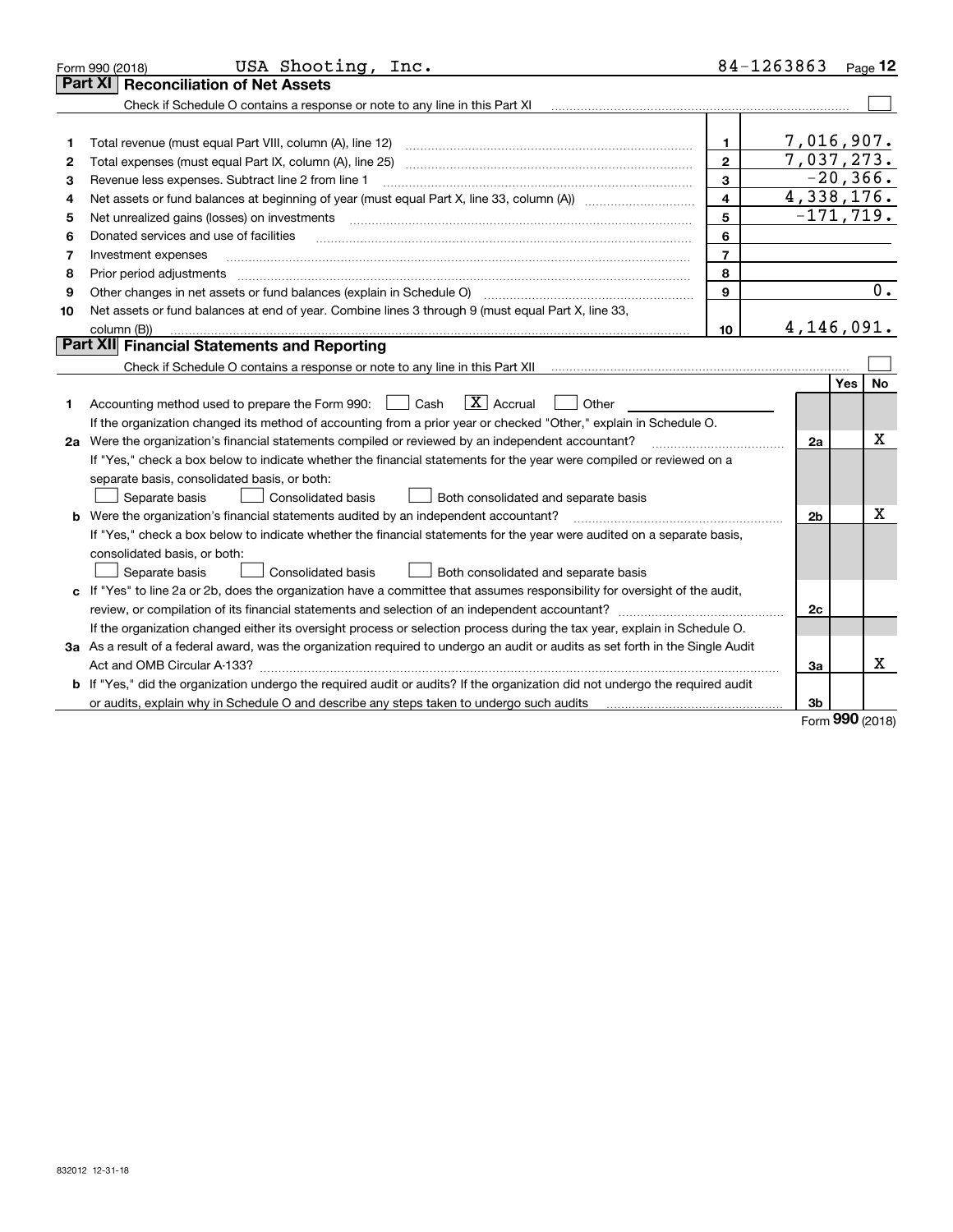|  | <b>SCHEDULE A</b> |
|--|-------------------|
|--|-------------------|

Department of the Treasury Internal Revenue Service

**(Form 990 or 990-EZ)**

## **Public Charity Status and Public Support**

**Complete if the organization is a section 501(c)(3) organization or a section 4947(a)(1) nonexempt charitable trust. | Attach to Form 990 or Form 990-EZ. | Go to www.irs.gov/Form990 for instructions and the latest information.**

| 2018                                |  |
|-------------------------------------|--|
| <b>Open to Public</b><br>Inspection |  |

OMB No. 1545-0047

|               | Name of the organization                                                                                                                      |                    |                            |                                    |    |                            |  | <b>Employer identification number</b> |  |  |  |
|---------------|-----------------------------------------------------------------------------------------------------------------------------------------------|--------------------|----------------------------|------------------------------------|----|----------------------------|--|---------------------------------------|--|--|--|
|               |                                                                                                                                               | USA Shooting, Inc. |                            |                                    |    |                            |  | 84-1263863                            |  |  |  |
| <b>Part I</b> | Reason for Public Charity Status (All organizations must complete this part.) See instructions.                                               |                    |                            |                                    |    |                            |  |                                       |  |  |  |
|               | The organization is not a private foundation because it is: (For lines 1 through 12, check only one box.)                                     |                    |                            |                                    |    |                            |  |                                       |  |  |  |
| 1             | A church, convention of churches, or association of churches described in section 170(b)(1)(A)(i).                                            |                    |                            |                                    |    |                            |  |                                       |  |  |  |
| 2             | A school described in section 170(b)(1)(A)(ii). (Attach Schedule E (Form 990 or 990-EZ).)                                                     |                    |                            |                                    |    |                            |  |                                       |  |  |  |
| з             | A hospital or a cooperative hospital service organization described in section 170(b)(1)(A)(iii).                                             |                    |                            |                                    |    |                            |  |                                       |  |  |  |
| 4             | A medical research organization operated in conjunction with a hospital described in section 170(b)(1)(A)(iii). Enter the hospital's name,    |                    |                            |                                    |    |                            |  |                                       |  |  |  |
|               | city, and state:                                                                                                                              |                    |                            |                                    |    |                            |  |                                       |  |  |  |
| 5             | An organization operated for the benefit of a college or university owned or operated by a governmental unit described in                     |                    |                            |                                    |    |                            |  |                                       |  |  |  |
|               | section 170(b)(1)(A)(iv). (Complete Part II.)                                                                                                 |                    |                            |                                    |    |                            |  |                                       |  |  |  |
| 6             | A federal, state, or local government or governmental unit described in section 170(b)(1)(A)(v).                                              |                    |                            |                                    |    |                            |  |                                       |  |  |  |
| 7             | An organization that normally receives a substantial part of its support from a governmental unit or from the general public described in     |                    |                            |                                    |    |                            |  |                                       |  |  |  |
|               | section 170(b)(1)(A)(vi). (Complete Part II.)                                                                                                 |                    |                            |                                    |    |                            |  |                                       |  |  |  |
| 8             | A community trust described in section 170(b)(1)(A)(vi). (Complete Part II.)                                                                  |                    |                            |                                    |    |                            |  |                                       |  |  |  |
| 9             | An agricultural research organization described in section 170(b)(1)(A)(ix) operated in conjunction with a land-grant college                 |                    |                            |                                    |    |                            |  |                                       |  |  |  |
|               | or university or a non-land-grant college of agriculture (see instructions). Enter the name, city, and state of the college or                |                    |                            |                                    |    |                            |  |                                       |  |  |  |
|               | university:                                                                                                                                   |                    |                            |                                    |    |                            |  |                                       |  |  |  |
| 10 $X$        | An organization that normally receives: (1) more than 33 1/3% of its support from contributions, membership fees, and gross receipts from     |                    |                            |                                    |    |                            |  |                                       |  |  |  |
|               | activities related to its exempt functions - subject to certain exceptions, and (2) no more than 33 1/3% of its support from gross investment |                    |                            |                                    |    |                            |  |                                       |  |  |  |
|               | income and unrelated business taxable income (less section 511 tax) from businesses acquired by the organization after June 30, 1975.         |                    |                            |                                    |    |                            |  |                                       |  |  |  |
|               | See section 509(a)(2). (Complete Part III.)                                                                                                   |                    |                            |                                    |    |                            |  |                                       |  |  |  |
| 11            | An organization organized and operated exclusively to test for public safety. See section 509(a)(4).                                          |                    |                            |                                    |    |                            |  |                                       |  |  |  |
| 12            | An organization organized and operated exclusively for the benefit of, to perform the functions of, or to carry out the purposes of one or    |                    |                            |                                    |    |                            |  |                                       |  |  |  |
|               | more publicly supported organizations described in section 509(a)(1) or section 509(a)(2). See section 509(a)(3). Check the box in            |                    |                            |                                    |    |                            |  |                                       |  |  |  |
|               | lines 12a through 12d that describes the type of supporting organization and complete lines 12e, 12f, and 12g.                                |                    |                            |                                    |    |                            |  |                                       |  |  |  |
| а             | Type I. A supporting organization operated, supervised, or controlled by its supported organization(s), typically by giving                   |                    |                            |                                    |    |                            |  |                                       |  |  |  |
|               | the supported organization(s) the power to regularly appoint or elect a majority of the directors or trustees of the supporting               |                    |                            |                                    |    |                            |  |                                       |  |  |  |
|               | organization. You must complete Part IV, Sections A and B.                                                                                    |                    |                            |                                    |    |                            |  |                                       |  |  |  |
| b             | Type II. A supporting organization supervised or controlled in connection with its supported organization(s), by having                       |                    |                            |                                    |    |                            |  |                                       |  |  |  |
|               | control or management of the supporting organization vested in the same persons that control or manage the supported                          |                    |                            |                                    |    |                            |  |                                       |  |  |  |
|               | organization(s). You must complete Part IV, Sections A and C.                                                                                 |                    |                            |                                    |    |                            |  |                                       |  |  |  |
| c             | Type III functionally integrated. A supporting organization operated in connection with, and functionally integrated with,                    |                    |                            |                                    |    |                            |  |                                       |  |  |  |
|               | its supported organization(s) (see instructions). You must complete Part IV, Sections A, D, and E.                                            |                    |                            |                                    |    |                            |  |                                       |  |  |  |
| d             | Type III non-functionally integrated. A supporting organization operated in connection with its supported organization(s)                     |                    |                            |                                    |    |                            |  |                                       |  |  |  |
|               | that is not functionally integrated. The organization generally must satisfy a distribution requirement and an attentiveness                  |                    |                            |                                    |    |                            |  |                                       |  |  |  |
|               | requirement (see instructions). You must complete Part IV, Sections A and D, and Part V.                                                      |                    |                            |                                    |    |                            |  |                                       |  |  |  |
| е             | Check this box if the organization received a written determination from the IRS that it is a Type I, Type II, Type III                       |                    |                            |                                    |    |                            |  |                                       |  |  |  |
|               | functionally integrated, or Type III non-functionally integrated supporting organization.                                                     |                    |                            |                                    |    |                            |  |                                       |  |  |  |
|               | f Enter the number of supported organizations<br>Provide the following information about the supported organization(s).                       |                    |                            |                                    |    |                            |  |                                       |  |  |  |
|               | (i) Name of supported                                                                                                                         | (ii) EIN           | (iii) Type of organization | (iv) Is the organization listed    |    | (v) Amount of monetary     |  | (vi) Amount of other                  |  |  |  |
|               | organization                                                                                                                                  |                    | (described on lines 1-10   | in your governing document?<br>Yes | No | support (see instructions) |  | support (see instructions)            |  |  |  |
|               |                                                                                                                                               |                    | above (see instructions))  |                                    |    |                            |  |                                       |  |  |  |
|               |                                                                                                                                               |                    |                            |                                    |    |                            |  |                                       |  |  |  |
|               |                                                                                                                                               |                    |                            |                                    |    |                            |  |                                       |  |  |  |
|               |                                                                                                                                               |                    |                            |                                    |    |                            |  |                                       |  |  |  |
|               |                                                                                                                                               |                    |                            |                                    |    |                            |  |                                       |  |  |  |
|               |                                                                                                                                               |                    |                            |                                    |    |                            |  |                                       |  |  |  |
|               |                                                                                                                                               |                    |                            |                                    |    |                            |  |                                       |  |  |  |
|               |                                                                                                                                               |                    |                            |                                    |    |                            |  |                                       |  |  |  |
|               |                                                                                                                                               |                    |                            |                                    |    |                            |  |                                       |  |  |  |
|               |                                                                                                                                               |                    |                            |                                    |    |                            |  |                                       |  |  |  |
| Total         |                                                                                                                                               |                    |                            |                                    |    |                            |  |                                       |  |  |  |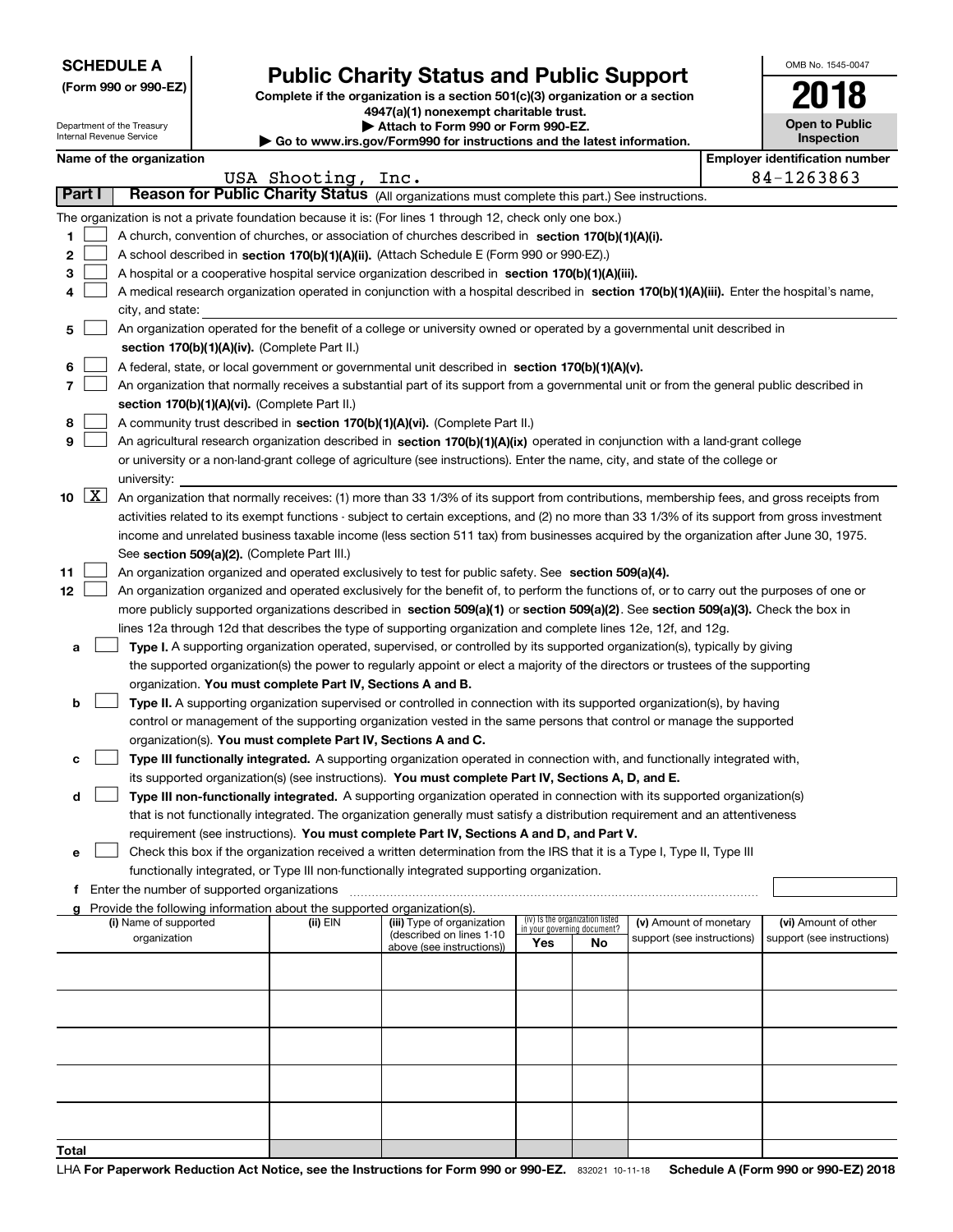## Schedule A (Form 990 or 990-EZ) 2018  $\verb|USA|$   $\verb|Shoothing|$  ,  $\verb|Inc.|$  . The set of the set of the set of the set of the set of the set of the set of the set of the set of the set of the set of the set of the set of the set of

|  |  |  |  |  |  |  |  |  | 84-1263863 Page 2 |
|--|--|--|--|--|--|--|--|--|-------------------|
|--|--|--|--|--|--|--|--|--|-------------------|

(Complete only if you checked the box on line 5, 7, or 8 of Part I or if the organization failed to qualify under Part III. If the organization fails to qualify under the tests listed below, please complete Part III.) **Part II Support Schedule for Organizations Described in Sections 170(b)(1)(A)(iv) and 170(b)(1)(A)(vi)**

| <b>Section A. Public Support</b>                                                                                                               |          |            |            |            |          |           |
|------------------------------------------------------------------------------------------------------------------------------------------------|----------|------------|------------|------------|----------|-----------|
| Calendar year (or fiscal year beginning in) $\blacktriangleright$                                                                              | (a) 2014 | $(b)$ 2015 | $(c)$ 2016 | (d) 2017   | (e) 2018 | (f) Total |
| 1 Gifts, grants, contributions, and                                                                                                            |          |            |            |            |          |           |
| membership fees received. (Do not                                                                                                              |          |            |            |            |          |           |
| include any "unusual grants.")                                                                                                                 |          |            |            |            |          |           |
| 2 Tax revenues levied for the organ-                                                                                                           |          |            |            |            |          |           |
| ization's benefit and either paid to                                                                                                           |          |            |            |            |          |           |
| or expended on its behalf                                                                                                                      |          |            |            |            |          |           |
| 3 The value of services or facilities                                                                                                          |          |            |            |            |          |           |
| furnished by a governmental unit to                                                                                                            |          |            |            |            |          |           |
| the organization without charge                                                                                                                |          |            |            |            |          |           |
| 4 Total. Add lines 1 through 3                                                                                                                 |          |            |            |            |          |           |
| 5 The portion of total contributions                                                                                                           |          |            |            |            |          |           |
| by each person (other than a                                                                                                                   |          |            |            |            |          |           |
| governmental unit or publicly                                                                                                                  |          |            |            |            |          |           |
| supported organization) included                                                                                                               |          |            |            |            |          |           |
| on line 1 that exceeds 2% of the                                                                                                               |          |            |            |            |          |           |
| amount shown on line 11,                                                                                                                       |          |            |            |            |          |           |
| column (f)                                                                                                                                     |          |            |            |            |          |           |
| 6 Public support. Subtract line 5 from line 4.                                                                                                 |          |            |            |            |          |           |
| <b>Section B. Total Support</b>                                                                                                                |          |            |            |            |          |           |
| Calendar year (or fiscal year beginning in) $\blacktriangleright$                                                                              | (a) 2014 | $(b)$ 2015 | $(c)$ 2016 | $(d)$ 2017 | (e) 2018 | (f) Total |
| 7 Amounts from line 4                                                                                                                          |          |            |            |            |          |           |
| 8 Gross income from interest,                                                                                                                  |          |            |            |            |          |           |
| dividends, payments received on                                                                                                                |          |            |            |            |          |           |
| securities loans, rents, royalties,                                                                                                            |          |            |            |            |          |           |
| and income from similar sources                                                                                                                |          |            |            |            |          |           |
| <b>9</b> Net income from unrelated business                                                                                                    |          |            |            |            |          |           |
| activities, whether or not the                                                                                                                 |          |            |            |            |          |           |
| business is regularly carried on                                                                                                               |          |            |            |            |          |           |
| <b>10</b> Other income. Do not include gain                                                                                                    |          |            |            |            |          |           |
| or loss from the sale of capital                                                                                                               |          |            |            |            |          |           |
| assets (Explain in Part VI.)                                                                                                                   |          |            |            |            |          |           |
| <b>11 Total support.</b> Add lines 7 through 10                                                                                                |          |            |            |            |          |           |
| <b>12</b> Gross receipts from related activities, etc. (see instructions)                                                                      |          |            |            |            | 12       |           |
| 13 First five years. If the Form 990 is for the organization's first, second, third, fourth, or fifth tax year as a section 501(c)(3)          |          |            |            |            |          |           |
| organization, check this box and stop here                                                                                                     |          |            |            |            |          |           |
| <b>Section C. Computation of Public Support Percentage</b>                                                                                     |          |            |            |            |          |           |
| 14 Public support percentage for 2018 (line 6, column (f) divided by line 11, column (f) <i>manumanomeron</i>                                  |          |            |            |            | 14       | %         |
|                                                                                                                                                |          |            |            |            | 15       | %         |
| 16a 33 1/3% support test - 2018. If the organization did not check the box on line 13, and line 14 is 33 1/3% or more, check this box and      |          |            |            |            |          |           |
| stop here. The organization qualifies as a publicly supported organization                                                                     |          |            |            |            |          | $\sim$ 10 |
| b 33 1/3% support test - 2017. If the organization did not check a box on line 13 or 16a, and line 15 is 33 1/3% or more, check this box       |          |            |            |            |          |           |
| and stop here. The organization qualifies as a publicly supported organization                                                                 |          |            |            |            |          |           |
| 17a 10% -facts-and-circumstances test - 2018. If the organization did not check a box on line 13, 16a, or 16b, and line 14 is 10% or more,     |          |            |            |            |          |           |
| and if the organization meets the "facts-and-circumstances" test, check this box and stop here. Explain in Part VI how the organization        |          |            |            |            |          |           |
| meets the "facts-and-circumstances" test. The organization qualifies as a publicly supported organization                                      |          |            |            |            |          |           |
| <b>b 10% -facts-and-circumstances test - 2017.</b> If the organization did not check a box on line 13, 16a, 16b, or 17a, and line 15 is 10% or |          |            |            |            |          |           |
| more, and if the organization meets the "facts-and-circumstances" test, check this box and stop here. Explain in Part VI how the               |          |            |            |            |          |           |
| organization meets the "facts-and-circumstances" test. The organization qualifies as a publicly supported organization                         |          |            |            |            |          |           |
| 18 Private foundation. If the organization did not check a box on line 13, 16a, 16b, 17a, or 17b, check this box and see instructions          |          |            |            |            |          |           |

**Schedule A (Form 990 or 990-EZ) 2018**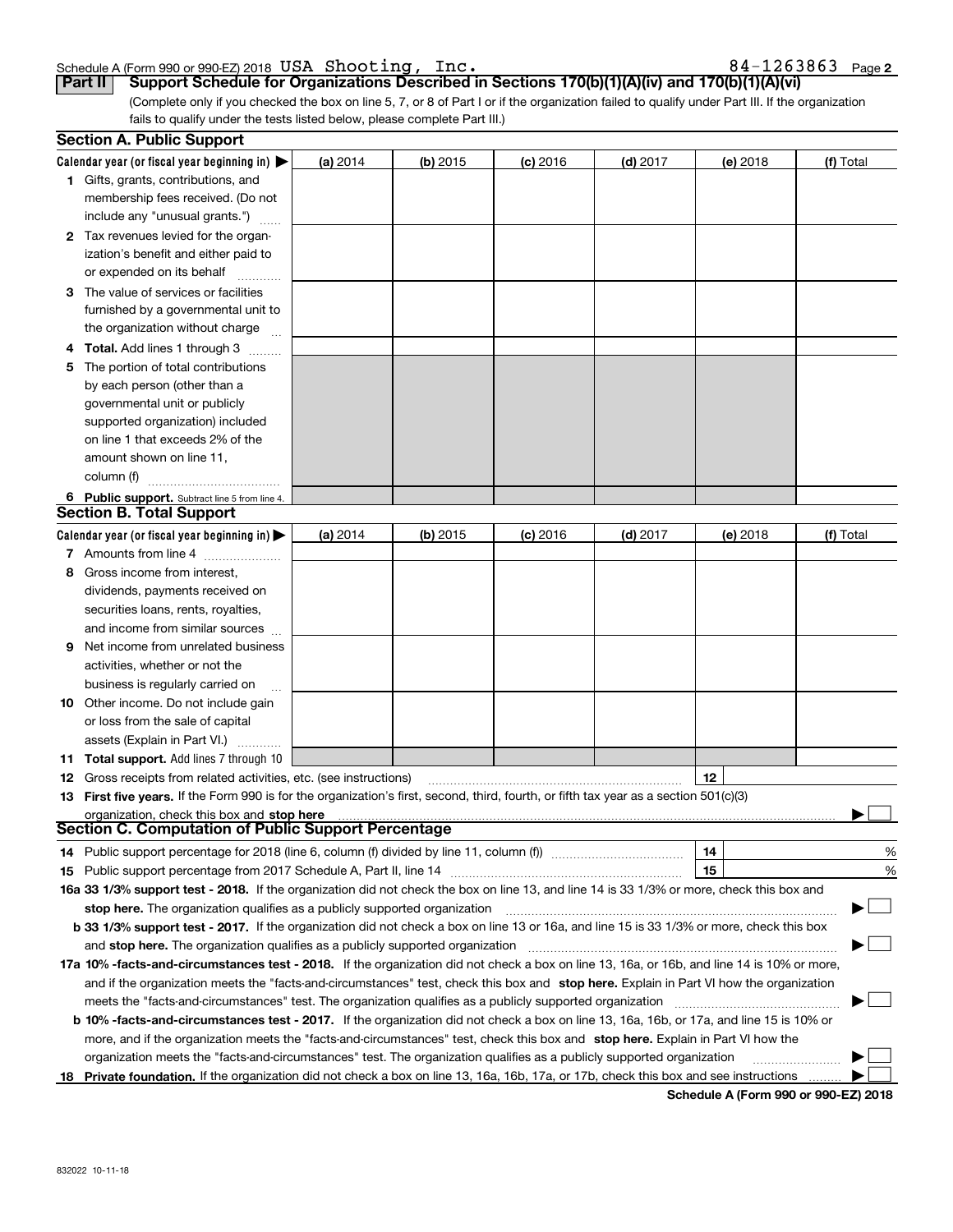#### Schedule A (Form 990 or 990-EZ) 2018  $\verb|USA|$   $\verb|Shoothing|$  ,  $\verb|Inc.|$  . The set of the set of the set of the set of the set of the set of the set of the set of the set of the set of the set of the set of the set of the set of

## **Part III Support Schedule for Organizations Described in Section 509(a)(2)**

**3**

(Complete only if you checked the box on line 10 of Part I or if the organization failed to qualify under Part II. If the organization fails to qualify under the tests listed below, please complete Part II.)

| <b>Section A. Public Support</b>                                                                                                                                                                                                                          |          |                    |            |            |          |                                          |
|-----------------------------------------------------------------------------------------------------------------------------------------------------------------------------------------------------------------------------------------------------------|----------|--------------------|------------|------------|----------|------------------------------------------|
| Calendar year (or fiscal year beginning in)                                                                                                                                                                                                               | (a) 2014 | $(b)$ 2015         | $(c)$ 2016 | $(d)$ 2017 | (e) 2018 | (f) Total                                |
| 1 Gifts, grants, contributions, and                                                                                                                                                                                                                       |          |                    |            |            |          |                                          |
| membership fees received. (Do not                                                                                                                                                                                                                         |          |                    |            |            |          |                                          |
| include any "unusual grants.")                                                                                                                                                                                                                            | 4648277. | 4581892.           | 4610984.   | 3227936.   |          | 4948525.22017614.                        |
| 2 Gross receipts from admissions,<br>merchandise sold or services per-<br>formed, or facilities furnished in<br>any activity that is related to the<br>organization's tax-exempt purpose                                                                  | 1746857. | 1958470.           | 900, 238.  | 873,744.   | 2060280. | 7539589.                                 |
|                                                                                                                                                                                                                                                           |          |                    |            |            |          |                                          |
| 3 Gross receipts from activities that<br>are not an unrelated trade or bus-<br>iness under section 513                                                                                                                                                    |          |                    |            |            |          |                                          |
| 4 Tax revenues levied for the organ-                                                                                                                                                                                                                      |          |                    |            |            |          |                                          |
| ization's benefit and either paid to                                                                                                                                                                                                                      |          |                    |            |            |          |                                          |
| or expended on its behalf                                                                                                                                                                                                                                 |          |                    |            |            |          |                                          |
| 5 The value of services or facilities<br>furnished by a governmental unit to<br>the organization without charge                                                                                                                                           |          |                    |            |            |          |                                          |
| 6 Total. Add lines 1 through 5                                                                                                                                                                                                                            | 6395134. | 6540362.           | 5511222.   | 4101680.   |          | 7008805.29557203.                        |
| 7a Amounts included on lines 1, 2, and<br>3 received from disqualified persons                                                                                                                                                                            |          |                    |            |            |          | $0$ .                                    |
| <b>b</b> Amounts included on lines 2 and 3 received<br>from other than disqualified persons that<br>exceed the greater of \$5,000 or 1% of the<br>amount on line 13 for the year                                                                          |          |                    |            |            |          | 0.                                       |
| c Add lines 7a and 7b                                                                                                                                                                                                                                     |          |                    |            |            |          | $\overline{0}$ .                         |
| 8 Public support. (Subtract line 7c from line 6.)                                                                                                                                                                                                         |          |                    |            |            |          | 29557203.                                |
| <b>Section B. Total Support</b>                                                                                                                                                                                                                           |          |                    |            |            |          |                                          |
| Calendar year (or fiscal year beginning in)                                                                                                                                                                                                               | (a) 2014 | $(b)$ 2015         | $(c)$ 2016 | $(d)$ 2017 | (e) 2018 | (f) Total                                |
| <b>9</b> Amounts from line 6                                                                                                                                                                                                                              | 6395134. | 6540362.           | 5511222.   | 4101680.   |          | 7008805.29557203.                        |
| 10a Gross income from interest,<br>dividends, payments received on<br>securities loans, rents, royalties,<br>and income from similar sources                                                                                                              |          | $49,664. -13,546.$ | 41, 335.   | 154,128.   | 66,386.  | 297,967.                                 |
| <b>b</b> Unrelated business taxable income                                                                                                                                                                                                                |          |                    |            |            |          |                                          |
| (less section 511 taxes) from businesses                                                                                                                                                                                                                  |          |                    |            |            |          |                                          |
| acquired after June 30, 1975                                                                                                                                                                                                                              |          |                    |            |            |          |                                          |
| c Add lines 10a and 10b                                                                                                                                                                                                                                   | 49,664.  | $-13,546.$         | 41, 335.   | 154,128.   | 66,386.  | 297,967.                                 |
| 11 Net income from unrelated business<br>activities not included in line 10b,<br>whether or not the business is<br>regularly carried on                                                                                                                   |          |                    |            |            |          |                                          |
| <b>12</b> Other income. Do not include gain<br>or loss from the sale of capital<br>assets (Explain in Part VI.)                                                                                                                                           |          |                    |            | 69,023.    |          | 69,023.                                  |
| 13 Total support. (Add lines 9, 10c, 11, and 12.)                                                                                                                                                                                                         | 6444798. | 6526816.           | 5552557.   | 4324831.   |          | 7075191.29924193.                        |
| 14 First five years. If the Form 990 is for the organization's first, second, third, fourth, or fifth tax year as a section 501(c)(3) organization,                                                                                                       |          |                    |            |            |          |                                          |
| check this box and stop here measurement control and the control of the state of the change of the change of the change of the change of the change of the change of the change of the change of the change of the change of t                            |          |                    |            |            |          |                                          |
| <b>Section C. Computation of Public Support Percentage</b>                                                                                                                                                                                                |          |                    |            |            |          |                                          |
| 15 Public support percentage for 2018 (line 8, column (f), divided by line 13, column (f))                                                                                                                                                                |          |                    |            |            | 15       | 98.77<br>%                               |
| 16 Public support percentage from 2017 Schedule A, Part III, line 15                                                                                                                                                                                      |          |                    |            |            | 16       | 98.74<br>%                               |
| <b>Section D. Computation of Investment Income Percentage</b>                                                                                                                                                                                             |          |                    |            |            |          |                                          |
| 17 Investment income percentage for 2018 (line 10c, column (f), divided by line 13, column (f))                                                                                                                                                           |          |                    |            |            | 17       | 1.00<br>%                                |
| 18 Investment income percentage from 2017 Schedule A, Part III, line 17                                                                                                                                                                                   |          |                    |            |            | 18       | 98.00<br>%                               |
| 19a 33 1/3% support tests - 2018. If the organization did not check the box on line 14, and line 15 is more than 33 1/3%, and line 17 is not                                                                                                              |          |                    |            |            |          |                                          |
| more than 33 1/3%, check this box and stop here. The organization qualifies as a publicly supported organization<br>b 33 1/3% support tests - 2017. If the organization did not check a box on line 14 or line 19a, and line 16 is more than 33 1/3%, and |          |                    |            |            |          | $\blacktriangleright$ $\boxed{\text{X}}$ |
| line 18 is not more than 33 1/3%, check this box and stop here. The organization qualifies as a publicly supported organization                                                                                                                           |          |                    |            |            |          |                                          |
|                                                                                                                                                                                                                                                           |          |                    |            |            |          |                                          |

**Schedule A (Form 990 or 990-EZ) 2018**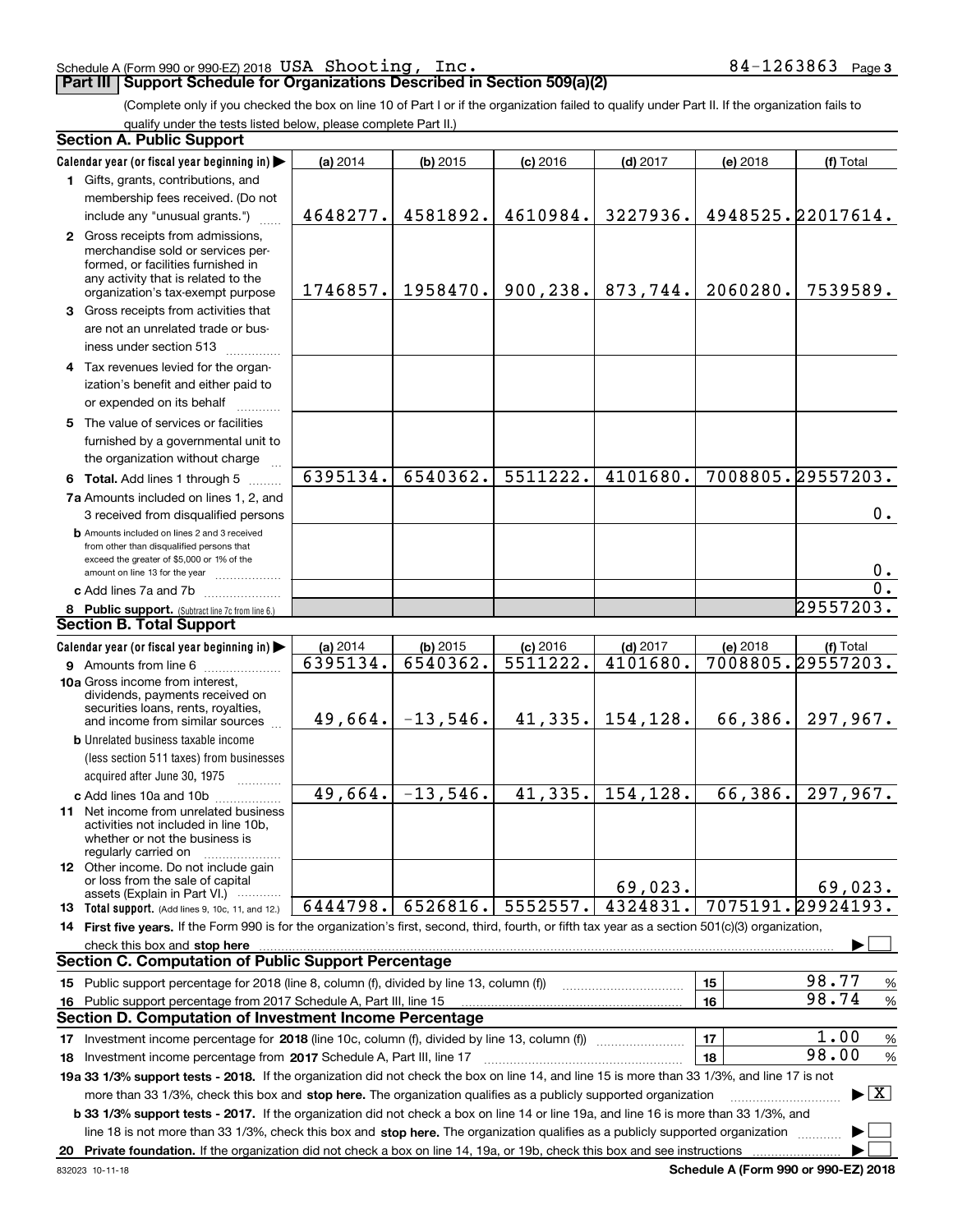**1**

**2**

**3a**

**3b**

**3c**

**4a**

**4b**

**4c**

**5a**

**5b5c**

**6**

**7**

**8**

**9a**

**9b**

**9c**

**10a**

**10b**

**YesNo**

## **Part IV Supporting Organizations**

(Complete only if you checked a box in line 12 on Part I. If you checked 12a of Part I, complete Sections A and B. If you checked 12b of Part I, complete Sections A and C. If you checked 12c of Part I, complete Sections A, D, and E. If you checked 12d of Part I, complete Sections A and D, and complete Part V.)

#### **Section A. All Supporting Organizations**

- **1** Are all of the organization's supported organizations listed by name in the organization's governing documents? If "No," describe in **Part VI** how the supported organizations are designated. If designated by *class or purpose, describe the designation. If historic and continuing relationship, explain.*
- **2** Did the organization have any supported organization that does not have an IRS determination of status under section 509(a)(1) or (2)? If "Yes," explain in Part VI how the organization determined that the supported *organization was described in section 509(a)(1) or (2).*
- **3a** Did the organization have a supported organization described in section 501(c)(4), (5), or (6)? If "Yes," answer *(b) and (c) below.*
- **b** Did the organization confirm that each supported organization qualified under section 501(c)(4), (5), or (6) and satisfied the public support tests under section 509(a)(2)? If "Yes," describe in **Part VI** when and how the *organization made the determination.*
- **c**Did the organization ensure that all support to such organizations was used exclusively for section 170(c)(2)(B) purposes? If "Yes," explain in **Part VI** what controls the organization put in place to ensure such use.
- **4a***If* Was any supported organization not organized in the United States ("foreign supported organization")? *"Yes," and if you checked 12a or 12b in Part I, answer (b) and (c) below.*
- **b** Did the organization have ultimate control and discretion in deciding whether to make grants to the foreign supported organization? If "Yes," describe in **Part VI** how the organization had such control and discretion *despite being controlled or supervised by or in connection with its supported organizations.*
- **c** Did the organization support any foreign supported organization that does not have an IRS determination under sections 501(c)(3) and 509(a)(1) or (2)? If "Yes," explain in **Part VI** what controls the organization used *to ensure that all support to the foreign supported organization was used exclusively for section 170(c)(2)(B) purposes.*
- **5a***If "Yes,"* Did the organization add, substitute, or remove any supported organizations during the tax year? answer (b) and (c) below (if applicable). Also, provide detail in **Part VI,** including (i) the names and EIN *numbers of the supported organizations added, substituted, or removed; (ii) the reasons for each such action; (iii) the authority under the organization's organizing document authorizing such action; and (iv) how the action was accomplished (such as by amendment to the organizing document).*
- **b** Type I or Type II only. Was any added or substituted supported organization part of a class already designated in the organization's organizing document?
- **cSubstitutions only.**  Was the substitution the result of an event beyond the organization's control?
- **6** Did the organization provide support (whether in the form of grants or the provision of services or facilities) to **Part VI.** *If "Yes," provide detail in* support or benefit one or more of the filing organization's supported organizations? anyone other than (i) its supported organizations, (ii) individuals that are part of the charitable class benefited by one or more of its supported organizations, or (iii) other supporting organizations that also
- **7**Did the organization provide a grant, loan, compensation, or other similar payment to a substantial contributor *If "Yes," complete Part I of Schedule L (Form 990 or 990-EZ).* regard to a substantial contributor? (as defined in section 4958(c)(3)(C)), a family member of a substantial contributor, or a 35% controlled entity with
- **8** Did the organization make a loan to a disqualified person (as defined in section 4958) not described in line 7? *If "Yes," complete Part I of Schedule L (Form 990 or 990-EZ).*
- **9a** Was the organization controlled directly or indirectly at any time during the tax year by one or more in section 509(a)(1) or (2))? If "Yes," *provide detail in* <code>Part VI.</code> disqualified persons as defined in section 4946 (other than foundation managers and organizations described
- **b** Did one or more disqualified persons (as defined in line 9a) hold a controlling interest in any entity in which the supporting organization had an interest? If "Yes," provide detail in P**art VI**.
- **c**Did a disqualified person (as defined in line 9a) have an ownership interest in, or derive any personal benefit from, assets in which the supporting organization also had an interest? If "Yes," provide detail in P**art VI.**
- **10a** Was the organization subject to the excess business holdings rules of section 4943 because of section supporting organizations)? If "Yes," answer 10b below. 4943(f) (regarding certain Type II supporting organizations, and all Type III non-functionally integrated
	- **b** Did the organization have any excess business holdings in the tax year? (Use Schedule C, Form 4720, to *determine whether the organization had excess business holdings.)*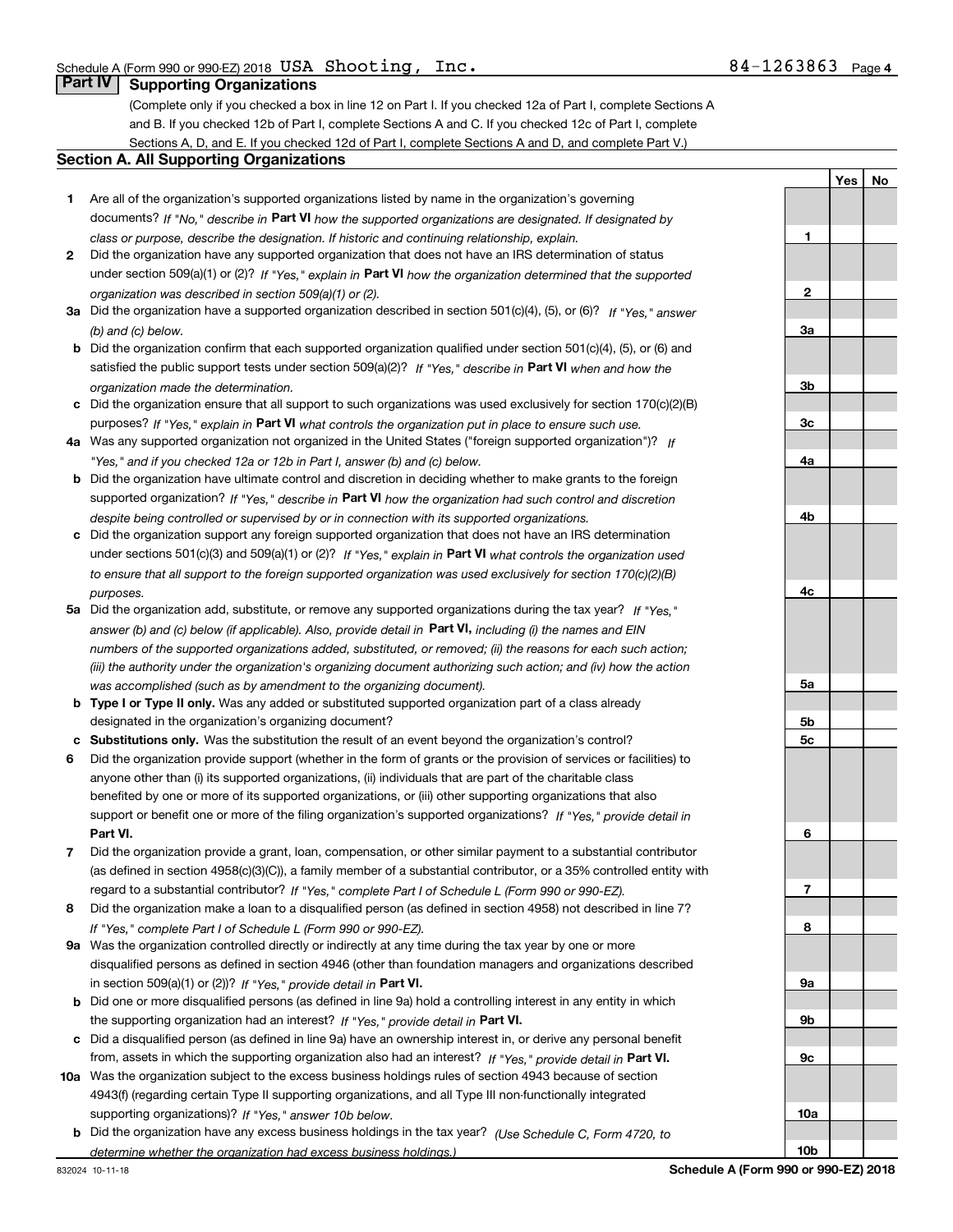|    |                                                                                                                                   |                 | Yes | <b>No</b> |
|----|-----------------------------------------------------------------------------------------------------------------------------------|-----------------|-----|-----------|
| 11 | Has the organization accepted a gift or contribution from any of the following persons?                                           |                 |     |           |
|    | a A person who directly or indirectly controls, either alone or together with persons described in (b) and (c)                    |                 |     |           |
|    | below, the governing body of a supported organization?                                                                            | 11a             |     |           |
|    | <b>b</b> A family member of a person described in (a) above?                                                                      | 11 <sub>b</sub> |     |           |
|    | c A 35% controlled entity of a person described in (a) or (b) above? If "Yes" to a, b, or c, provide detail in Part VI.           | 11c             |     |           |
|    | <b>Section B. Type I Supporting Organizations</b>                                                                                 |                 |     |           |
|    |                                                                                                                                   |                 | Yes | No        |
| 1  | Did the directors, trustees, or membership of one or more supported organizations have the power to                               |                 |     |           |
|    | regularly appoint or elect at least a majority of the organization's directors or trustees at all times during the                |                 |     |           |
|    | tax year? If "No," describe in Part VI how the supported organization(s) effectively operated, supervised, or                     |                 |     |           |
|    | controlled the organization's activities. If the organization had more than one supported organization,                           |                 |     |           |
|    | describe how the powers to appoint and/or remove directors or trustees were allocated among the supported                         |                 |     |           |
|    |                                                                                                                                   | 1               |     |           |
|    | organizations and what conditions or restrictions, if any, applied to such powers during the tax year.                            |                 |     |           |
| 2  | Did the organization operate for the benefit of any supported organization other than the supported                               |                 |     |           |
|    | organization(s) that operated, supervised, or controlled the supporting organization? If "Yes," explain in                        |                 |     |           |
|    | Part VI how providing such benefit carried out the purposes of the supported organization(s) that operated,                       |                 |     |           |
|    | supervised, or controlled the supporting organization.                                                                            | $\mathbf{2}$    |     |           |
|    | <b>Section C. Type II Supporting Organizations</b>                                                                                |                 |     |           |
|    |                                                                                                                                   |                 | Yes | No        |
| 1. | Were a majority of the organization's directors or trustees during the tax year also a majority of the directors                  |                 |     |           |
|    | or trustees of each of the organization's supported organization(s)? If "No," describe in Part VI how control                     |                 |     |           |
|    | or management of the supporting organization was vested in the same persons that controlled or managed                            |                 |     |           |
|    | the supported organization(s).                                                                                                    | 1               |     |           |
|    | Section D. All Type III Supporting Organizations                                                                                  |                 |     |           |
|    |                                                                                                                                   |                 | Yes | No        |
| 1  | Did the organization provide to each of its supported organizations, by the last day of the fifth month of the                    |                 |     |           |
|    | organization's tax year, (i) a written notice describing the type and amount of support provided during the prior tax             |                 |     |           |
|    | year, (ii) a copy of the Form 990 that was most recently filed as of the date of notification, and (iii) copies of the            |                 |     |           |
|    | organization's governing documents in effect on the date of notification, to the extent not previously provided?                  | 1               |     |           |
| 2  | Were any of the organization's officers, directors, or trustees either (i) appointed or elected by the supported                  |                 |     |           |
|    | organization(s) or (ii) serving on the governing body of a supported organization? If "No," explain in Part VI how                |                 |     |           |
|    | the organization maintained a close and continuous working relationship with the supported organization(s).                       | $\mathbf{2}$    |     |           |
| 3  | By reason of the relationship described in (2), did the organization's supported organizations have a                             |                 |     |           |
|    | significant voice in the organization's investment policies and in directing the use of the organization's                        |                 |     |           |
|    | income or assets at all times during the tax year? If "Yes," describe in Part VI the role the organization's                      |                 |     |           |
|    | supported organizations played in this regard.                                                                                    | 3               |     |           |
|    | Section E. Type III Functionally Integrated Supporting Organizations                                                              |                 |     |           |
| 1  | Check the box next to the method that the organization used to satisfy the Integral Part Test during the year (see instructions). |                 |     |           |
| a  | The organization satisfied the Activities Test. Complete line 2 below.                                                            |                 |     |           |
| b  | The organization is the parent of each of its supported organizations. Complete line 3 below.                                     |                 |     |           |
| с  | The organization supported a governmental entity. Describe in Part VI how you supported a government entity (see instructions),   |                 |     |           |
| 2  | Activities Test. Answer (a) and (b) below.                                                                                        |                 | Yes | No        |
| а  | Did substantially all of the organization's activities during the tax year directly further the exempt purposes of                |                 |     |           |
|    | the supported organization(s) to which the organization was responsive? If "Yes." then in Part VI identify                        |                 |     |           |
|    |                                                                                                                                   |                 |     |           |
|    | those supported organizations and explain how these activities directly furthered their exempt purposes,                          |                 |     |           |
|    | how the organization was responsive to those supported organizations, and how the organization determined                         |                 |     |           |
|    | that these activities constituted substantially all of its activities.                                                            | 2a              |     |           |
| b  | Did the activities described in (a) constitute activities that, but for the organization's involvement, one or more               |                 |     |           |
|    | of the organization's supported organization(s) would have been engaged in? If "Yes," explain in Part VI the                      |                 |     |           |
|    | reasons for the organization's position that its supported organization(s) would have engaged in these                            |                 |     |           |
|    | activities but for the organization's involvement.                                                                                | 2b              |     |           |
| З  | Parent of Supported Organizations. Answer (a) and (b) below.                                                                      |                 |     |           |
|    | a Did the organization have the power to regularly appoint or elect a majority of the officers, directors, or                     |                 |     |           |
|    | trustees of each of the supported organizations? Provide details in Part VI.                                                      | За              |     |           |
|    | <b>b</b> Did the organization exercise a substantial degree of direction over the policies, programs, and activities of each      |                 |     |           |
|    | of its supported organizations? If "Yes." describe in Part VI the role played by the organization in this regard.                 | 3b              |     |           |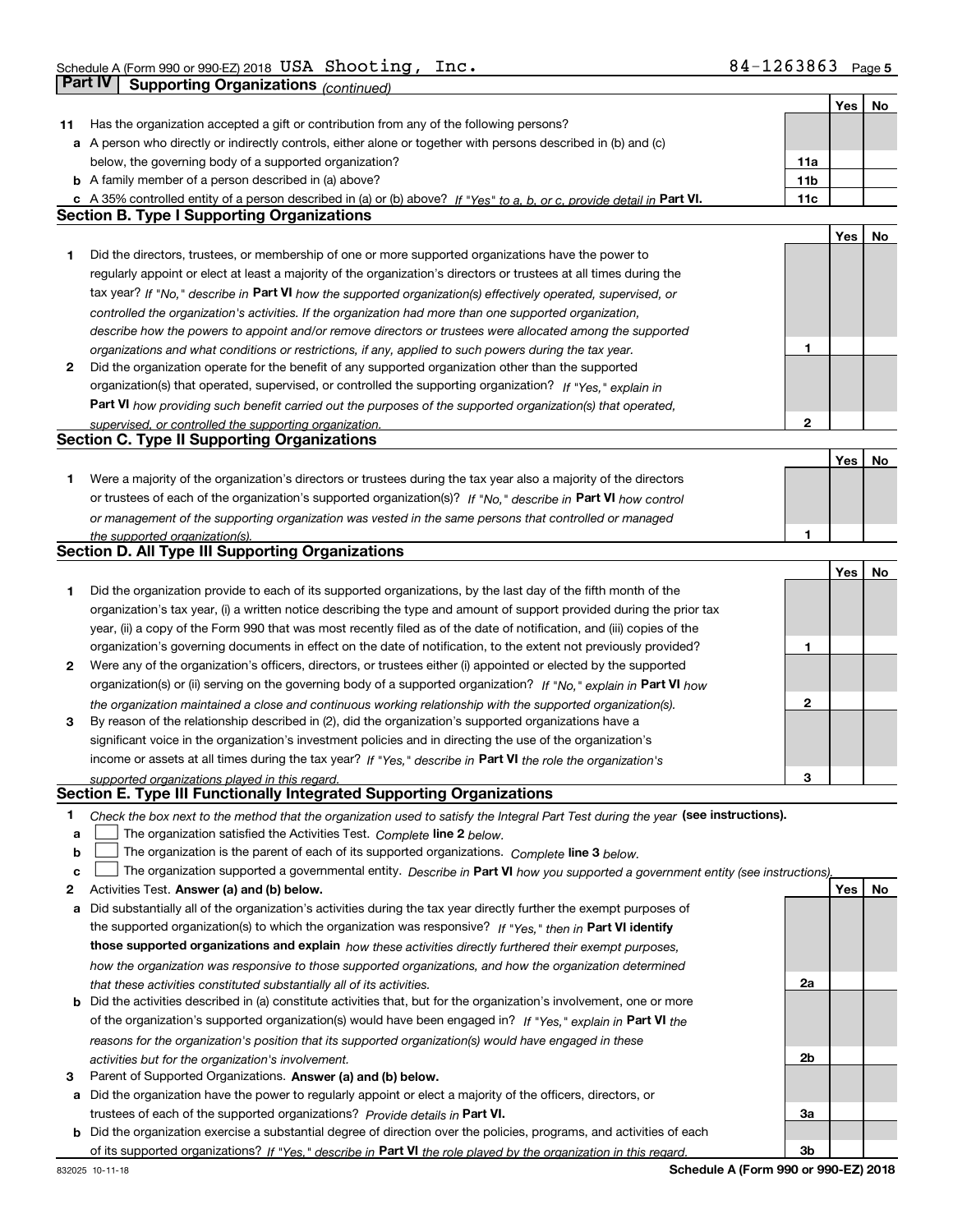| Schedule A (Form 990 or 990-EZ) 2018 USA Shooting, Inc. |                                                                                         | $84 - 1263863$ Page 6 |  |
|---------------------------------------------------------|-----------------------------------------------------------------------------------------|-----------------------|--|
|                                                         | <b>Part V</b>   Type III Non-Functionally Integrated 509(a)(3) Supporting Organizations |                       |  |

**1**

1 Check here if the organization satisfied the Integral Part Test as a qualifying trust on Nov. 20, 1970 (explain in Part VI.) See instructions. All other Type III non-functionally integrated supporting organizations must complete Sections A through E.

| Section A - Adjusted Net Income |                                                                              | (A) Prior Year | (B) Current Year<br>(optional) |                                |
|---------------------------------|------------------------------------------------------------------------------|----------------|--------------------------------|--------------------------------|
| $\mathbf 1$                     | Net short-term capital gain                                                  | 1              |                                |                                |
| $\mathbf{2}$                    | Recoveries of prior-year distributions                                       | $\overline{2}$ |                                |                                |
| 3                               | Other gross income (see instructions)                                        | 3              |                                |                                |
| 4                               | Add lines 1 through 3                                                        | 4              |                                |                                |
| 5                               | Depreciation and depletion                                                   | 5              |                                |                                |
| 6                               | Portion of operating expenses paid or incurred for production or             |                |                                |                                |
|                                 | collection of gross income or for management, conservation, or               |                |                                |                                |
|                                 | maintenance of property held for production of income (see instructions)     | 6              |                                |                                |
| 7                               | Other expenses (see instructions)                                            | $\overline{7}$ |                                |                                |
| 8                               | <b>Adjusted Net Income</b> (subtract lines 5, 6, and 7 from line 4)          | 8              |                                |                                |
|                                 | <b>Section B - Minimum Asset Amount</b>                                      |                | (A) Prior Year                 | (B) Current Year<br>(optional) |
| 1                               | Aggregate fair market value of all non-exempt-use assets (see                |                |                                |                                |
|                                 | instructions for short tax year or assets held for part of year):            |                |                                |                                |
|                                 | a Average monthly value of securities                                        | 1a             |                                |                                |
|                                 | <b>b</b> Average monthly cash balances                                       | 1b             |                                |                                |
|                                 | <b>c</b> Fair market value of other non-exempt-use assets                    | 1c             |                                |                                |
|                                 | d Total (add lines 1a, 1b, and 1c)                                           | 1d             |                                |                                |
|                                 | e Discount claimed for blockage or other                                     |                |                                |                                |
|                                 | factors (explain in detail in Part VI):                                      |                |                                |                                |
| $\mathbf{2}$                    | Acquisition indebtedness applicable to non-exempt-use assets                 | $\mathbf{2}$   |                                |                                |
|                                 | 3 Subtract line 2 from line 1d                                               | 3              |                                |                                |
| 4                               | Cash deemed held for exempt use. Enter 1-1/2% of line 3 (for greater amount, |                |                                |                                |
|                                 | see instructions)                                                            | 4              |                                |                                |
| 5                               | Net value of non-exempt-use assets (subtract line 4 from line 3)             | 5              |                                |                                |
| 6                               | Multiply line 5 by .035                                                      | 6              |                                |                                |
| 7                               | Recoveries of prior-year distributions                                       | $\overline{7}$ |                                |                                |
| 8                               | <b>Minimum Asset Amount</b> (add line 7 to line 6)                           | 8              |                                |                                |
|                                 | <b>Section C - Distributable Amount</b>                                      |                |                                | <b>Current Year</b>            |
| 1                               | Adjusted net income for prior year (from Section A, line 8, Column A)        | 1              |                                |                                |
| $\mathbf{2}$                    | Enter 85% of line 1                                                          | $\mathbf{2}$   |                                |                                |
| 3                               | Minimum asset amount for prior year (from Section B, line 8, Column A)       | 3              |                                |                                |
| 4                               | Enter greater of line 2 or line 3                                            | 4              |                                |                                |
| 5                               | Income tax imposed in prior year                                             | 5              |                                |                                |
| 6                               | <b>Distributable Amount.</b> Subtract line 5 from line 4, unless subject to  |                |                                |                                |
|                                 | emergency temporary reduction (see instructions)                             | 6              |                                |                                |
|                                 |                                                                              |                |                                |                                |

**7**Check here if the current year is the organization's first as a non-functionally integrated Type III supporting organization (see instructions).

**Schedule A (Form 990 or 990-EZ) 2018**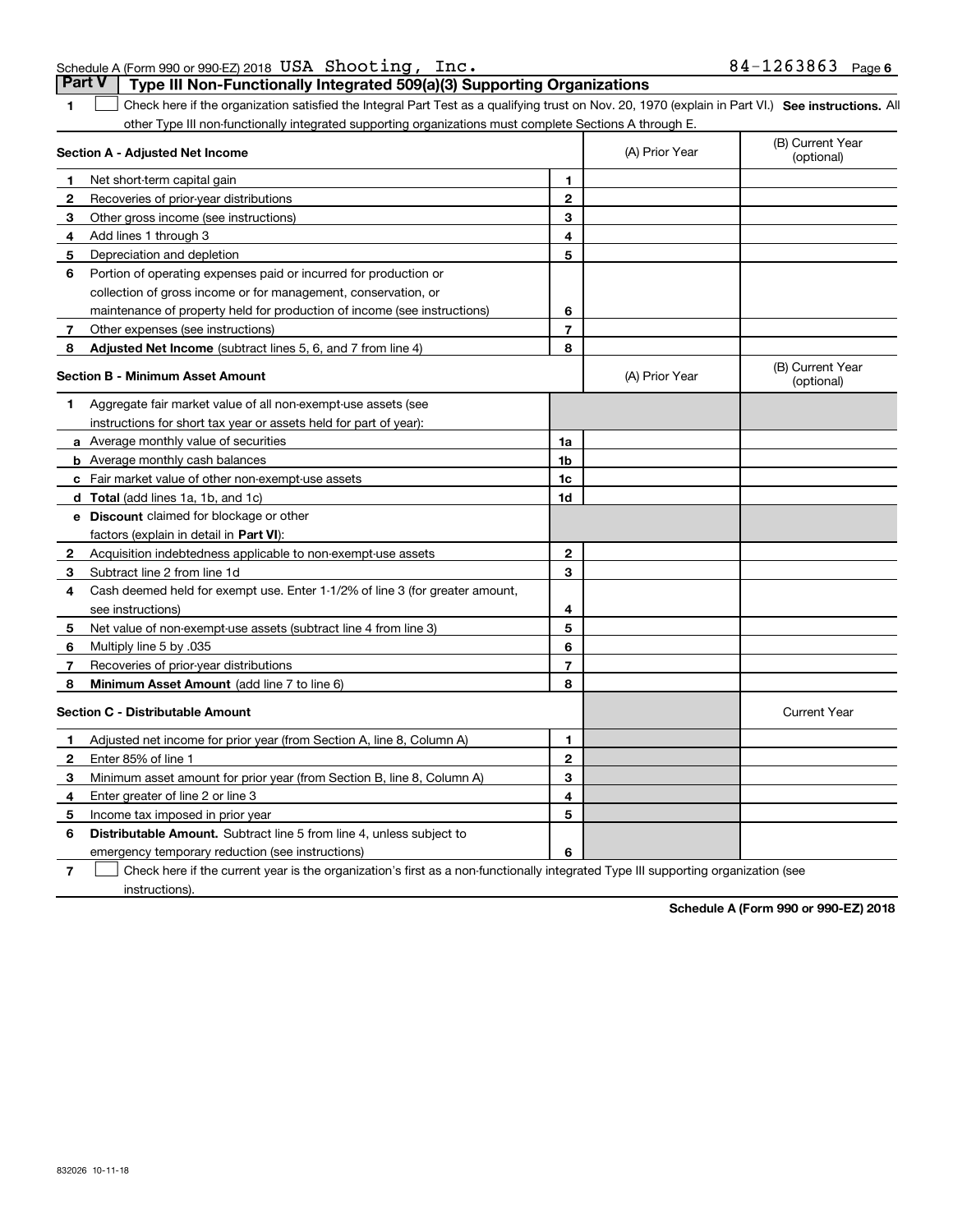|    | Part V<br>Type III Non-Functionally Integrated 509(a)(3) Supporting Organizations<br>(continued) |                             |                                       |                                         |  |  |
|----|--------------------------------------------------------------------------------------------------|-----------------------------|---------------------------------------|-----------------------------------------|--|--|
|    | <b>Section D - Distributions</b>                                                                 |                             |                                       | <b>Current Year</b>                     |  |  |
| 1  | Amounts paid to supported organizations to accomplish exempt purposes                            |                             |                                       |                                         |  |  |
| 2  | Amounts paid to perform activity that directly furthers exempt purposes of supported             |                             |                                       |                                         |  |  |
|    | organizations, in excess of income from activity                                                 |                             |                                       |                                         |  |  |
| з  | Administrative expenses paid to accomplish exempt purposes of supported organizations            |                             |                                       |                                         |  |  |
| 4  | Amounts paid to acquire exempt-use assets                                                        |                             |                                       |                                         |  |  |
| 5  | Qualified set-aside amounts (prior IRS approval required)                                        |                             |                                       |                                         |  |  |
| 6  | Other distributions (describe in Part VI). See instructions.                                     |                             |                                       |                                         |  |  |
| 7  | <b>Total annual distributions.</b> Add lines 1 through 6.                                        |                             |                                       |                                         |  |  |
| 8  | Distributions to attentive supported organizations to which the organization is responsive       |                             |                                       |                                         |  |  |
|    | (provide details in Part VI). See instructions.                                                  |                             |                                       |                                         |  |  |
| 9  | Distributable amount for 2018 from Section C, line 6                                             |                             |                                       |                                         |  |  |
| 10 | Line 8 amount divided by line 9 amount                                                           |                             |                                       |                                         |  |  |
|    |                                                                                                  | (i)                         | (iii)                                 | (iii)                                   |  |  |
|    | <b>Section E - Distribution Allocations</b> (see instructions)                                   | <b>Excess Distributions</b> | <b>Underdistributions</b><br>Pre-2018 | <b>Distributable</b><br>Amount for 2018 |  |  |
| 1  | Distributable amount for 2018 from Section C, line 6                                             |                             |                                       |                                         |  |  |
| 2  | Underdistributions, if any, for years prior to 2018 (reason-                                     |                             |                                       |                                         |  |  |
|    | able cause required- explain in <b>Part VI</b> ). See instructions.                              |                             |                                       |                                         |  |  |
| з  | Excess distributions carryover, if any, to 2018                                                  |                             |                                       |                                         |  |  |
|    | <b>a</b> From 2013                                                                               |                             |                                       |                                         |  |  |
|    | $b$ From 2014                                                                                    |                             |                                       |                                         |  |  |
|    | c From 2015                                                                                      |                             |                                       |                                         |  |  |
|    | d From 2016                                                                                      |                             |                                       |                                         |  |  |
|    | e From 2017                                                                                      |                             |                                       |                                         |  |  |
|    | Total of lines 3a through e                                                                      |                             |                                       |                                         |  |  |
|    | <b>g</b> Applied to underdistributions of prior years                                            |                             |                                       |                                         |  |  |
|    | <b>h</b> Applied to 2018 distributable amount                                                    |                             |                                       |                                         |  |  |
|    | Carryover from 2013 not applied (see instructions)                                               |                             |                                       |                                         |  |  |
|    | Remainder. Subtract lines 3g, 3h, and 3i from 3f.                                                |                             |                                       |                                         |  |  |
| 4  | Distributions for 2018 from Section D,                                                           |                             |                                       |                                         |  |  |
|    | line $7:$                                                                                        |                             |                                       |                                         |  |  |
|    | <b>a</b> Applied to underdistributions of prior years                                            |                             |                                       |                                         |  |  |
|    | <b>b</b> Applied to 2018 distributable amount                                                    |                             |                                       |                                         |  |  |
| c  | Remainder. Subtract lines 4a and 4b from 4.                                                      |                             |                                       |                                         |  |  |
| 5  | Remaining underdistributions for years prior to 2018, if                                         |                             |                                       |                                         |  |  |
|    | any. Subtract lines 3g and 4a from line 2. For result greater                                    |                             |                                       |                                         |  |  |
|    | than zero, explain in Part VI. See instructions.                                                 |                             |                                       |                                         |  |  |
| 6  | Remaining underdistributions for 2018. Subtract lines 3h                                         |                             |                                       |                                         |  |  |
|    | and 4b from line 1. For result greater than zero, explain in                                     |                             |                                       |                                         |  |  |
|    | Part VI. See instructions.                                                                       |                             |                                       |                                         |  |  |
| 7  | Excess distributions carryover to 2019. Add lines 3j                                             |                             |                                       |                                         |  |  |
|    | and 4c.                                                                                          |                             |                                       |                                         |  |  |
| 8  | Breakdown of line 7:                                                                             |                             |                                       |                                         |  |  |
|    | a Excess from 2014                                                                               |                             |                                       |                                         |  |  |
|    | <b>b</b> Excess from 2015                                                                        |                             |                                       |                                         |  |  |
|    | c Excess from 2016                                                                               |                             |                                       |                                         |  |  |
|    | d Excess from 2017                                                                               |                             |                                       |                                         |  |  |
|    | e Excess from 2018                                                                               |                             |                                       |                                         |  |  |

**Schedule A (Form 990 or 990-EZ) 2018**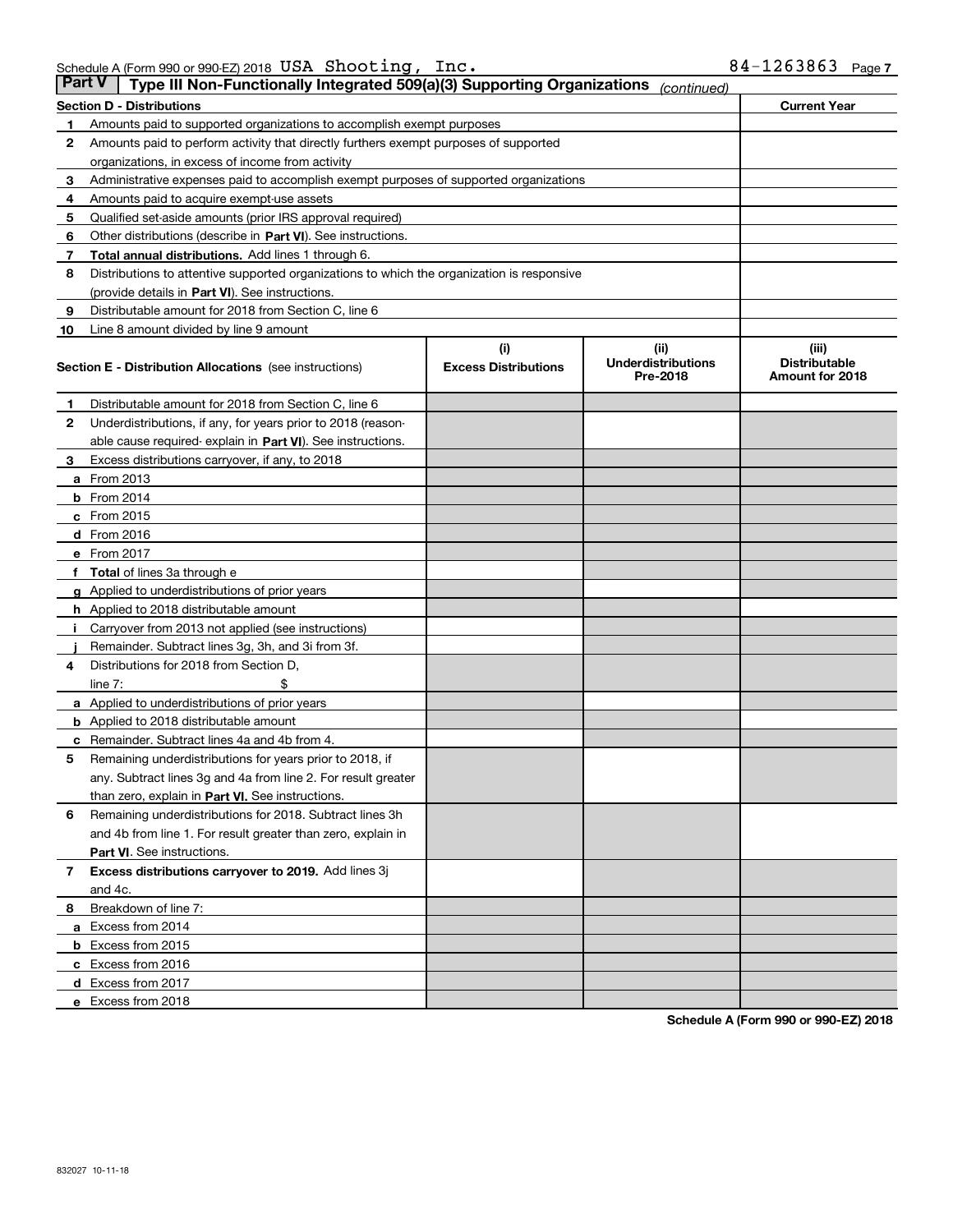| <b>Part VI</b> | Supplemental Information. Provide the explanations required by Part II, line 10; Part II, line 17a or 17b; Part III, line 12;                    |  |  |
|----------------|--------------------------------------------------------------------------------------------------------------------------------------------------|--|--|
|                |                                                                                                                                                  |  |  |
|                | Part IV, Section A, lines 1, 2, 3b, 3c, 4b, 4c, 5a, 6, 9a, 9b, 9c, 11a, 11b, and 11c; Part IV, Section B, lines 1 and 2; Part IV, Section C,     |  |  |
|                | line 1; Part IV, Section D, lines 2 and 3; Part IV, Section E, lines 1c, 2a, 2b, 3a, and 3b; Part V, line 1; Part V, Section B, line 1e; Part V, |  |  |
|                | Section D, lines 5, 6, and 8; and Part V, Section E, lines 2, 5, and 6. Also complete this part for any additional information.                  |  |  |
|                | (See instructions.)                                                                                                                              |  |  |
|                |                                                                                                                                                  |  |  |
|                |                                                                                                                                                  |  |  |
|                |                                                                                                                                                  |  |  |
|                |                                                                                                                                                  |  |  |
|                |                                                                                                                                                  |  |  |
|                |                                                                                                                                                  |  |  |
|                |                                                                                                                                                  |  |  |
|                |                                                                                                                                                  |  |  |
|                |                                                                                                                                                  |  |  |
|                |                                                                                                                                                  |  |  |
|                |                                                                                                                                                  |  |  |
|                |                                                                                                                                                  |  |  |
|                |                                                                                                                                                  |  |  |
|                |                                                                                                                                                  |  |  |
|                |                                                                                                                                                  |  |  |
|                |                                                                                                                                                  |  |  |
|                |                                                                                                                                                  |  |  |
|                |                                                                                                                                                  |  |  |
|                |                                                                                                                                                  |  |  |
|                |                                                                                                                                                  |  |  |
|                |                                                                                                                                                  |  |  |
|                |                                                                                                                                                  |  |  |
|                |                                                                                                                                                  |  |  |
|                |                                                                                                                                                  |  |  |
|                |                                                                                                                                                  |  |  |
|                |                                                                                                                                                  |  |  |
|                |                                                                                                                                                  |  |  |
|                |                                                                                                                                                  |  |  |
|                |                                                                                                                                                  |  |  |
|                |                                                                                                                                                  |  |  |
|                |                                                                                                                                                  |  |  |
|                |                                                                                                                                                  |  |  |
|                |                                                                                                                                                  |  |  |
|                |                                                                                                                                                  |  |  |
|                |                                                                                                                                                  |  |  |
|                |                                                                                                                                                  |  |  |
|                |                                                                                                                                                  |  |  |
|                |                                                                                                                                                  |  |  |
|                |                                                                                                                                                  |  |  |
|                |                                                                                                                                                  |  |  |
|                |                                                                                                                                                  |  |  |
|                |                                                                                                                                                  |  |  |
|                |                                                                                                                                                  |  |  |
|                |                                                                                                                                                  |  |  |
|                |                                                                                                                                                  |  |  |
|                |                                                                                                                                                  |  |  |
|                |                                                                                                                                                  |  |  |
|                |                                                                                                                                                  |  |  |
|                |                                                                                                                                                  |  |  |
|                |                                                                                                                                                  |  |  |
|                |                                                                                                                                                  |  |  |
|                |                                                                                                                                                  |  |  |
|                |                                                                                                                                                  |  |  |
|                |                                                                                                                                                  |  |  |
|                |                                                                                                                                                  |  |  |
|                |                                                                                                                                                  |  |  |
|                |                                                                                                                                                  |  |  |
|                |                                                                                                                                                  |  |  |
|                |                                                                                                                                                  |  |  |
|                |                                                                                                                                                  |  |  |
|                |                                                                                                                                                  |  |  |
|                |                                                                                                                                                  |  |  |
|                |                                                                                                                                                  |  |  |
|                |                                                                                                                                                  |  |  |
|                |                                                                                                                                                  |  |  |
|                |                                                                                                                                                  |  |  |
|                |                                                                                                                                                  |  |  |
|                |                                                                                                                                                  |  |  |
|                |                                                                                                                                                  |  |  |
|                |                                                                                                                                                  |  |  |
|                |                                                                                                                                                  |  |  |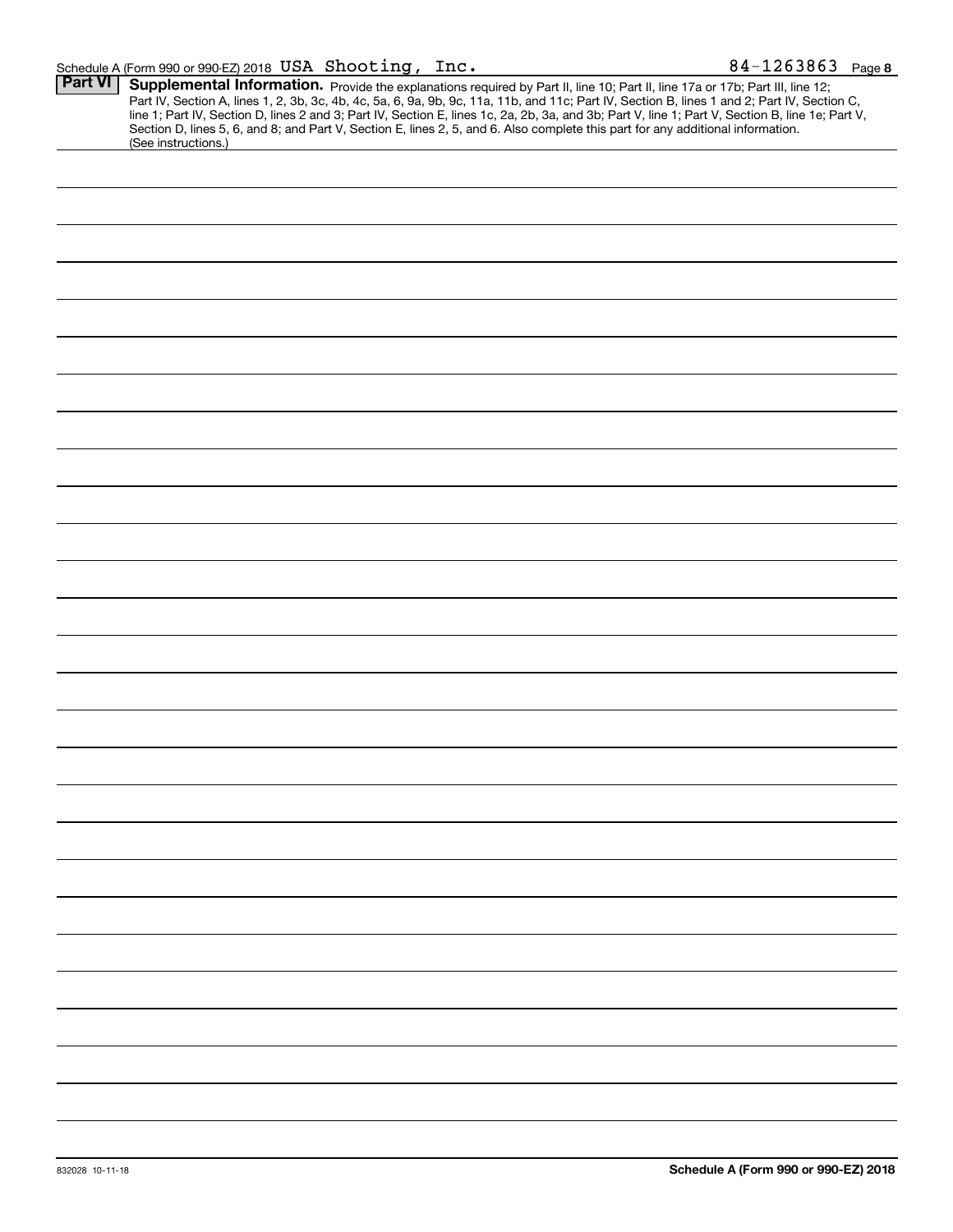Department of the Treasury Internal Revenue Service **(Form 990, 990-EZ, or 990-PF)**

Name of the organization

**Organization type** (check one):

\*\* PUBLIC DISCLOSURE COPY \*\*

## **Schedule B Schedule of Contributors**

**| Attach to Form 990, Form 990-EZ, or Form 990-PF. | Go to www.irs.gov/Form990 for the latest information.** OMB No. 1545-0047

**2018**

**Employer identification number**

84-1263863

| USA Shooting, Inc. |  |
|--------------------|--|
|                    |  |

| Filers of:         | Section:                                                                    |
|--------------------|-----------------------------------------------------------------------------|
| Form 990 or 990-FZ | $ \mathbf{X} $ 501(c)( 3) (enter number) organization                       |
|                    | $4947(a)(1)$ nonexempt charitable trust not treated as a private foundation |
|                    | 527 political organization                                                  |
| Form 990-PF        | 501(c)(3) exempt private foundation                                         |
|                    | 4947(a)(1) nonexempt charitable trust treated as a private foundation       |
|                    | 501(c)(3) taxable private foundation                                        |

Check if your organization is covered by the **General Rule** or a **Special Rule. Note:**  Only a section 501(c)(7), (8), or (10) organization can check boxes for both the General Rule and a Special Rule. See instructions.

### **General Rule**

 $\boxed{\textbf{X}}$  For an organization filing Form 990, 990-EZ, or 990-PF that received, during the year, contributions totaling \$5,000 or more (in money or property) from any one contributor. Complete Parts I and II. See instructions for determining a contributor's total contributions.

#### **Special Rules**

 $\sqrt{ }$ 

| For an organization described in section 501(c)(3) filing Form 990 or 990-EZ that met the 33 1/3% support test of the requlations under               |
|-------------------------------------------------------------------------------------------------------------------------------------------------------|
| sections 509(a)(1) and 170(b)(1)(A)(vi), that checked Schedule A (Form 990 or 990-EZ), Part II, line 13, 16a, or 16b, and that received from          |
| any one contributor, during the year, total contributions of the greater of (1) \$5,000; or (2) 2% of the amount on (i) Form 990, Part VIII, line 1h; |
| or (ii) Form 990-EZ, line 1. Complete Parts I and II.                                                                                                 |

year, total contributions of more than \$1,000 *exclusively* for religious, charitable, scientific, literary, or educational purposes, or for the For an organization described in section 501(c)(7), (8), or (10) filing Form 990 or 990-EZ that received from any one contributor, during the prevention of cruelty to children or animals. Complete Parts I (entering "N/A" in column (b) instead of the contributor name and address), II, and III.  $\mathcal{L}^{\text{max}}$ 

purpose. Don't complete any of the parts unless the **General Rule** applies to this organization because it received *nonexclusively* year, contributions <sub>exclusively</sub> for religious, charitable, etc., purposes, but no such contributions totaled more than \$1,000. If this box is checked, enter here the total contributions that were received during the year for an  $\;$ exclusively religious, charitable, etc., For an organization described in section 501(c)(7), (8), or (10) filing Form 990 or 990-EZ that received from any one contributor, during the religious, charitable, etc., contributions totaling \$5,000 or more during the year  $\Box$ — $\Box$  =  $\Box$  $\mathcal{L}^{\text{max}}$ 

**Caution:**  An organization that isn't covered by the General Rule and/or the Special Rules doesn't file Schedule B (Form 990, 990-EZ, or 990-PF),  **must** but it answer "No" on Part IV, line 2, of its Form 990; or check the box on line H of its Form 990-EZ or on its Form 990-PF, Part I, line 2, to certify that it doesn't meet the filing requirements of Schedule B (Form 990, 990-EZ, or 990-PF).

**For Paperwork Reduction Act Notice, see the instructions for Form 990, 990-EZ, or 990-PF. Schedule B (Form 990, 990-EZ, or 990-PF) (2018)** LHA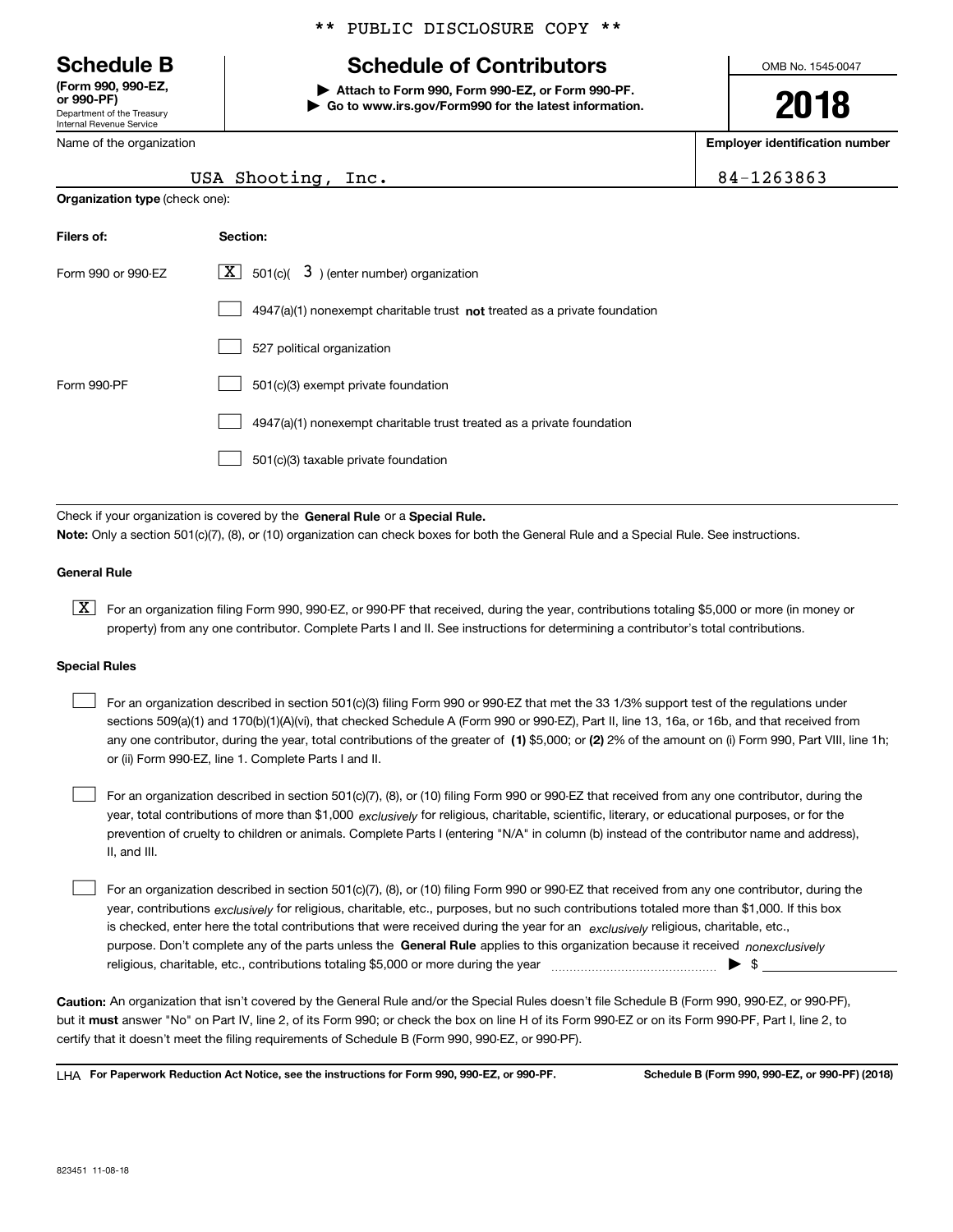## USA Shooting, Inc. 84-1263863

|                         | Schedule B (Form 990, 990-EZ, or 990-PF) (2018)                                                |                                   | Page 2                                                                                                                                      |
|-------------------------|------------------------------------------------------------------------------------------------|-----------------------------------|---------------------------------------------------------------------------------------------------------------------------------------------|
|                         | Name of organization                                                                           |                                   | <b>Employer identification number</b>                                                                                                       |
|                         | USA Shooting, Inc.                                                                             |                                   | 84-1263863                                                                                                                                  |
| Part I                  | Contributors (see instructions). Use duplicate copies of Part I if additional space is needed. |                                   |                                                                                                                                             |
| (a)<br>No.              | (b)<br>Name, address, and ZIP + 4                                                              | (c)<br><b>Total contributions</b> | (d)<br>Type of contribution                                                                                                                 |
| 1                       |                                                                                                | 10,000.<br>\$                     | $\overline{\text{X}}$<br>Person<br>Payroll<br>Noncash<br>(Complete Part II for<br>noncash contributions.)                                   |
| (a)                     | (b)                                                                                            | (c)                               | (d)                                                                                                                                         |
| No.<br>$\boldsymbol{2}$ | Name, address, and ZIP + 4                                                                     | <b>Total contributions</b><br>\$  | Type of contribution<br>$\overline{\text{X}}$<br>Person<br>Payroll<br>5,000.<br>Noncash<br>(Complete Part II for<br>noncash contributions.) |
| (a)<br>No.              | (b)<br>Name, address, and ZIP + 4                                                              | (c)<br><b>Total contributions</b> | (d)<br>Type of contribution                                                                                                                 |
| 3                       |                                                                                                | 50,000.<br>\$                     | $\overline{\text{X}}$<br>Person<br>Payroll<br>Noncash<br>(Complete Part II for<br>noncash contributions.)                                   |
| (a)<br>No.              | (b)<br>Name, address, and ZIP + 4                                                              | (c)<br><b>Total contributions</b> | (d)<br>Type of contribution                                                                                                                 |
| 4                       |                                                                                                | 57,327.<br>\$                     | $\overline{\text{X}}$<br>Person<br>Payroll<br>Noncash<br>(Complete Part II for<br>noncash contributions.)                                   |
| (a)<br>No.              | (b)<br>Name, address, and ZIP + 4                                                              | (c)<br><b>Total contributions</b> | (d)<br>Type of contribution                                                                                                                 |
| 5                       |                                                                                                | 70,031.<br>\$                     | $\overline{\text{X}}$<br>Person<br>Payroll<br><b>Noncash</b><br>(Complete Part II for<br>noncash contributions.)                            |
| (a)<br>No.              | (b)<br>Name, address, and ZIP + 4                                                              | (c)<br><b>Total contributions</b> | (d)<br>Type of contribution                                                                                                                 |
| 6                       |                                                                                                | \$                                | $\overline{\text{X}}$<br>Person<br>Payroll<br>50,000.<br>Noncash<br>(Complete Part II for<br>noncash contributions.)                        |

823452 11-08-18 **Schedule B (Form 990, 990-EZ, or 990-PF) (2018)**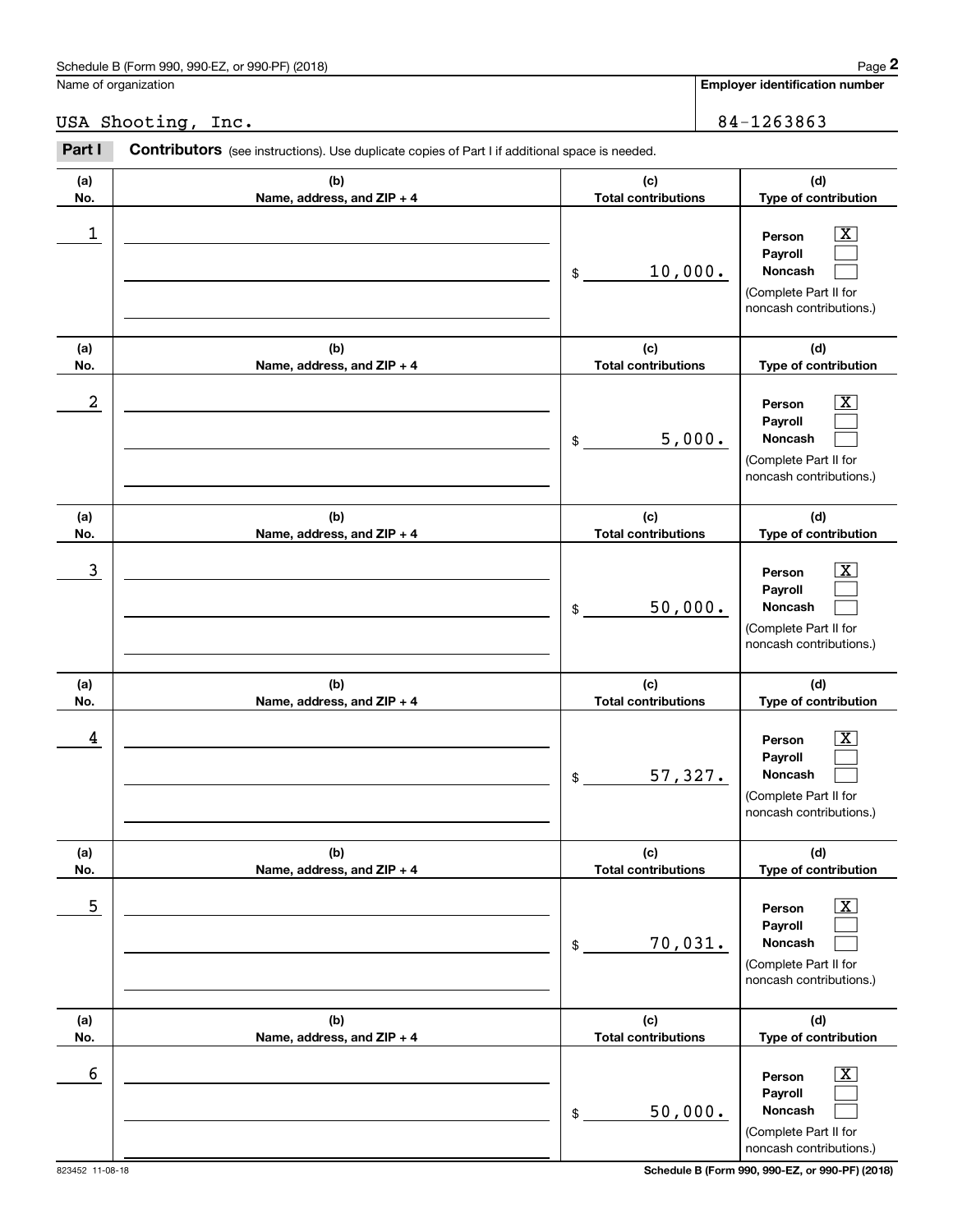|            | Schedule B (Form 990, 990-EZ, or 990-PF) (2018)                                                |                                   | Page 2                                                                                                      |
|------------|------------------------------------------------------------------------------------------------|-----------------------------------|-------------------------------------------------------------------------------------------------------------|
|            | Name of organization                                                                           |                                   | Employer identification number                                                                              |
|            | USA Shooting, Inc.                                                                             |                                   | 84-1263863                                                                                                  |
| Part I     | Contributors (see instructions). Use duplicate copies of Part I if additional space is needed. |                                   |                                                                                                             |
| (a)<br>No. | (b)<br>Name, address, and ZIP + 4                                                              | (c)<br><b>Total contributions</b> | (d)<br>Type of contribution                                                                                 |
| 7          |                                                                                                | 13,500.<br>\$                     | $\mathbf{X}$<br>Person<br>Payroll<br>Noncash<br>(Complete Part II for<br>noncash contributions.)            |
| (a)<br>No. | (b)<br>Name, address, and ZIP + 4                                                              | (c)<br><b>Total contributions</b> | (d)<br>Type of contribution                                                                                 |
| 8          |                                                                                                | 30,600.<br>\$                     | $\mathbf{X}$<br>Person<br>Payroll<br>Noncash<br>(Complete Part II for<br>noncash contributions.)            |
| (a)<br>No. | (b)<br>Name, address, and ZIP + 4                                                              | (c)<br><b>Total contributions</b> | (d)<br>Type of contribution                                                                                 |
| 9          |                                                                                                | 18,000.<br>\$                     | $\overline{\mathbf{X}}$<br>Person<br>Payroll<br>Noncash<br>(Complete Part II for<br>noncash contributions.) |
| (a)<br>No. | (b)<br>Name, address, and ZIP + 4                                                              | (c)<br><b>Total contributions</b> | (d)<br>Type of contribution                                                                                 |
| 10         |                                                                                                | 15,000.<br>\$                     | $\mathbf{X}$<br>Person<br>Payroll<br>Noncash<br>(Complete Part II for<br>noncash contributions.)            |
| (a)<br>No. | (b)<br>Name, address, and ZIP + 4                                                              | (c)<br><b>Total contributions</b> | (d)<br>Type of contribution                                                                                 |
| 11         |                                                                                                | 5,000.<br>\$                      | $\boxed{\text{X}}$<br>Person<br>Payroll<br>Noncash<br>(Complete Part II for<br>noncash contributions.)      |
| (a)<br>No. | (b)<br>Name, address, and ZIP + 4                                                              | (c)<br><b>Total contributions</b> | (d)<br>Type of contribution                                                                                 |
| 12         |                                                                                                | 5,000.<br>\$                      | $\boxed{\text{X}}$<br>Person<br>Payroll<br>Noncash<br>(Complete Part II for<br>noncash contributions.)      |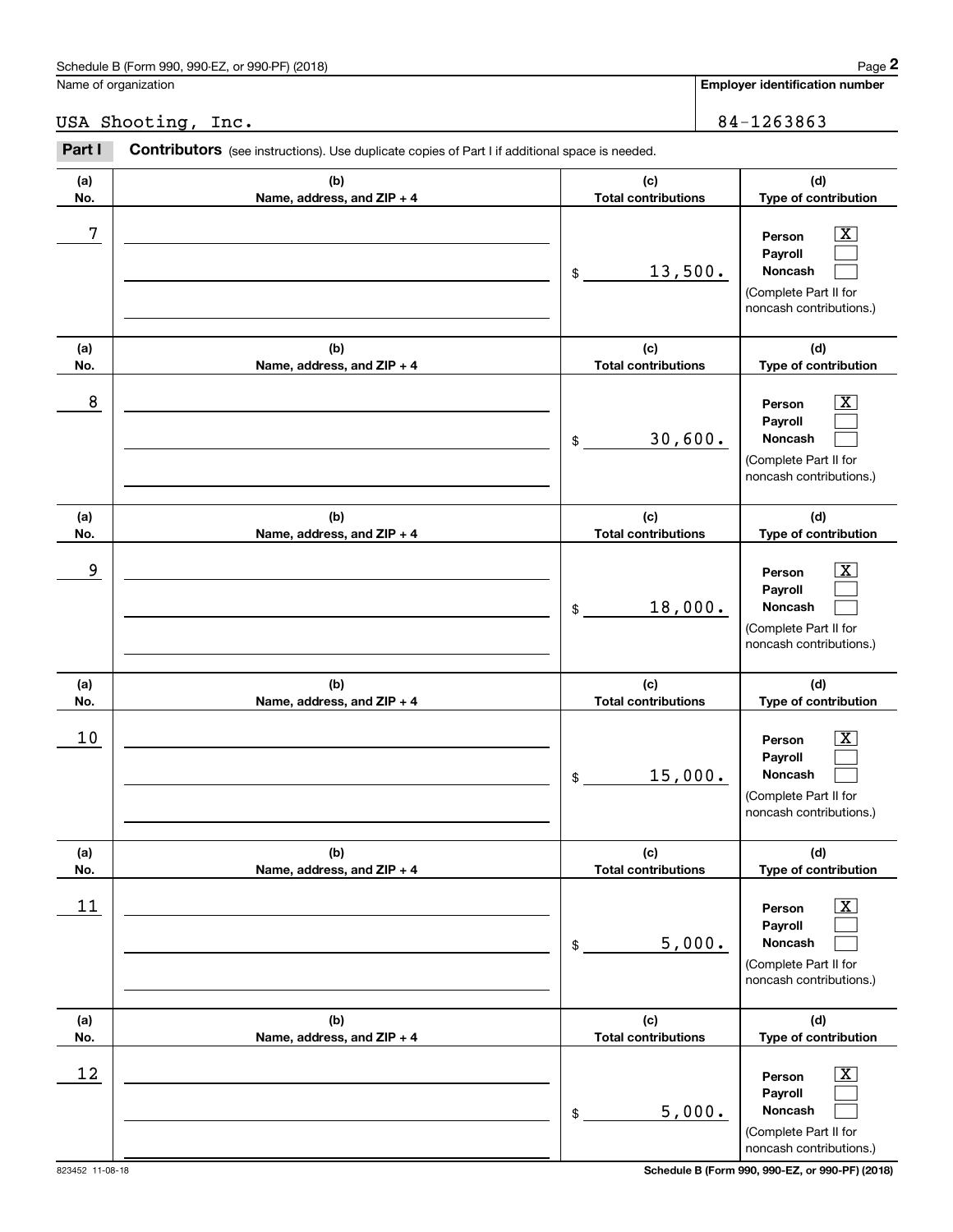## USA Shooting, Inc. 2008 2010 2020 2020 2031 2040 2040 2051 2052 2053 2054 2056 2057 2058 2059 2050 2050 2050 20

|            | Schedule B (Form 990, 990-EZ, or 990-PF) (2018)                                                |                                   | Page 2                                                                                                      |
|------------|------------------------------------------------------------------------------------------------|-----------------------------------|-------------------------------------------------------------------------------------------------------------|
|            | Name of organization                                                                           |                                   | Employer identification number                                                                              |
|            | USA Shooting, Inc.                                                                             |                                   | 84-1263863                                                                                                  |
| Part I     | Contributors (see instructions). Use duplicate copies of Part I if additional space is needed. |                                   |                                                                                                             |
| (a)<br>No. | (b)<br>Name, address, and ZIP + 4                                                              | (c)<br><b>Total contributions</b> | (d)<br>Type of contribution                                                                                 |
| 13         |                                                                                                | 5,000.<br>\$                      | $\overline{\text{X}}$<br>Person<br>Payroll<br>Noncash<br>(Complete Part II for<br>noncash contributions.)   |
| (a)<br>No. | (b)<br>Name, address, and ZIP + 4                                                              | (c)<br><b>Total contributions</b> | (d)<br>Type of contribution                                                                                 |
| 14         |                                                                                                | 107,400.<br>\$                    | Person<br>Payroll<br>Noncash<br>$\overline{\texttt{X}}$<br>(Complete Part II for<br>noncash contributions.) |
| (a)<br>No. | (b)<br>Name, address, and ZIP + 4                                                              | (c)<br><b>Total contributions</b> | (d)<br>Type of contribution                                                                                 |
| 15         |                                                                                                | 15,000.<br>\$                     | Person<br>Payroll<br>$\overline{\text{X}}$<br>Noncash<br>(Complete Part II for<br>noncash contributions.)   |
| (a)<br>No. | (b)<br>Name, address, and ZIP + 4                                                              | (c)<br><b>Total contributions</b> | (d)<br>Type of contribution                                                                                 |
| 16         |                                                                                                | 270,000.<br>\$                    | Person<br>Payroll<br>Noncash<br>$\overline{\text{X}}$<br>(Complete Part II for<br>noncash contributions.)   |
| (a)<br>No. | (b)<br>Name, address, and ZIP + 4                                                              | (c)<br><b>Total contributions</b> | (d)<br>Type of contribution                                                                                 |
| 17         |                                                                                                | 38,928.<br>\$                     | Person<br>Payroll<br>Noncash<br>$\overline{\texttt{X}}$<br>(Complete Part II for<br>noncash contributions.) |
| (a)<br>No. | (b)<br>Name, address, and ZIP + 4                                                              | (c)<br><b>Total contributions</b> | (d)<br>Type of contribution                                                                                 |
| 18         |                                                                                                | 81,735.<br>\$                     | Person<br>Payroll<br>Noncash<br>$\overline{\text{X}}$<br>(Complete Part II for<br>noncash contributions.)   |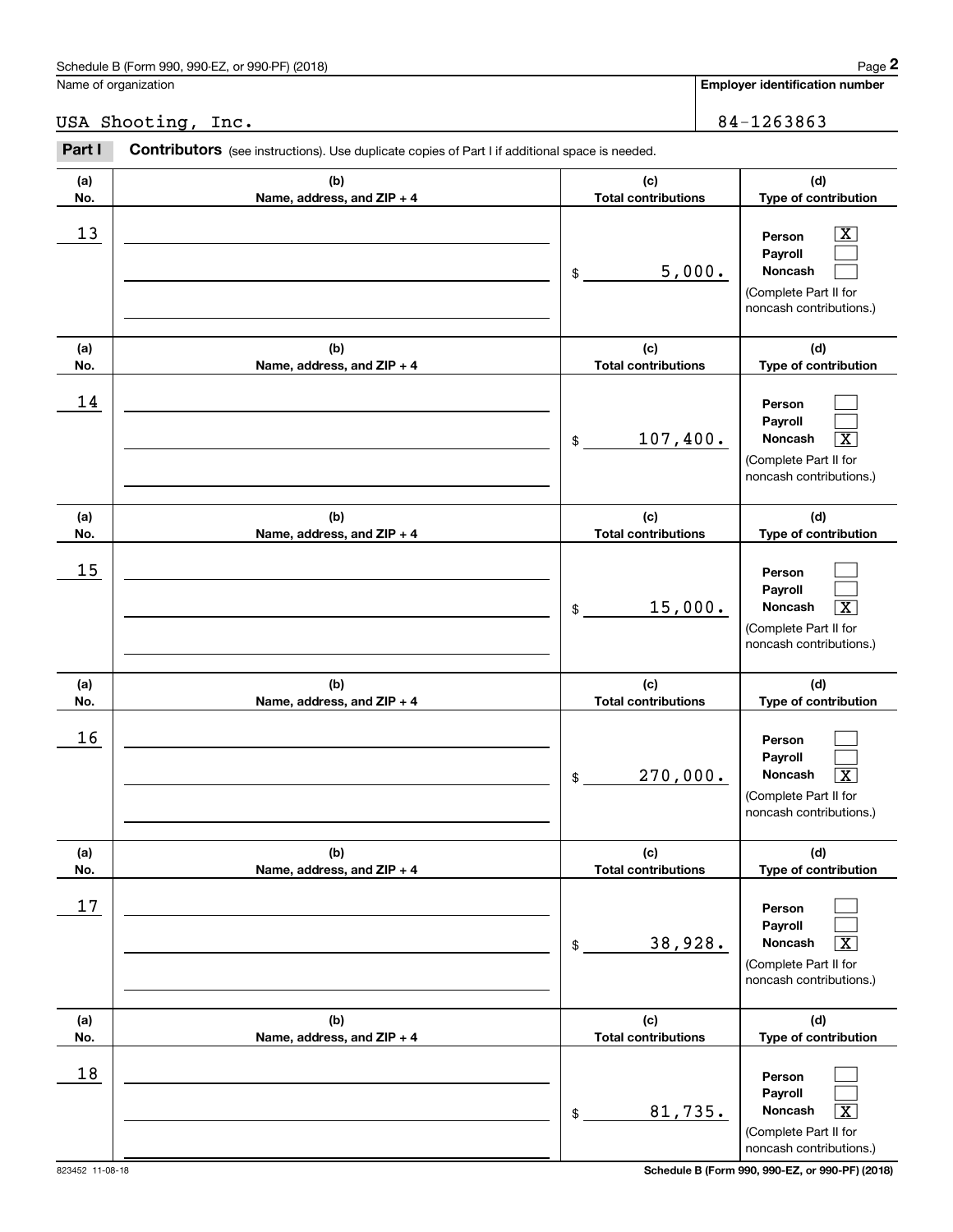| . or 990-PF) (2018)<br>Schedule B (Form 990, 990-EZ, | Page |
|------------------------------------------------------|------|
|                                                      |      |

Name of organization

## USA Shooting, Inc. 2008 2010 2020 2020 2031 2040 2040 2051 2052 2053 2054 2056 2057 2058 2059 2050 2050 2050 20

Chedule B (Form 990, 990-EZ, or 990-PF) (2018)<br>Iame of organization<br>**3Part II is A Shooting, Inc.** 84–1263863<br>**Part II Noncash Property** (see instructions). Use duplicate copies of Part II if additional space is needed.

| (a)<br>No.<br>from<br>Part I | (b)<br>Description of noncash property given | (c)<br>FMV (or estimate)<br>(See instructions.) | (d)<br>Date received |
|------------------------------|----------------------------------------------|-------------------------------------------------|----------------------|
| 14                           | Ammunition                                   |                                                 |                      |
|                              |                                              | 107,400.<br>$$\mathbb{S}$$                      |                      |
| (a)<br>No.<br>from<br>Part I | (b)<br>Description of noncash property given | (c)<br>FMV (or estimate)<br>(See instructions.) | (d)<br>Date received |
| 15                           | Ammunition                                   |                                                 |                      |
|                              |                                              | 15,000.<br>$$\mathbb{S}$$                       |                      |
| (a)<br>No.<br>from<br>Part I | (b)<br>Description of noncash property given | (c)<br>FMV (or estimate)<br>(See instructions.) | (d)<br>Date received |
| 16                           | Ammunition                                   |                                                 |                      |
|                              |                                              | 270,000.<br>$\mathfrak{S}$                      |                      |
| (a)<br>No.<br>from<br>Part I | (b)<br>Description of noncash property given | (c)<br>FMV (or estimate)<br>(See instructions.) | (d)<br>Date received |
| 17                           | Software                                     |                                                 |                      |
|                              |                                              | 38,928.<br>\$                                   |                      |
| (a)<br>No.<br>from<br>Part I | (b)<br>Description of noncash property given | (c)<br>FMV (or estimate)<br>(See instructions.) | (d)<br>Date received |
| 18                           | Airfare                                      |                                                 |                      |
|                              |                                              | 81,735.<br>\$                                   |                      |
| (a)<br>No.<br>from<br>Part I | (b)<br>Description of noncash property given | (c)<br>FMV (or estimate)<br>(See instructions.) | (d)<br>Date received |
|                              |                                              |                                                 |                      |
|                              |                                              | \$                                              |                      |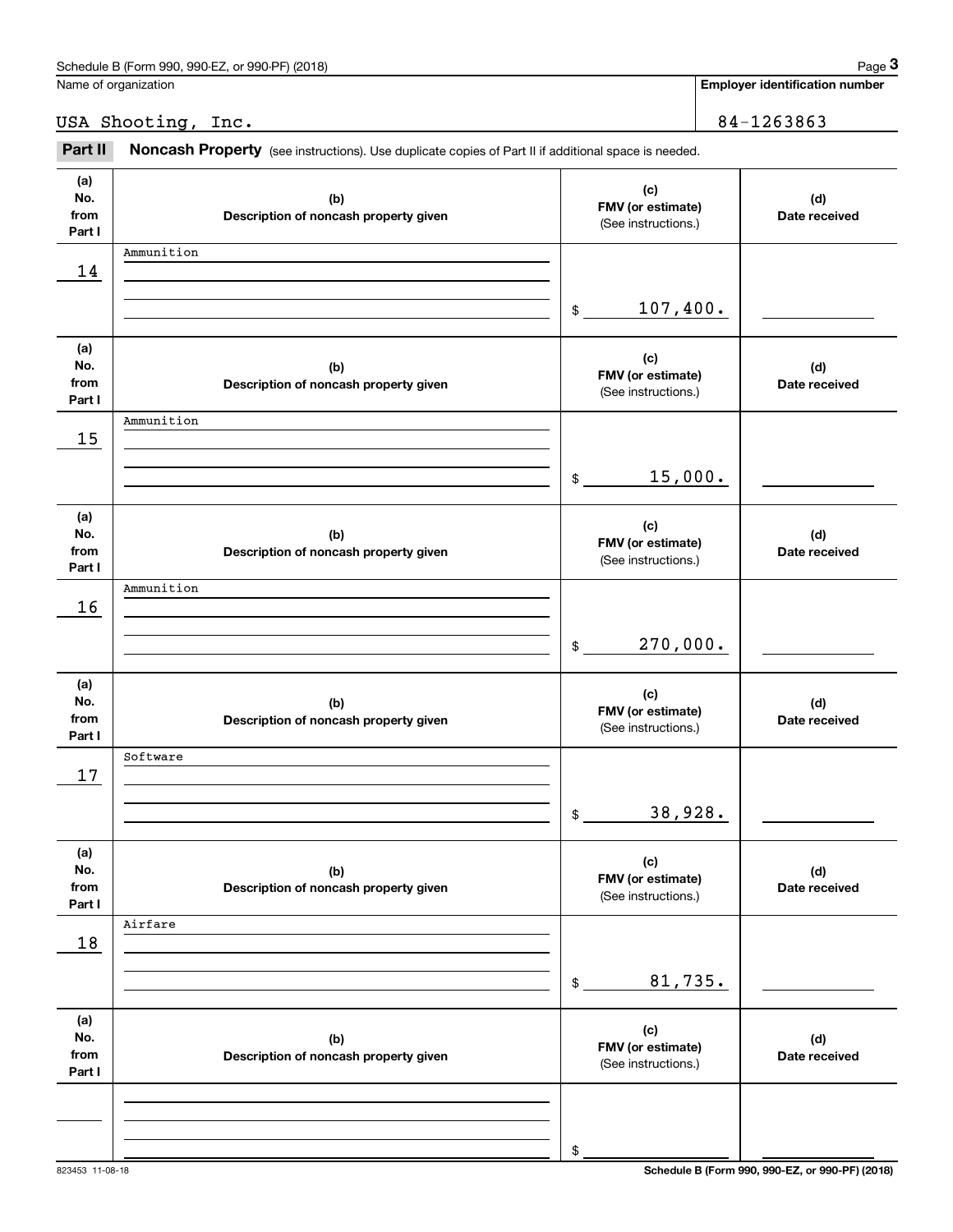|                 | Schedule B (Form 990, 990-EZ, or 990-PF) (2018)                                                                                                                                                                                                      |                      | Page 4                                                                                                                                                         |
|-----------------|------------------------------------------------------------------------------------------------------------------------------------------------------------------------------------------------------------------------------------------------------|----------------------|----------------------------------------------------------------------------------------------------------------------------------------------------------------|
|                 | Name of organization                                                                                                                                                                                                                                 |                      | <b>Employer identification number</b>                                                                                                                          |
|                 | USA Shooting, Inc.                                                                                                                                                                                                                                   |                      | 84-1263863                                                                                                                                                     |
| Part III        | from any one contributor. Complete columns (a) through (e) and the following line entry. For organizations                                                                                                                                           |                      | Exclusively religious, charitable, etc., contributions to organizations described in section 501(c)(7), (8), or (10) that total more than \$1,000 for the year |
|                 | completing Part III, enter the total of exclusively religious, charitable, etc., contributions of \$1,000 or less for the year. (Enter this info. once.) $\blacktriangleright$ \$<br>Use duplicate copies of Part III if additional space is needed. |                      |                                                                                                                                                                |
| (a) No.         |                                                                                                                                                                                                                                                      |                      |                                                                                                                                                                |
| from<br>Part I  | (b) Purpose of gift                                                                                                                                                                                                                                  | (c) Use of gift      | (d) Description of how gift is held                                                                                                                            |
|                 |                                                                                                                                                                                                                                                      |                      |                                                                                                                                                                |
|                 |                                                                                                                                                                                                                                                      |                      |                                                                                                                                                                |
|                 |                                                                                                                                                                                                                                                      |                      |                                                                                                                                                                |
|                 |                                                                                                                                                                                                                                                      | (e) Transfer of gift |                                                                                                                                                                |
|                 | Transferee's name, address, and ZIP + 4                                                                                                                                                                                                              |                      | Relationship of transferor to transferee                                                                                                                       |
|                 |                                                                                                                                                                                                                                                      |                      |                                                                                                                                                                |
|                 |                                                                                                                                                                                                                                                      |                      |                                                                                                                                                                |
|                 |                                                                                                                                                                                                                                                      |                      |                                                                                                                                                                |
| (a) No.<br>from | (b) Purpose of gift                                                                                                                                                                                                                                  | (c) Use of gift      | (d) Description of how gift is held                                                                                                                            |
| Part I          |                                                                                                                                                                                                                                                      |                      |                                                                                                                                                                |
|                 |                                                                                                                                                                                                                                                      |                      |                                                                                                                                                                |
|                 |                                                                                                                                                                                                                                                      |                      |                                                                                                                                                                |
|                 |                                                                                                                                                                                                                                                      | (e) Transfer of gift |                                                                                                                                                                |
|                 |                                                                                                                                                                                                                                                      |                      |                                                                                                                                                                |
|                 | Transferee's name, address, and $ZIP + 4$                                                                                                                                                                                                            |                      | Relationship of transferor to transferee                                                                                                                       |
|                 |                                                                                                                                                                                                                                                      |                      |                                                                                                                                                                |
|                 |                                                                                                                                                                                                                                                      |                      |                                                                                                                                                                |
| (a) No.         |                                                                                                                                                                                                                                                      |                      |                                                                                                                                                                |
| from<br>Part I  | (b) Purpose of gift                                                                                                                                                                                                                                  | (c) Use of gift      | (d) Description of how gift is held                                                                                                                            |
|                 |                                                                                                                                                                                                                                                      |                      |                                                                                                                                                                |
|                 |                                                                                                                                                                                                                                                      |                      |                                                                                                                                                                |
|                 |                                                                                                                                                                                                                                                      |                      |                                                                                                                                                                |
|                 |                                                                                                                                                                                                                                                      | (e) Transfer of gift |                                                                                                                                                                |
|                 | Transferee's name, address, and $ZIP + 4$                                                                                                                                                                                                            |                      | Relationship of transferor to transferee                                                                                                                       |
|                 |                                                                                                                                                                                                                                                      |                      |                                                                                                                                                                |
|                 |                                                                                                                                                                                                                                                      |                      |                                                                                                                                                                |
|                 |                                                                                                                                                                                                                                                      |                      |                                                                                                                                                                |
| (a) No.<br>from | (b) Purpose of gift                                                                                                                                                                                                                                  | (c) Use of gift      | (d) Description of how gift is held                                                                                                                            |
| Part I          |                                                                                                                                                                                                                                                      |                      |                                                                                                                                                                |
|                 |                                                                                                                                                                                                                                                      |                      |                                                                                                                                                                |
|                 |                                                                                                                                                                                                                                                      |                      |                                                                                                                                                                |
|                 |                                                                                                                                                                                                                                                      | (e) Transfer of gift |                                                                                                                                                                |
|                 |                                                                                                                                                                                                                                                      |                      |                                                                                                                                                                |
|                 | Transferee's name, address, and $ZIP + 4$                                                                                                                                                                                                            |                      | Relationship of transferor to transferee                                                                                                                       |
|                 |                                                                                                                                                                                                                                                      |                      |                                                                                                                                                                |
|                 |                                                                                                                                                                                                                                                      |                      |                                                                                                                                                                |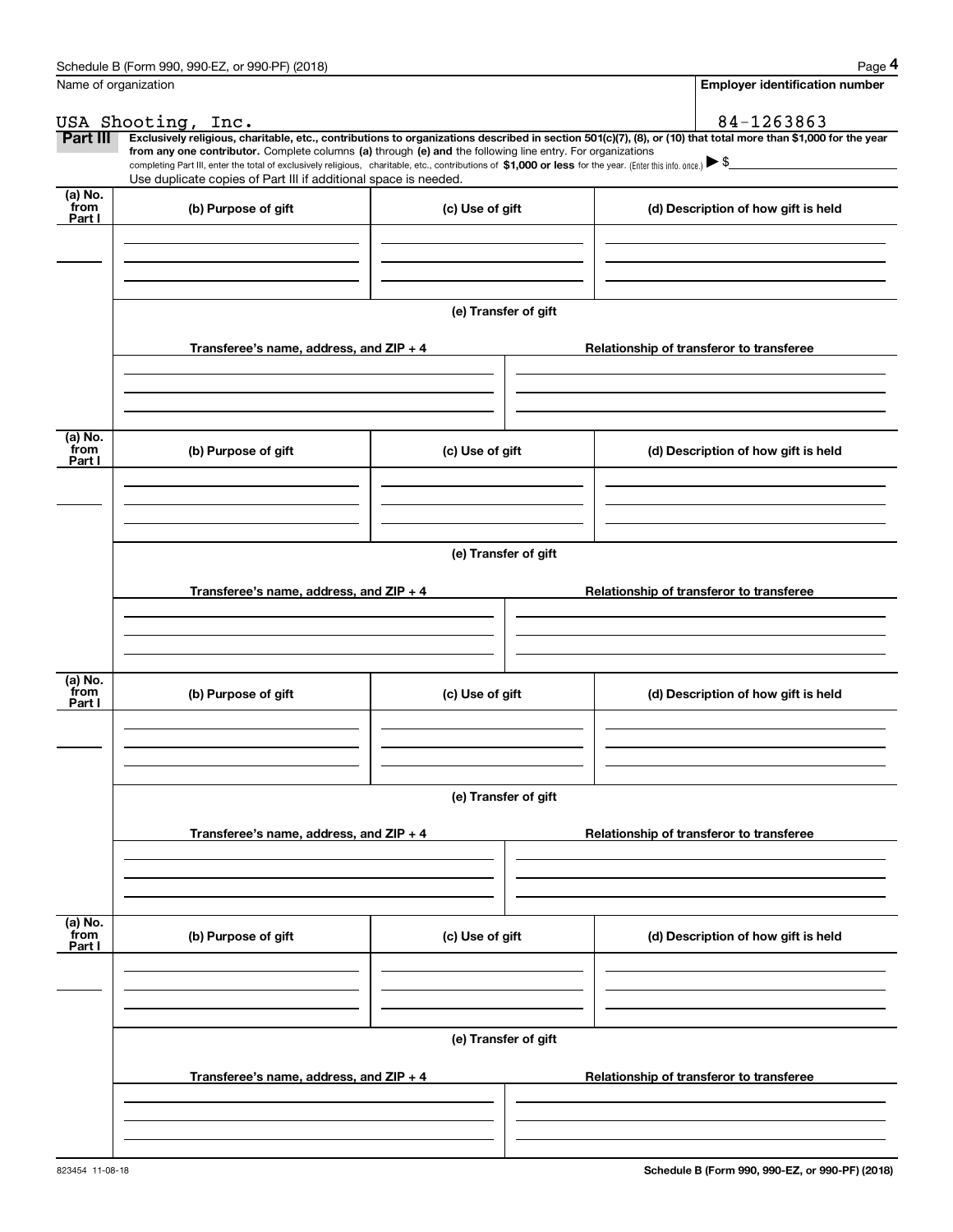|                                                                                                             | <b>SCHEDULE D</b>                                    |                                                                                                        | <b>Supplemental Financial Statements</b>                                                                                                                  |                         | OMB No. 1545-0047                     |  |  |  |
|-------------------------------------------------------------------------------------------------------------|------------------------------------------------------|--------------------------------------------------------------------------------------------------------|-----------------------------------------------------------------------------------------------------------------------------------------------------------|-------------------------|---------------------------------------|--|--|--|
|                                                                                                             | (Form 990)                                           |                                                                                                        | Complete if the organization answered "Yes" on Form 990,                                                                                                  |                         |                                       |  |  |  |
|                                                                                                             | Department of the Treasury                           |                                                                                                        | Part IV, line 6, 7, 8, 9, 10, 11a, 11b, 11c, 11d, 11e, 11f, 12a, or 12b.<br>Attach to Form 990.                                                           |                         | Open to Public<br>Inspection          |  |  |  |
|                                                                                                             | Internal Revenue Service<br>Name of the organization |                                                                                                        | Go to www.irs.gov/Form990 for instructions and the latest information.                                                                                    |                         | <b>Employer identification number</b> |  |  |  |
|                                                                                                             |                                                      | USA Shooting, Inc.                                                                                     |                                                                                                                                                           |                         | 84-1263863                            |  |  |  |
| Organizations Maintaining Donor Advised Funds or Other Similar Funds or Accounts. Complete if the<br>Part I |                                                      |                                                                                                        |                                                                                                                                                           |                         |                                       |  |  |  |
|                                                                                                             |                                                      | organization answered "Yes" on Form 990, Part IV, line 6.                                              |                                                                                                                                                           |                         |                                       |  |  |  |
|                                                                                                             |                                                      |                                                                                                        | (a) Donor advised funds                                                                                                                                   |                         | (b) Funds and other accounts          |  |  |  |
| 1<br>2                                                                                                      |                                                      | Aggregate value of contributions to (during year)                                                      |                                                                                                                                                           |                         |                                       |  |  |  |
| з                                                                                                           |                                                      |                                                                                                        |                                                                                                                                                           |                         |                                       |  |  |  |
| 4                                                                                                           |                                                      |                                                                                                        |                                                                                                                                                           |                         |                                       |  |  |  |
| 5                                                                                                           |                                                      |                                                                                                        | Did the organization inform all donors and donor advisors in writing that the assets held in donor advised funds                                          |                         |                                       |  |  |  |
|                                                                                                             |                                                      |                                                                                                        |                                                                                                                                                           |                         | Yes<br>No                             |  |  |  |
| 6                                                                                                           |                                                      |                                                                                                        | Did the organization inform all grantees, donors, and donor advisors in writing that grant funds can be used only                                         |                         |                                       |  |  |  |
|                                                                                                             |                                                      |                                                                                                        | for charitable purposes and not for the benefit of the donor or donor advisor, or for any other purpose conferring                                        |                         |                                       |  |  |  |
| Part II                                                                                                     | impermissible private benefit?                       |                                                                                                        | Conservation Easements. Complete if the organization answered "Yes" on Form 990, Part IV, line 7.                                                         |                         | Yes<br>No                             |  |  |  |
| 1                                                                                                           |                                                      | Purpose(s) of conservation easements held by the organization (check all that apply).                  |                                                                                                                                                           |                         |                                       |  |  |  |
|                                                                                                             |                                                      | Preservation of land for public use (e.g., recreation or education)                                    | Preservation of a historically important land area                                                                                                        |                         |                                       |  |  |  |
|                                                                                                             |                                                      | Protection of natural habitat                                                                          | Preservation of a certified historic structure                                                                                                            |                         |                                       |  |  |  |
|                                                                                                             |                                                      | Preservation of open space                                                                             |                                                                                                                                                           |                         |                                       |  |  |  |
| 2                                                                                                           |                                                      |                                                                                                        | Complete lines 2a through 2d if the organization held a qualified conservation contribution in the form of a conservation easement on the last            |                         |                                       |  |  |  |
|                                                                                                             | day of the tax year.                                 |                                                                                                        |                                                                                                                                                           |                         | Held at the End of the Tax Year       |  |  |  |
| a                                                                                                           |                                                      |                                                                                                        |                                                                                                                                                           | 2a                      |                                       |  |  |  |
| b<br>с                                                                                                      |                                                      | Total acreage restricted by conservation easements                                                     |                                                                                                                                                           | 2b<br>2c                |                                       |  |  |  |
| d                                                                                                           |                                                      |                                                                                                        | Number of conservation easements included in (c) acquired after 7/25/06, and not on a historic structure                                                  |                         |                                       |  |  |  |
|                                                                                                             |                                                      |                                                                                                        |                                                                                                                                                           | 2d                      |                                       |  |  |  |
| 3                                                                                                           |                                                      |                                                                                                        | Number of conservation easements modified, transferred, released, extinguished, or terminated by the organization during the tax                          |                         |                                       |  |  |  |
|                                                                                                             | $\mathsf{year}$                                      |                                                                                                        |                                                                                                                                                           |                         |                                       |  |  |  |
| 4                                                                                                           |                                                      | Number of states where property subject to conservation easement is located $\blacktriangleright$      |                                                                                                                                                           |                         |                                       |  |  |  |
| 5                                                                                                           |                                                      | Does the organization have a written policy regarding the periodic monitoring, inspection, handling of |                                                                                                                                                           |                         |                                       |  |  |  |
| 6                                                                                                           |                                                      | violations, and enforcement of the conservation easements it holds?                                    | Staff and volunteer hours devoted to monitoring, inspecting, handling of violations, and enforcing conservation easements during the year                 |                         | Yes<br>No                             |  |  |  |
|                                                                                                             |                                                      |                                                                                                        |                                                                                                                                                           |                         |                                       |  |  |  |
| 7                                                                                                           |                                                      |                                                                                                        | Amount of expenses incurred in monitoring, inspecting, handling of violations, and enforcing conservation easements during the year                       |                         |                                       |  |  |  |
|                                                                                                             | $\blacktriangleright$ \$                             |                                                                                                        |                                                                                                                                                           |                         |                                       |  |  |  |
| 8                                                                                                           |                                                      |                                                                                                        | Does each conservation easement reported on line 2(d) above satisfy the requirements of section 170(h)(4)(B)(i)                                           |                         |                                       |  |  |  |
|                                                                                                             | and section $170(h)(4)(B)(ii)?$                      |                                                                                                        |                                                                                                                                                           |                         | Yes<br>No                             |  |  |  |
| 9                                                                                                           |                                                      |                                                                                                        | In Part XIII, describe how the organization reports conservation easements in its revenue and expense statement, and balance sheet, and                   |                         |                                       |  |  |  |
|                                                                                                             | conservation easements.                              |                                                                                                        | include, if applicable, the text of the footnote to the organization's financial statements that describes the organization's accounting for              |                         |                                       |  |  |  |
|                                                                                                             | Part III                                             |                                                                                                        | Organizations Maintaining Collections of Art, Historical Treasures, or Other Similar Assets.                                                              |                         |                                       |  |  |  |
|                                                                                                             |                                                      | Complete if the organization answered "Yes" on Form 990, Part IV, line 8.                              |                                                                                                                                                           |                         |                                       |  |  |  |
|                                                                                                             |                                                      |                                                                                                        | 1a If the organization elected, as permitted under SFAS 116 (ASC 958), not to report in its revenue statement and balance sheet works of art,             |                         |                                       |  |  |  |
|                                                                                                             |                                                      |                                                                                                        | historical treasures, or other similar assets held for public exhibition, education, or research in furtherance of public service, provide, in Part XIII, |                         |                                       |  |  |  |
|                                                                                                             |                                                      | the text of the footnote to its financial statements that describes these items.                       |                                                                                                                                                           |                         |                                       |  |  |  |
| b                                                                                                           |                                                      |                                                                                                        | If the organization elected, as permitted under SFAS 116 (ASC 958), to report in its revenue statement and balance sheet works of art, historical         |                         |                                       |  |  |  |
|                                                                                                             |                                                      |                                                                                                        | treasures, or other similar assets held for public exhibition, education, or research in furtherance of public service, provide the following amounts     |                         |                                       |  |  |  |
|                                                                                                             | relating to these items:                             |                                                                                                        | (i) Revenue included on Form 990, Part VIII, line 1 <i>maching communically communically communically communical</i>                                      |                         | $\frac{1}{2}$                         |  |  |  |
|                                                                                                             |                                                      | (ii) Assets included in Form 990, Part X                                                               |                                                                                                                                                           |                         | $\triangleright$ \$                   |  |  |  |
| 2                                                                                                           |                                                      |                                                                                                        | If the organization received or held works of art, historical treasures, or other similar assets for financial gain, provide                              |                         |                                       |  |  |  |
|                                                                                                             |                                                      | the following amounts required to be reported under SFAS 116 (ASC 958) relating to these items:        |                                                                                                                                                           |                         |                                       |  |  |  |
| а                                                                                                           |                                                      |                                                                                                        |                                                                                                                                                           |                         | \$                                    |  |  |  |
|                                                                                                             | <b>b</b> Assets included in Form 990, Part X         |                                                                                                        |                                                                                                                                                           | $\blacktriangleright$ s |                                       |  |  |  |
|                                                                                                             |                                                      | LHA For Paperwork Reduction Act Notice, see the Instructions for Form 990.                             |                                                                                                                                                           |                         | Schedule D (Form 990) 2018            |  |  |  |

832051 10-29-18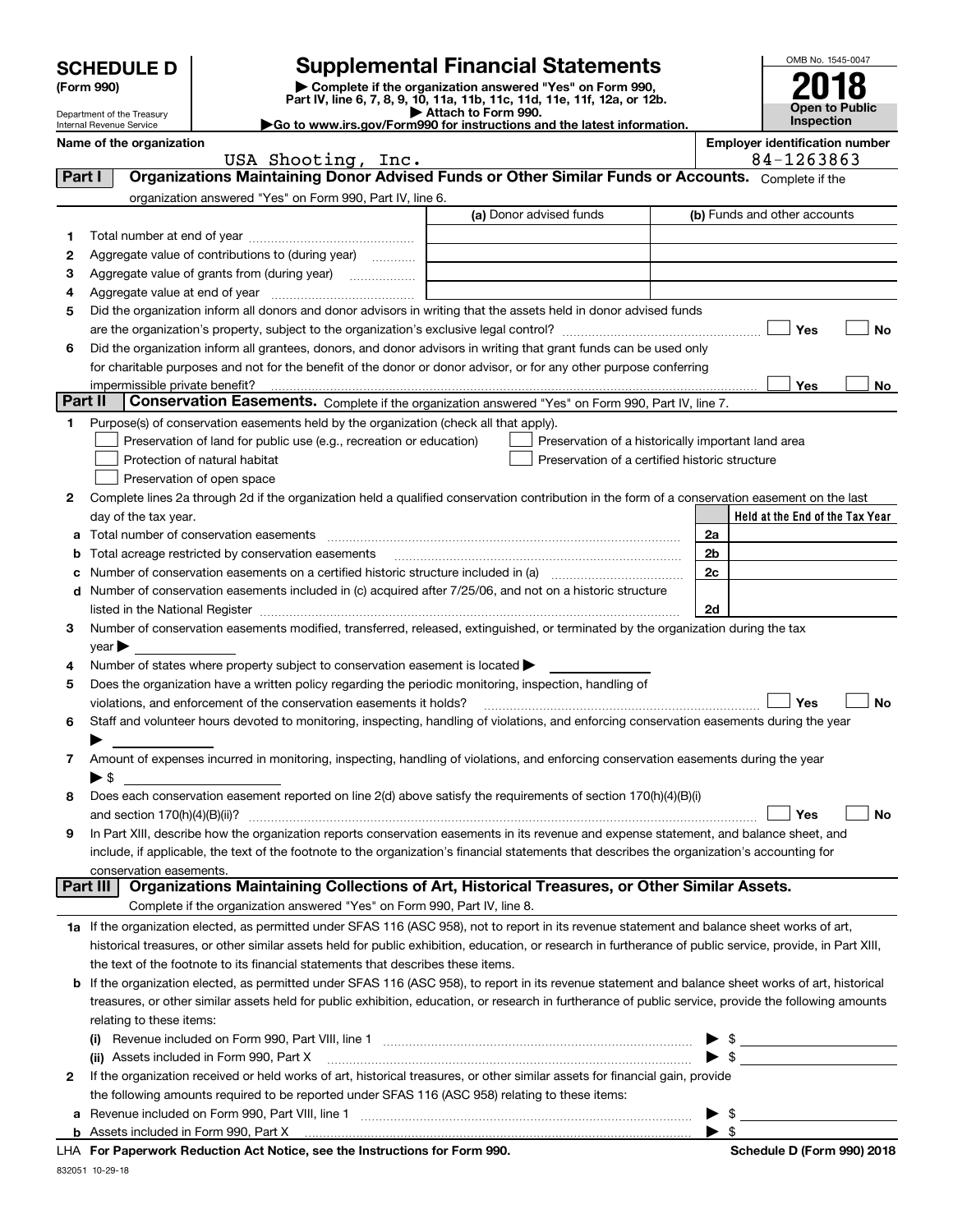|               | Schedule D (Form 990) 2018                                                                                                                                                                                           | USA Shooting, Inc.                      |                |                                                                                                                                                                                                                               |                                 | 84-1263863 Page 2    |                     |              |         |
|---------------|----------------------------------------------------------------------------------------------------------------------------------------------------------------------------------------------------------------------|-----------------------------------------|----------------|-------------------------------------------------------------------------------------------------------------------------------------------------------------------------------------------------------------------------------|---------------------------------|----------------------|---------------------|--------------|---------|
|               | Organizations Maintaining Collections of Art, Historical Treasures, or Other Similar Assets (continued)<br>Part III                                                                                                  |                                         |                |                                                                                                                                                                                                                               |                                 |                      |                     |              |         |
| з             | Using the organization's acquisition, accession, and other records, check any of the following that are a significant use of its collection items                                                                    |                                         |                |                                                                                                                                                                                                                               |                                 |                      |                     |              |         |
|               | (check all that apply):                                                                                                                                                                                              |                                         |                |                                                                                                                                                                                                                               |                                 |                      |                     |              |         |
| a             | Public exhibition                                                                                                                                                                                                    |                                         |                | Loan or exchange programs                                                                                                                                                                                                     |                                 |                      |                     |              |         |
| b             | Scholarly research                                                                                                                                                                                                   |                                         |                | Other and the contract of the contract of the contract of the contract of the contract of the contract of the contract of the contract of the contract of the contract of the contract of the contract of the contract of the |                                 |                      |                     |              |         |
| c             | Preservation for future generations                                                                                                                                                                                  |                                         |                |                                                                                                                                                                                                                               |                                 |                      |                     |              |         |
|               | Provide a description of the organization's collections and explain how they further the organization's exempt purpose in Part XIII.                                                                                 |                                         |                |                                                                                                                                                                                                                               |                                 |                      |                     |              |         |
| 5             | During the year, did the organization solicit or receive donations of art, historical treasures, or other similar assets                                                                                             |                                         |                |                                                                                                                                                                                                                               |                                 |                      |                     |              |         |
|               | to be sold to raise funds rather than to be maintained as part of the organization's collection?                                                                                                                     |                                         |                |                                                                                                                                                                                                                               |                                 |                      | Yes                 |              | No      |
|               | <b>Part IV</b><br>Escrow and Custodial Arrangements. Complete if the organization answered "Yes" on Form 990, Part IV, line 9, or                                                                                    |                                         |                |                                                                                                                                                                                                                               |                                 |                      |                     |              |         |
|               | reported an amount on Form 990, Part X, line 21.                                                                                                                                                                     |                                         |                |                                                                                                                                                                                                                               |                                 |                      |                     |              |         |
|               | 1a Is the organization an agent, trustee, custodian or other intermediary for contributions or other assets not included                                                                                             |                                         |                |                                                                                                                                                                                                                               |                                 |                      |                     |              |         |
|               |                                                                                                                                                                                                                      |                                         |                |                                                                                                                                                                                                                               |                                 |                      | Yes                 |              | No      |
|               | b If "Yes," explain the arrangement in Part XIII and complete the following table:                                                                                                                                   |                                         |                |                                                                                                                                                                                                                               |                                 |                      |                     |              |         |
|               |                                                                                                                                                                                                                      |                                         |                |                                                                                                                                                                                                                               |                                 |                      | Amount              |              |         |
|               |                                                                                                                                                                                                                      |                                         |                |                                                                                                                                                                                                                               | 1c                              |                      |                     |              |         |
|               |                                                                                                                                                                                                                      |                                         |                |                                                                                                                                                                                                                               | 1d                              |                      |                     |              |         |
|               | e Distributions during the year manufactured and continuum and contract the year manufactured and contract the                                                                                                       |                                         |                |                                                                                                                                                                                                                               | 1e                              |                      |                     |              |         |
|               |                                                                                                                                                                                                                      |                                         |                |                                                                                                                                                                                                                               | 1f                              |                      |                     |              |         |
|               | 2a Did the organization include an amount on Form 990, Part X, line 21, for escrow or custodial account liability?                                                                                                   |                                         |                |                                                                                                                                                                                                                               |                                 |                      | Yes                 |              | No      |
| <b>Part V</b> | <b>b</b> If "Yes," explain the arrangement in Part XIII. Check here if the explanation has been provided on Part XIII<br>Endowment Funds. Complete if the organization answered "Yes" on Form 990, Part IV, line 10. |                                         |                |                                                                                                                                                                                                                               |                                 |                      |                     |              |         |
|               |                                                                                                                                                                                                                      | (a) Current year                        | (b) Prior year | (c) Two years back                                                                                                                                                                                                            |                                 | (d) Three years back | (e) Four years back |              |         |
| 1a            | Beginning of year balance                                                                                                                                                                                            | 2, 177, 306.                            | 1,806,578.     | 1,588,360.                                                                                                                                                                                                                    |                                 | 1,428,831.           |                     | 1, 119, 259. |         |
|               |                                                                                                                                                                                                                      | 112,870.                                | 139,501.       | 168,716.                                                                                                                                                                                                                      |                                 | 224, 218.            |                     | 261,250.     |         |
|               | Net investment earnings, gains, and losses                                                                                                                                                                           | $-105, 333.$                            | 283, 287.      | 84,654.                                                                                                                                                                                                                       |                                 | $-14, 563.$          |                     |              | 48,322. |
|               |                                                                                                                                                                                                                      |                                         |                |                                                                                                                                                                                                                               |                                 |                      |                     |              |         |
|               | e Other expenditures for facilities                                                                                                                                                                                  |                                         |                |                                                                                                                                                                                                                               |                                 |                      |                     |              |         |
|               | and programs                                                                                                                                                                                                         | 20,539.                                 | 52,060.        | 32,152.                                                                                                                                                                                                                       |                                 | 50,126.              |                     |              |         |
|               | f Administrative expenses                                                                                                                                                                                            |                                         |                |                                                                                                                                                                                                                               |                                 |                      |                     |              |         |
| g             | End of year balance                                                                                                                                                                                                  | 2, 164, 304.                            | 2,177,306.     | 1,806,578.                                                                                                                                                                                                                    |                                 | 1,588,360.           |                     | 1,428,831.   |         |
|               | Provide the estimated percentage of the current year end balance (line 1g, column (a)) held as:                                                                                                                      |                                         |                |                                                                                                                                                                                                                               |                                 |                      |                     |              |         |
|               | Board designated or quasi-endowment                                                                                                                                                                                  |                                         | %              |                                                                                                                                                                                                                               |                                 |                      |                     |              |         |
|               | <b>b</b> Permanent endowment $\blacktriangleright$<br>3,00                                                                                                                                                           | %                                       |                |                                                                                                                                                                                                                               |                                 |                      |                     |              |         |
|               | <b>c</b> Temporarily restricted endowment $\blacktriangleright$ 97.00                                                                                                                                                | %                                       |                |                                                                                                                                                                                                                               |                                 |                      |                     |              |         |
|               | The percentages on lines 2a, 2b, and 2c should equal 100%.                                                                                                                                                           |                                         |                |                                                                                                                                                                                                                               |                                 |                      |                     |              |         |
|               | 3a Are there endowment funds not in the possession of the organization that are held and administered for the organization                                                                                           |                                         |                |                                                                                                                                                                                                                               |                                 |                      |                     |              |         |
|               | by:                                                                                                                                                                                                                  |                                         |                |                                                                                                                                                                                                                               |                                 |                      |                     | Yes          | No      |
|               | (i)                                                                                                                                                                                                                  |                                         |                |                                                                                                                                                                                                                               |                                 |                      | 3a(i)               |              | X       |
|               | related organizations<br>(ii)                                                                                                                                                                                        |                                         |                |                                                                                                                                                                                                                               |                                 |                      | 3a(ii)              |              | X       |
|               |                                                                                                                                                                                                                      |                                         |                |                                                                                                                                                                                                                               |                                 |                      | 3b                  |              |         |
|               | Describe in Part XIII the intended uses of the organization's endowment funds.                                                                                                                                       |                                         |                |                                                                                                                                                                                                                               |                                 |                      |                     |              |         |
|               | <b>Part VI</b><br>Land, Buildings, and Equipment.                                                                                                                                                                    |                                         |                |                                                                                                                                                                                                                               |                                 |                      |                     |              |         |
|               | Complete if the organization answered "Yes" on Form 990, Part IV, line 11a. See Form 990, Part X, line 10.                                                                                                           |                                         |                |                                                                                                                                                                                                                               |                                 |                      |                     |              |         |
|               | Description of property                                                                                                                                                                                              | (a) Cost or other<br>basis (investment) |                | (b) Cost or other<br>basis (other)                                                                                                                                                                                            | (c) Accumulated<br>depreciation |                      | (d) Book value      |              |         |
|               |                                                                                                                                                                                                                      |                                         |                |                                                                                                                                                                                                                               |                                 |                      |                     |              |         |
|               |                                                                                                                                                                                                                      |                                         |                |                                                                                                                                                                                                                               |                                 |                      |                     |              |         |
|               |                                                                                                                                                                                                                      |                                         |                |                                                                                                                                                                                                                               |                                 |                      |                     |              |         |
|               |                                                                                                                                                                                                                      |                                         |                | 723,578.                                                                                                                                                                                                                      | 517,849.                        |                      |                     | 205,729.     |         |
|               | e Other                                                                                                                                                                                                              |                                         |                | 1,352,779.                                                                                                                                                                                                                    | 1,094,839.                      |                      |                     | 257,940.     |         |
|               |                                                                                                                                                                                                                      |                                         |                |                                                                                                                                                                                                                               |                                 |                      |                     | 463,669.     |         |

**Schedule D (Form 990) 2018**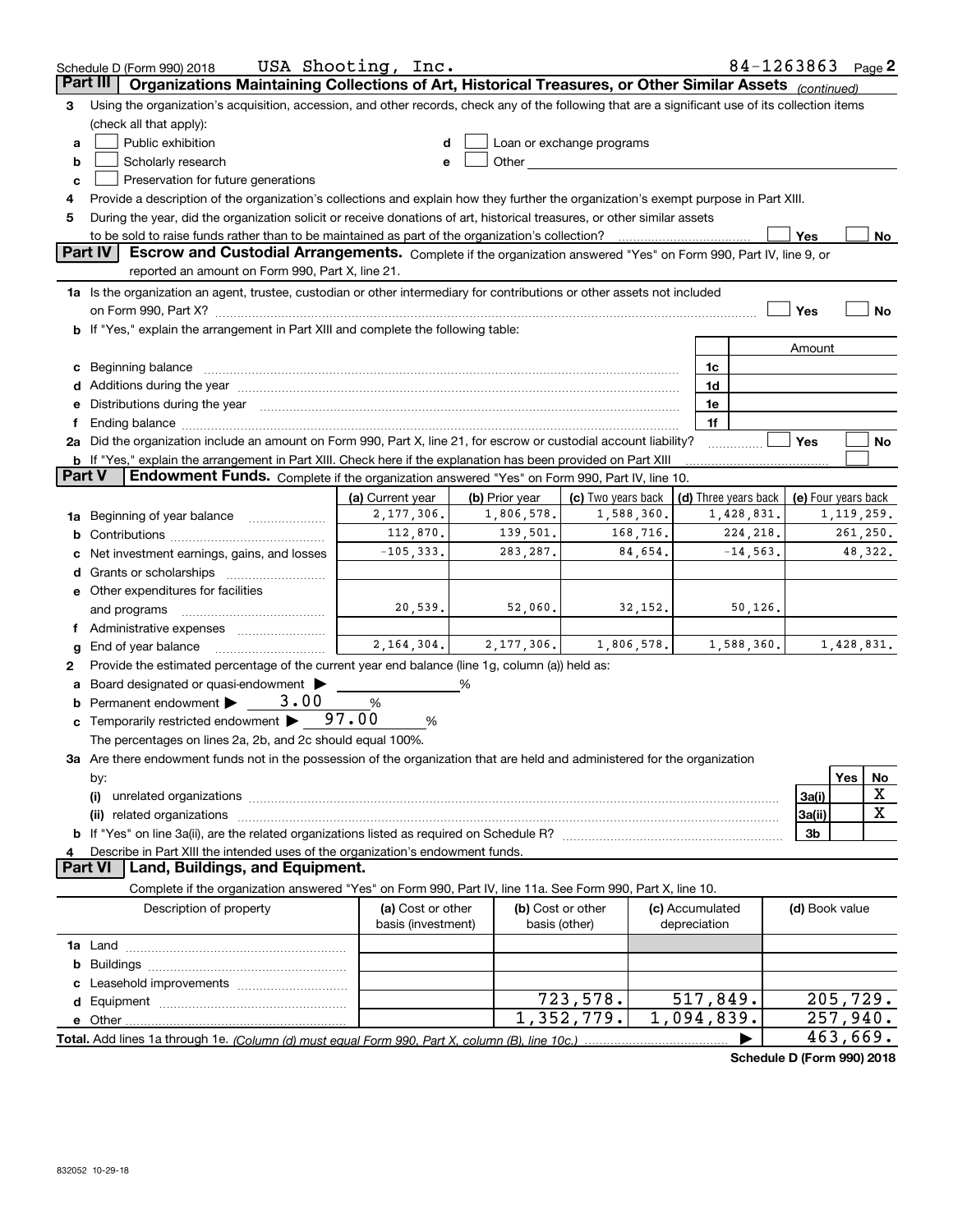| Complete if the organization answered "Yes" on Form 990, Part IV, line 11b. See Form 990, Part X, line 12.<br>(a) Description of security or category (including name of security)<br>(1) Financial derivatives<br>(2) Closely-held equity interests<br>(3) Other<br>USOE Investment Portfolio<br>(A)<br>(B)<br>(C)<br>(D)<br>(E)<br>(F)<br>(G)<br>(H) | (b) Book value<br>2,055,531. | (c) Method of valuation: Cost or end-of-year market value<br>End-of-Year Market Value |                |
|--------------------------------------------------------------------------------------------------------------------------------------------------------------------------------------------------------------------------------------------------------------------------------------------------------------------------------------------------------|------------------------------|---------------------------------------------------------------------------------------|----------------|
|                                                                                                                                                                                                                                                                                                                                                        |                              |                                                                                       |                |
|                                                                                                                                                                                                                                                                                                                                                        |                              |                                                                                       |                |
|                                                                                                                                                                                                                                                                                                                                                        |                              |                                                                                       |                |
|                                                                                                                                                                                                                                                                                                                                                        |                              |                                                                                       |                |
|                                                                                                                                                                                                                                                                                                                                                        |                              |                                                                                       |                |
|                                                                                                                                                                                                                                                                                                                                                        |                              |                                                                                       |                |
|                                                                                                                                                                                                                                                                                                                                                        |                              |                                                                                       |                |
|                                                                                                                                                                                                                                                                                                                                                        |                              |                                                                                       |                |
|                                                                                                                                                                                                                                                                                                                                                        |                              |                                                                                       |                |
|                                                                                                                                                                                                                                                                                                                                                        |                              |                                                                                       |                |
|                                                                                                                                                                                                                                                                                                                                                        |                              |                                                                                       |                |
| Total. (Col. (b) must equal Form 990, Part X, col. (B) line 12.)                                                                                                                                                                                                                                                                                       |                              |                                                                                       |                |
|                                                                                                                                                                                                                                                                                                                                                        | 2,055,531.                   |                                                                                       |                |
| Part VIII Investments - Program Related.                                                                                                                                                                                                                                                                                                               |                              |                                                                                       |                |
| Complete if the organization answered "Yes" on Form 990, Part IV, line 11c. See Form 990, Part X, line 13.                                                                                                                                                                                                                                             |                              |                                                                                       |                |
| (a) Description of investment                                                                                                                                                                                                                                                                                                                          | (b) Book value               | (c) Method of valuation: Cost or end-of-year market value                             |                |
| (1)                                                                                                                                                                                                                                                                                                                                                    |                              |                                                                                       |                |
| (2)                                                                                                                                                                                                                                                                                                                                                    |                              |                                                                                       |                |
| (3)                                                                                                                                                                                                                                                                                                                                                    |                              |                                                                                       |                |
| (4)                                                                                                                                                                                                                                                                                                                                                    |                              |                                                                                       |                |
| (5)                                                                                                                                                                                                                                                                                                                                                    |                              |                                                                                       |                |
| (6)                                                                                                                                                                                                                                                                                                                                                    |                              |                                                                                       |                |
| (7)                                                                                                                                                                                                                                                                                                                                                    |                              |                                                                                       |                |
| (8)                                                                                                                                                                                                                                                                                                                                                    |                              |                                                                                       |                |
| (9)                                                                                                                                                                                                                                                                                                                                                    |                              |                                                                                       |                |
| Total. (Col. (b) must equal Form 990, Part X, col. (B) line 13.)<br>Other Assets.<br>Part IX                                                                                                                                                                                                                                                           |                              |                                                                                       |                |
| Complete if the organization answered "Yes" on Form 990, Part IV, line 11d. See Form 990, Part X, line 15.                                                                                                                                                                                                                                             | (a) Description              |                                                                                       | (b) Book value |
|                                                                                                                                                                                                                                                                                                                                                        |                              |                                                                                       |                |
| (1)                                                                                                                                                                                                                                                                                                                                                    |                              |                                                                                       |                |
| (2)<br>(3)                                                                                                                                                                                                                                                                                                                                             |                              |                                                                                       |                |
| (4)                                                                                                                                                                                                                                                                                                                                                    |                              |                                                                                       |                |
| (5)                                                                                                                                                                                                                                                                                                                                                    |                              |                                                                                       |                |
| (6)                                                                                                                                                                                                                                                                                                                                                    |                              |                                                                                       |                |
| (7)                                                                                                                                                                                                                                                                                                                                                    |                              |                                                                                       |                |
| (8)                                                                                                                                                                                                                                                                                                                                                    |                              |                                                                                       |                |
| (9)                                                                                                                                                                                                                                                                                                                                                    |                              |                                                                                       |                |
| Total. (Column (b) must equal Form 990, Part X, col. (B) line 15.)<br>Part X<br><b>Other Liabilities.</b>                                                                                                                                                                                                                                              |                              |                                                                                       |                |
| Complete if the organization answered "Yes" on Form 990, Part IV, line 11e or 11f. See Form 990, Part X, line 25.                                                                                                                                                                                                                                      |                              |                                                                                       |                |
| (a) Description of liability<br>1.                                                                                                                                                                                                                                                                                                                     |                              | (b) Book value                                                                        |                |
| (1)<br>Federal income taxes                                                                                                                                                                                                                                                                                                                            |                              |                                                                                       |                |
| (2)                                                                                                                                                                                                                                                                                                                                                    |                              |                                                                                       |                |
| (3)                                                                                                                                                                                                                                                                                                                                                    |                              |                                                                                       |                |
| (4)                                                                                                                                                                                                                                                                                                                                                    |                              |                                                                                       |                |
| (5)                                                                                                                                                                                                                                                                                                                                                    |                              |                                                                                       |                |
| (6)                                                                                                                                                                                                                                                                                                                                                    |                              |                                                                                       |                |
| (7)                                                                                                                                                                                                                                                                                                                                                    |                              |                                                                                       |                |
| (8)                                                                                                                                                                                                                                                                                                                                                    |                              |                                                                                       |                |
| (9)                                                                                                                                                                                                                                                                                                                                                    |                              |                                                                                       |                |
| Total. (Column (b) must equal Form 990, Part X, col. (B) line 25.)                                                                                                                                                                                                                                                                                     |                              |                                                                                       |                |

organization's liability for uncertain tax positions under FIN 48 (ASC 740). Check here if the text of the footnote has been provided in Part XIII  $\Box$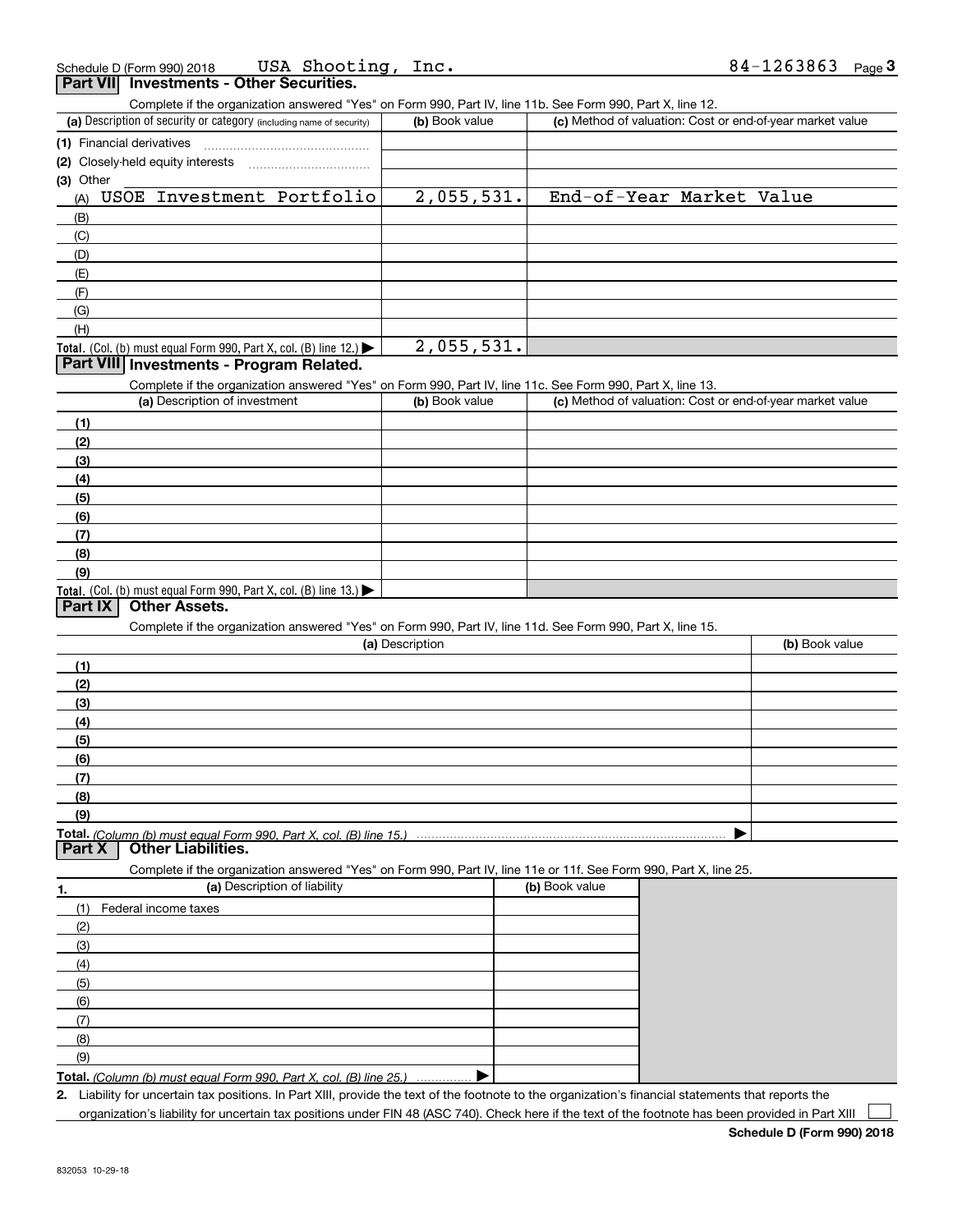|              | USA Shooting, Inc.<br>Schedule D (Form 990) 2018                                                                                                                                                                                    |                |             |                 | 84-1263863 | Page 4      |
|--------------|-------------------------------------------------------------------------------------------------------------------------------------------------------------------------------------------------------------------------------------|----------------|-------------|-----------------|------------|-------------|
|              | Reconciliation of Revenue per Audited Financial Statements With Revenue per Return.<br>Part XI                                                                                                                                      |                |             |                 |            |             |
|              | Complete if the organization answered "Yes" on Form 990, Part IV, line 12a.                                                                                                                                                         |                |             |                 |            |             |
| 1            | Total revenue, gains, and other support per audited financial statements                                                                                                                                                            |                |             | $\blacksquare$  | 6,845,188. |             |
| $\mathbf{2}$ | Amounts included on line 1 but not on Form 990, Part VIII, line 12:                                                                                                                                                                 |                |             |                 |            |             |
| a            | Net unrealized gains (losses) on investments [11] matter contracts and the unrealized gains (losses) on investments                                                                                                                 | 2a             | $-171,719.$ |                 |            |             |
|              |                                                                                                                                                                                                                                     | 2 <sub>b</sub> |             |                 |            |             |
| c            |                                                                                                                                                                                                                                     | 2c             |             |                 |            |             |
|              |                                                                                                                                                                                                                                     | 2d             |             |                 |            |             |
| е            | Add lines 2a through 2d                                                                                                                                                                                                             |                |             | 2e              |            | $-171,719.$ |
| з            |                                                                                                                                                                                                                                     |                |             | 3               | 7,016,907. |             |
|              | Amounts included on Form 990. Part VIII, line 12, but not on line 1:                                                                                                                                                                |                |             |                 |            |             |
|              |                                                                                                                                                                                                                                     | 4a             |             |                 |            |             |
| b            | Other (Describe in Part XIII.) <b>Construction Contract Construction</b> Chern Construction Chern Chern Chern Chern Chern Chern Chern Chern Chern Chern Chern Chern Chern Chern Chern Chern Chern Chern Chern Chern Chern Chern Che | 4b             |             |                 |            |             |
| c.           | Add lines 4a and 4b                                                                                                                                                                                                                 |                |             | 4c              |            | 0.          |
|              |                                                                                                                                                                                                                                     |                |             |                 |            |             |
| 5            |                                                                                                                                                                                                                                     |                |             | $5\phantom{.0}$ | 7,016,907. |             |
|              | Part XII   Reconciliation of Expenses per Audited Financial Statements With Expenses per Return.                                                                                                                                    |                |             |                 |            |             |
|              | Complete if the organization answered "Yes" on Form 990, Part IV, line 12a.                                                                                                                                                         |                |             |                 |            |             |
| 1.           |                                                                                                                                                                                                                                     |                |             | $\blacksquare$  | 7,037,274. |             |
| 2            | Amounts included on line 1 but not on Form 990, Part IX, line 25:                                                                                                                                                                   |                |             |                 |            |             |
| a            |                                                                                                                                                                                                                                     | 2a             |             |                 |            |             |
| b            |                                                                                                                                                                                                                                     | 2 <sub>b</sub> |             |                 |            |             |
|              |                                                                                                                                                                                                                                     | 2c             |             |                 |            |             |
|              |                                                                                                                                                                                                                                     | 2d             |             |                 |            |             |
| e            | Add lines 2a through 2d <b>contained a contained a contained a contained a</b> contained a contact the set of the set of the set of the set of the set of the set of the set of the set of the set of the set of the set of the set |                |             | 2e              |            |             |
| 3            |                                                                                                                                                                                                                                     |                |             | 3               | 7,037,274. |             |
| 4            | Amounts included on Form 990, Part IX, line 25, but not on line 1:                                                                                                                                                                  |                |             |                 |            |             |
| a            | Investment expenses not included on Form 990, Part VIII, line 7b [1000000000000000000000000000000000                                                                                                                                | 4a             |             |                 |            |             |
| b            |                                                                                                                                                                                                                                     | 4b             |             |                 |            |             |
|              | Add lines 4a and 4b                                                                                                                                                                                                                 |                |             | 4c              |            |             |
|              | Part XIII Supplemental Information.                                                                                                                                                                                                 |                |             | 5               | 7,037,274. |             |

Provide the descriptions required for Part II, lines 3, 5, and 9; Part III, lines 1a and 4; Part IV, lines 1b and 2b; Part V, line 4; Part X, line 2; Part XI, lines 2d and 4b; and Part XII, lines 2d and 4b. Also complete this part to provide any additional information.

Part V, Line 4:

| The Organization uses the investment income from its permanent endowment |  |  |  |  |
|--------------------------------------------------------------------------|--|--|--|--|
|                                                                          |  |  |  |  |

to support programs. The fund maintains a corpus amount of \$1,500,000

before considering program distributions.

Part X, Line 2:

The Organization qualifies as a tax-exempt organization under section

501(c)(3)f the Internal Revenue Code and, accordingly, is not subject to

tax.

The Organization's Forms 990, Return of Organization Exempt From Income

832054 10-29-18 **Schedule D (Form 990) 2018** Tax, are subject to examination by various taxing authorities, generally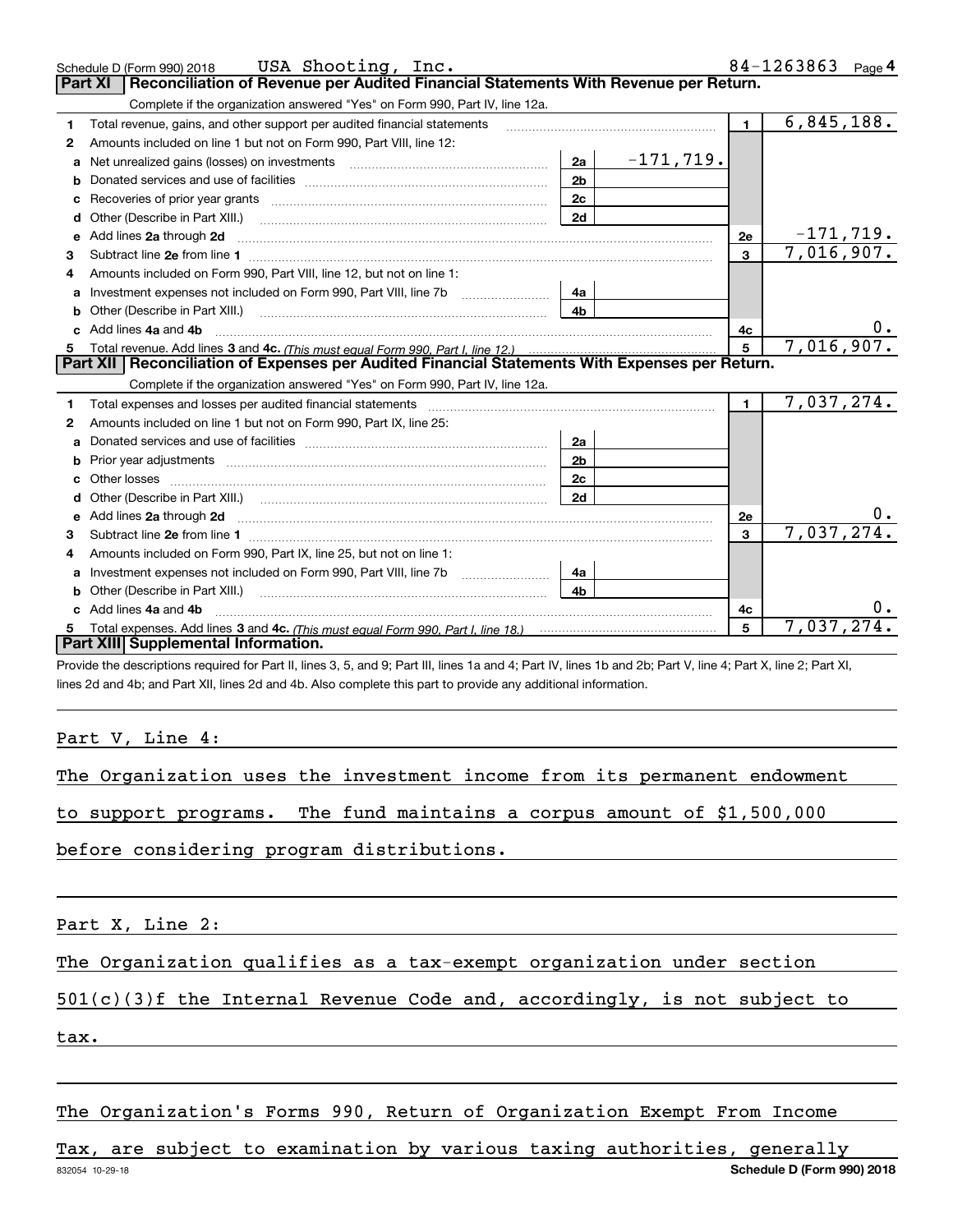| USA Shooting, Inc.<br>Schedule D (Form 990) 2018                        | 84-1263863 Page 5 |  |
|-------------------------------------------------------------------------|-------------------|--|
| <b>Part XIII Supplemental Information</b> <sub>(continued)</sub>        |                   |  |
| for three years after the date they were filed.<br>Management of the    |                   |  |
| organization believes that it does not have any uncertain tax positions |                   |  |
| that are material to the financial statements.                          |                   |  |
|                                                                         |                   |  |
|                                                                         |                   |  |
|                                                                         |                   |  |
|                                                                         |                   |  |
|                                                                         |                   |  |
|                                                                         |                   |  |
|                                                                         |                   |  |
|                                                                         |                   |  |
|                                                                         |                   |  |
|                                                                         |                   |  |
|                                                                         |                   |  |
|                                                                         |                   |  |
|                                                                         |                   |  |
|                                                                         |                   |  |
|                                                                         |                   |  |
|                                                                         |                   |  |
|                                                                         |                   |  |
|                                                                         |                   |  |
|                                                                         |                   |  |
|                                                                         |                   |  |
|                                                                         |                   |  |
|                                                                         |                   |  |
|                                                                         |                   |  |
|                                                                         |                   |  |
|                                                                         |                   |  |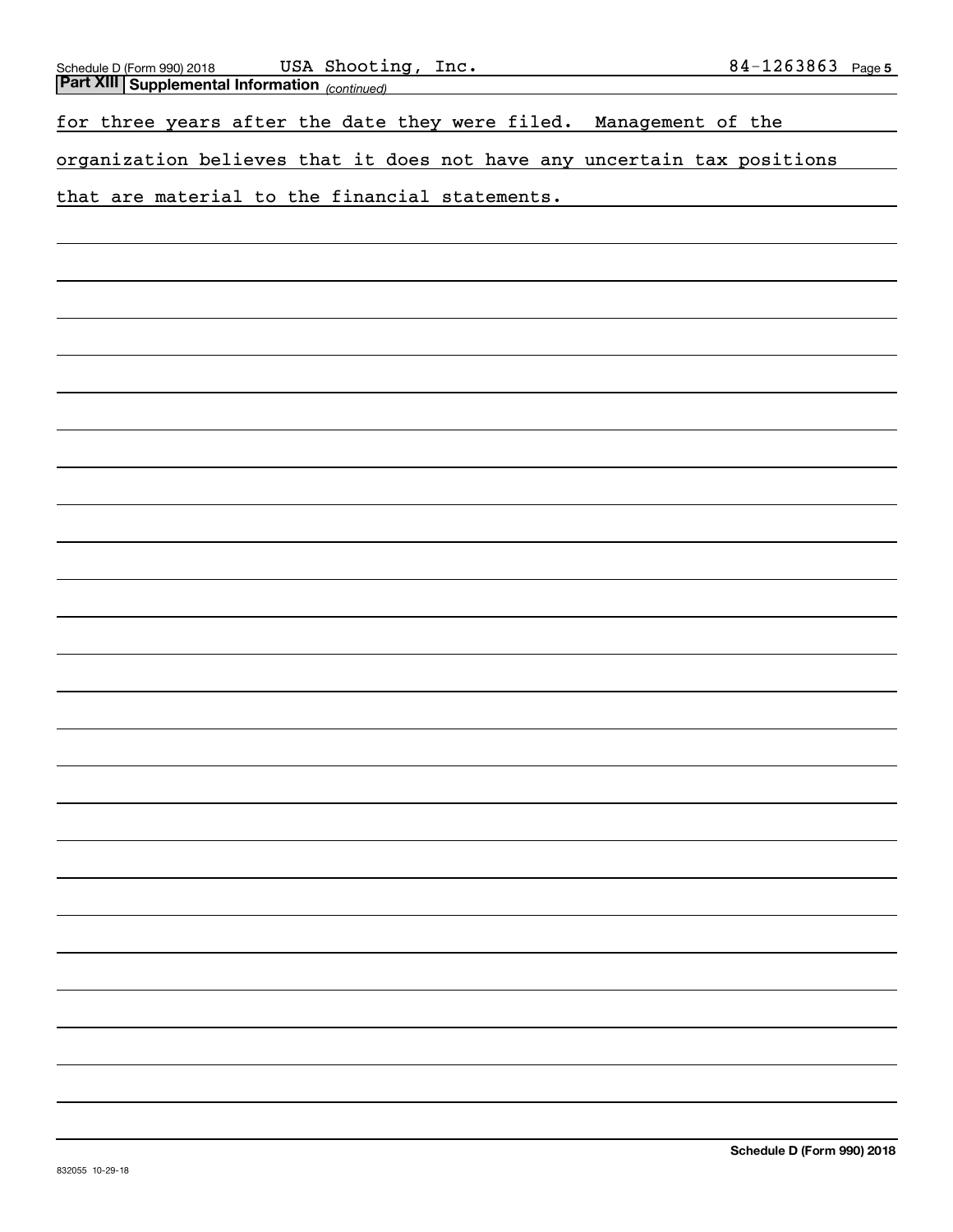| <b>SCHEDULE G</b>                                                                                                                                                                                                                                                                                                                                             |                                  | <b>Supplemental Information Regarding Fundraising or Gaming Activities</b>                                                                                                                                                                                  |               |                                                           |                                                                            |                                                                            | OMB No. 1545-0047                                       |
|---------------------------------------------------------------------------------------------------------------------------------------------------------------------------------------------------------------------------------------------------------------------------------------------------------------------------------------------------------------|----------------------------------|-------------------------------------------------------------------------------------------------------------------------------------------------------------------------------------------------------------------------------------------------------------|---------------|-----------------------------------------------------------|----------------------------------------------------------------------------|----------------------------------------------------------------------------|---------------------------------------------------------|
| (Form 990 or 990-EZ)                                                                                                                                                                                                                                                                                                                                          |                                  | Complete if the organization answered "Yes" on Form 990, Part IV, line 17, 18, or 19, or if the<br>organization entered more than \$15,000 on Form 990-EZ, line 6a.                                                                                         |               |                                                           |                                                                            |                                                                            | 2018                                                    |
| Department of the Treasury                                                                                                                                                                                                                                                                                                                                    |                                  | Attach to Form 990 or Form 990-EZ.                                                                                                                                                                                                                          |               |                                                           |                                                                            |                                                                            | <b>Open to Public</b>                                   |
| Internal Revenue Service                                                                                                                                                                                                                                                                                                                                      |                                  | ► Go to www.irs.gov/Form990 for instructions and the latest information.                                                                                                                                                                                    |               |                                                           |                                                                            |                                                                            | Inspection                                              |
| Name of the organization                                                                                                                                                                                                                                                                                                                                      |                                  |                                                                                                                                                                                                                                                             |               |                                                           |                                                                            |                                                                            | <b>Employer identification number</b>                   |
|                                                                                                                                                                                                                                                                                                                                                               | USA Shooting, Inc.               |                                                                                                                                                                                                                                                             |               |                                                           |                                                                            | 84-1263863                                                                 |                                                         |
| Part I                                                                                                                                                                                                                                                                                                                                                        | required to complete this part.  | Fundraising Activities. Complete if the organization answered "Yes" on Form 990, Part IV, line 17. Form 990-EZ filers are not                                                                                                                               |               |                                                           |                                                                            |                                                                            |                                                         |
| 1 Indicate whether the organization raised funds through any of the following activities. Check all that apply.<br>$X$ Mail solicitations<br>a<br>$\mathbf{X}$<br>b<br>Phone solicitations<br>c<br>In-person solicitations<br>d<br>2 a Did the organization have a written or oral agreement with any individual (including officers, directors, trustees, or | Internet and email solicitations | $\mathbf{e}$<br>f<br>Special fundraising events<br>a                                                                                                                                                                                                        |               |                                                           | Solicitation of non-government grants<br>Solicitation of government grants |                                                                            |                                                         |
| compensated at least \$5,000 by the organization.                                                                                                                                                                                                                                                                                                             |                                  | key employees listed in Form 990, Part VII) or entity in connection with professional fundraising services?<br><b>b</b> If "Yes," list the 10 highest paid individuals or entities (fundraisers) pursuant to agreements under which the fundraiser is to be |               |                                                           |                                                                            | Yes                                                                        | $\overline{\mathbf{X}}$ No                              |
| (i) Name and address of individual<br>or entity (fundraiser)                                                                                                                                                                                                                                                                                                  |                                  | (ii) Activity                                                                                                                                                                                                                                               | or control of | (iii) Did<br>fundraiser<br>have custody<br>contributions? | (iv) Gross receipts<br>from activity                                       | (v) Amount paid<br>to (or retained by)<br>fundraiser<br>listed in col. (i) | (vi) Amount paid<br>to (or retained by)<br>organization |
| Resource One/Worldwide                                                                                                                                                                                                                                                                                                                                        |                                  |                                                                                                                                                                                                                                                             | Yes           | No.                                                       |                                                                            |                                                                            |                                                         |
| Printing & Distribution - PO                                                                                                                                                                                                                                                                                                                                  |                                  | Direct Mail Solicitations                                                                                                                                                                                                                                   | X             |                                                           | 1,248,430.                                                                 | 884,410.                                                                   | 364,020.                                                |
| Newport Creative                                                                                                                                                                                                                                                                                                                                              |                                  |                                                                                                                                                                                                                                                             |               |                                                           |                                                                            |                                                                            |                                                         |
| Communications - 21 Railroad                                                                                                                                                                                                                                                                                                                                  |                                  | Direct Mail Solicitations                                                                                                                                                                                                                                   | х             |                                                           | 461,478.                                                                   | 325, 341.                                                                  | 136, 137.                                               |
|                                                                                                                                                                                                                                                                                                                                                               |                                  |                                                                                                                                                                                                                                                             |               |                                                           |                                                                            |                                                                            |                                                         |
|                                                                                                                                                                                                                                                                                                                                                               |                                  |                                                                                                                                                                                                                                                             |               |                                                           |                                                                            |                                                                            |                                                         |
|                                                                                                                                                                                                                                                                                                                                                               |                                  |                                                                                                                                                                                                                                                             |               |                                                           |                                                                            |                                                                            |                                                         |
|                                                                                                                                                                                                                                                                                                                                                               |                                  |                                                                                                                                                                                                                                                             |               |                                                           |                                                                            |                                                                            |                                                         |
|                                                                                                                                                                                                                                                                                                                                                               |                                  |                                                                                                                                                                                                                                                             |               |                                                           |                                                                            |                                                                            |                                                         |
|                                                                                                                                                                                                                                                                                                                                                               |                                  |                                                                                                                                                                                                                                                             |               |                                                           |                                                                            |                                                                            |                                                         |
| Total                                                                                                                                                                                                                                                                                                                                                         |                                  | 3 List all states in which the organization is registered or licensed to solicit contributions or has been notified it is exempt from registration                                                                                                          |               |                                                           | 1,709,908.                                                                 | 1,209,751.                                                                 | 500,157.                                                |

or licensing.

AL,AK,AR,CA,CT,FL,GA,IL,KS,KY,ME,MD,MA,MI,MN,NE,NH,NJ,NM,NY,NC,ND,OH,OK,OR PA,RI,SC,SD,TN,UT,VA,WA,WV,WI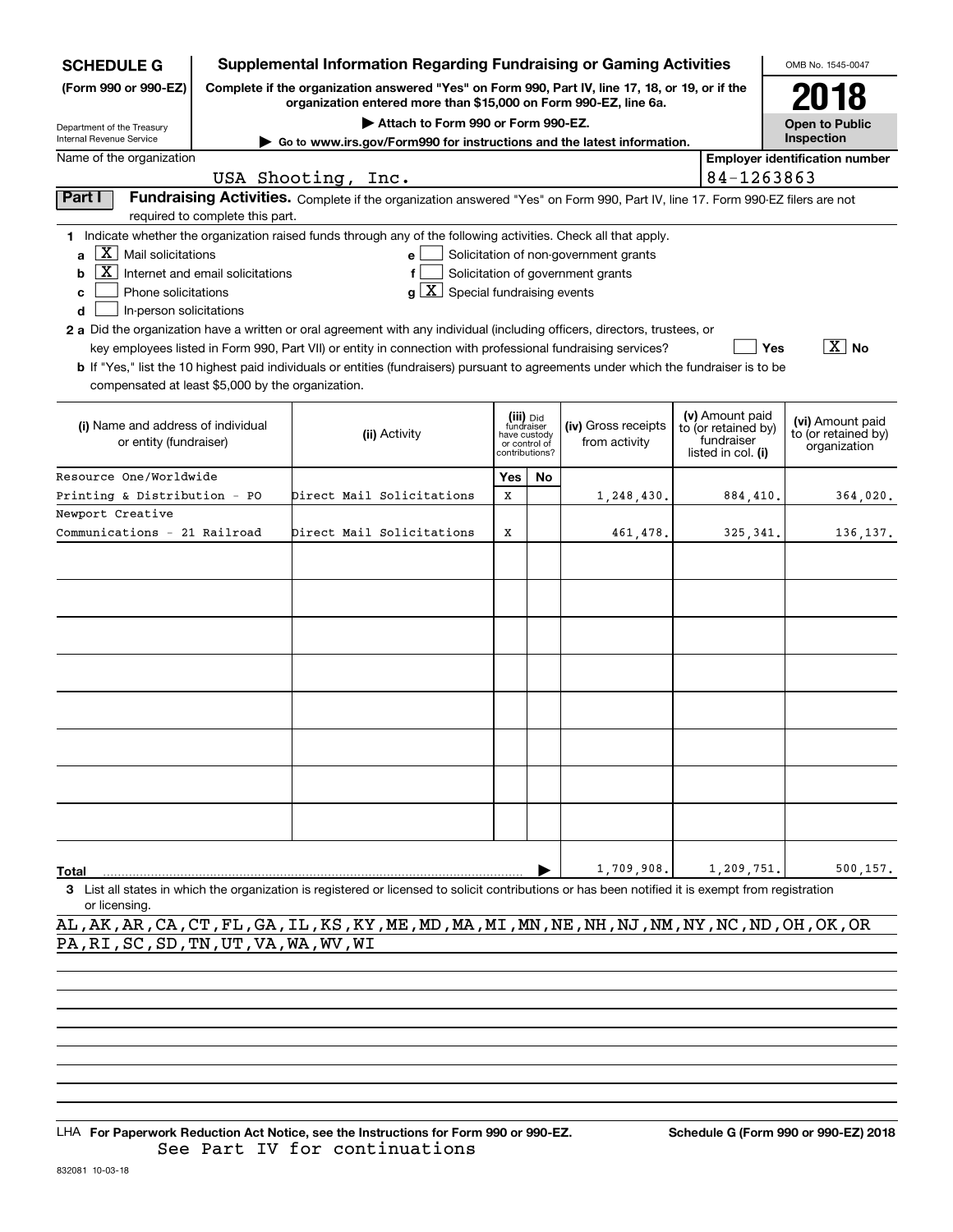| Schedule G (Form 990 or 990-EZ) 2018 USA Shooting, |  | Inc. | 84-1263863<br>Page 2 |  |
|----------------------------------------------------|--|------|----------------------|--|
|                                                    |  |      |                      |  |

|  | <b>Part II</b> Fundraising Events. Complete if the organization answered "Yes" on Form 990, Part IV, line 18, or reported more than \$15,000 |
|--|----------------------------------------------------------------------------------------------------------------------------------------------|
|  | of fundraising event contributions and gross income on Form 990.F7 lines 1 and 6b List events with gross receipts greater than \$5,000       |

|                 |              | of fundraising event contributions and gross income on Form 990-EZ, lines 1 and 6b. List events with gross receipts greater than \$5,000. |              |                         |                  |                                           |
|-----------------|--------------|-------------------------------------------------------------------------------------------------------------------------------------------|--------------|-------------------------|------------------|-------------------------------------------|
|                 |              |                                                                                                                                           | (a) Event #1 | $(b)$ Event #2          | (c) Other events | (d) Total events<br>(add col. (a) through |
|                 |              |                                                                                                                                           | (event type) | (event type)            | (total number)   | col. (c)                                  |
| Revenue         |              |                                                                                                                                           |              |                         |                  |                                           |
|                 | 1.           |                                                                                                                                           |              |                         |                  |                                           |
|                 |              |                                                                                                                                           |              |                         |                  |                                           |
|                 |              |                                                                                                                                           |              |                         |                  |                                           |
|                 |              |                                                                                                                                           |              |                         |                  |                                           |
|                 | 3            | Gross income (line 1 minus line 2)                                                                                                        |              |                         |                  |                                           |
|                 |              |                                                                                                                                           |              |                         |                  |                                           |
|                 |              |                                                                                                                                           |              |                         |                  |                                           |
|                 | 5            |                                                                                                                                           |              |                         |                  |                                           |
|                 |              |                                                                                                                                           |              |                         |                  |                                           |
|                 | 6            |                                                                                                                                           |              |                         |                  |                                           |
| Direct Expenses |              |                                                                                                                                           |              |                         |                  |                                           |
|                 | $\mathbf{7}$ | Food and beverages                                                                                                                        |              |                         |                  |                                           |
|                 | 8            |                                                                                                                                           |              |                         |                  |                                           |
|                 | 9            |                                                                                                                                           |              |                         |                  |                                           |
|                 | 10           | Direct expense summary. Add lines 4 through 9 in column (d)                                                                               |              |                         | ▶                |                                           |
|                 |              | 11 Net income summary. Subtract line 10 from line 3, column (d)                                                                           |              |                         |                  |                                           |
|                 | Part III     | Gaming. Complete if the organization answered "Yes" on Form 990, Part IV, line 19, or reported more than                                  |              |                         |                  |                                           |
|                 |              | \$15,000 on Form 990-EZ, line 6a.                                                                                                         |              | (b) Pull tabs/instant   |                  | (d) Total gaming (add                     |
|                 |              |                                                                                                                                           | (a) Bingo    | bingo/progressive bingo | (c) Other gaming | col. (a) through col. (c))                |
| Revenue         |              |                                                                                                                                           |              |                         |                  |                                           |
|                 |              |                                                                                                                                           |              |                         |                  |                                           |
|                 |              |                                                                                                                                           |              |                         |                  |                                           |
|                 | 2            |                                                                                                                                           |              |                         |                  |                                           |
|                 |              |                                                                                                                                           |              |                         |                  |                                           |
| Expenses        | 3            |                                                                                                                                           |              |                         |                  |                                           |
| <b>Direct</b>   | 4            |                                                                                                                                           |              |                         |                  |                                           |
|                 |              |                                                                                                                                           |              |                         |                  |                                           |
|                 |              | Other direct expenses                                                                                                                     |              |                         |                  |                                           |
|                 |              |                                                                                                                                           | %<br>Yes     | Yes<br>%                | Yes<br>%         |                                           |
|                 |              | 6 Volunteer labor                                                                                                                         | No           | No                      | No               |                                           |
|                 |              |                                                                                                                                           |              |                         |                  |                                           |
|                 |              | 7 Direct expense summary. Add lines 2 through 5 in column (d)                                                                             |              |                         | ▶                |                                           |
|                 |              |                                                                                                                                           |              |                         |                  |                                           |
|                 |              |                                                                                                                                           |              |                         |                  |                                           |
|                 |              | 9 Enter the state(s) in which the organization conducts gaming activities:                                                                |              |                         |                  |                                           |
|                 |              |                                                                                                                                           |              |                         |                  | Yes<br>No                                 |
|                 |              |                                                                                                                                           |              |                         |                  |                                           |
|                 |              |                                                                                                                                           |              |                         |                  |                                           |
|                 |              |                                                                                                                                           |              |                         |                  | Yes<br>No                                 |
|                 |              |                                                                                                                                           |              |                         |                  |                                           |
|                 |              |                                                                                                                                           |              |                         |                  |                                           |
|                 |              |                                                                                                                                           |              |                         |                  |                                           |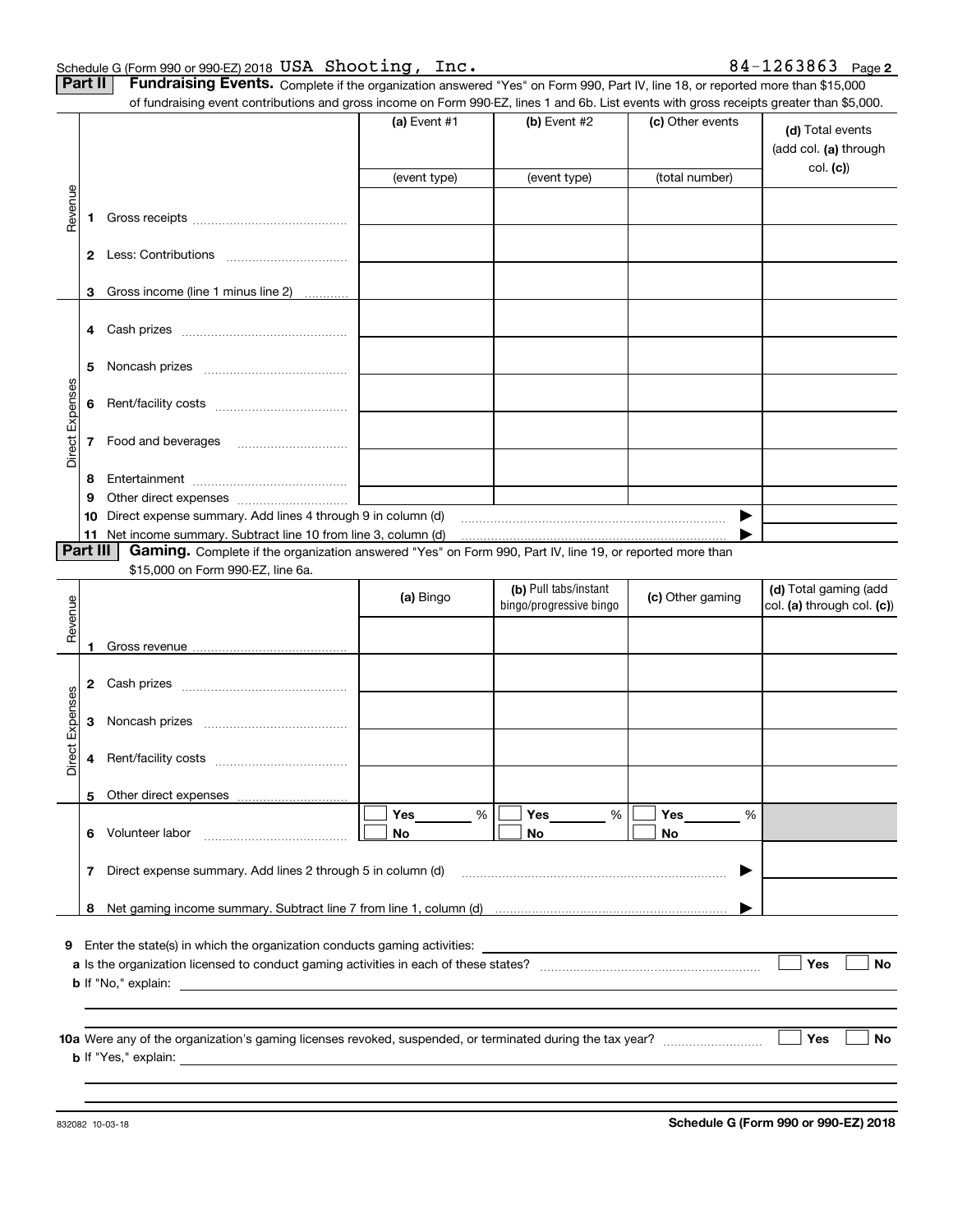|     | Schedule G (Form 990 or 990-EZ) 2018 USA Shooting, Inc.                                                                                                                                                                                                      | 84-1263863      |     | Page 3               |
|-----|--------------------------------------------------------------------------------------------------------------------------------------------------------------------------------------------------------------------------------------------------------------|-----------------|-----|----------------------|
|     |                                                                                                                                                                                                                                                              |                 | Yes | No                   |
|     | 12 Is the organization a grantor, beneficiary or trustee of a trust, or a member of a partnership or other entity formed                                                                                                                                     |                 |     |                      |
|     |                                                                                                                                                                                                                                                              |                 | Yes | No                   |
|     | 13 Indicate the percentage of gaming activity conducted in:                                                                                                                                                                                                  |                 |     |                      |
|     |                                                                                                                                                                                                                                                              | <b>13a</b>      |     | %                    |
|     | <b>b</b> An outside facility <i>www.communically.communically.communically.communically.communically.communically.communically.communically.communically.communically.communically.communically.communically.communically.communicall</i>                    | 13 <sub>b</sub> |     | %                    |
|     | 14 Enter the name and address of the person who prepares the organization's gaming/special events books and records:                                                                                                                                         |                 |     |                      |
|     | Name $\blacktriangleright$                                                                                                                                                                                                                                   |                 |     |                      |
|     |                                                                                                                                                                                                                                                              |                 |     |                      |
|     |                                                                                                                                                                                                                                                              |                 | Yes | No                   |
|     |                                                                                                                                                                                                                                                              |                 |     |                      |
|     |                                                                                                                                                                                                                                                              |                 |     |                      |
|     | c If "Yes," enter name and address of the third party:                                                                                                                                                                                                       |                 |     |                      |
|     |                                                                                                                                                                                                                                                              |                 |     |                      |
|     | Name $\blacktriangleright$                                                                                                                                                                                                                                   |                 |     |                      |
|     | Address $\blacktriangleright$                                                                                                                                                                                                                                |                 |     |                      |
| 16  | Gaming manager information:                                                                                                                                                                                                                                  |                 |     |                      |
|     | Name $\blacktriangleright$                                                                                                                                                                                                                                   |                 |     |                      |
|     |                                                                                                                                                                                                                                                              |                 |     |                      |
|     | Gaming manager compensation > \$                                                                                                                                                                                                                             |                 |     |                      |
|     | Description of services provided $\blacktriangleright$                                                                                                                                                                                                       |                 |     |                      |
|     |                                                                                                                                                                                                                                                              |                 |     |                      |
|     | Director/officer<br>Employee<br>Independent contractor                                                                                                                                                                                                       |                 |     |                      |
| 17  | Mandatory distributions:                                                                                                                                                                                                                                     |                 |     |                      |
|     | a Is the organization required under state law to make charitable distributions from the gaming proceeds to                                                                                                                                                  |                 |     |                      |
|     | retain the state gaming license?                                                                                                                                                                                                                             |                 |     | $\Box$ Yes $\Box$ No |
|     | <b>b</b> Enter the amount of distributions required under state law to be distributed to other exempt organizations or spent in the                                                                                                                          |                 |     |                      |
|     | organization's own exempt activities during the tax year $\triangleright$ \$                                                                                                                                                                                 |                 |     |                      |
|     | <b>Part IV</b><br>Supplemental Information. Provide the explanations required by Part I, line 2b, columns (iii) and (v); and Part III, lines 9, 9b, 10b,<br>15b, 15c, 16, and 17b, as applicable. Also provide any additional information. See instructions. |                 |     |                      |
|     | Schedule G, Part I, Line 2b, List of Ten Highest Paid Fundraisers:                                                                                                                                                                                           |                 |     |                      |
|     |                                                                                                                                                                                                                                                              |                 |     |                      |
|     |                                                                                                                                                                                                                                                              |                 |     |                      |
| (i) | Name of Fundraiser: Resource One/Worldwide Printing & Distribution                                                                                                                                                                                           |                 |     |                      |
| (i) | Address of Fundraiser: PO Box 839, Tulsa, OK 74101-0839                                                                                                                                                                                                      |                 |     |                      |
|     |                                                                                                                                                                                                                                                              |                 |     |                      |
|     |                                                                                                                                                                                                                                                              |                 |     |                      |
| (i) | Name of Fundraiser: Newport Creative Communications                                                                                                                                                                                                          |                 |     |                      |
| (i) | Address of Fundraiser: 21 Railroad Ave, Duxbury, MA<br>02332                                                                                                                                                                                                 |                 |     |                      |
|     |                                                                                                                                                                                                                                                              |                 |     |                      |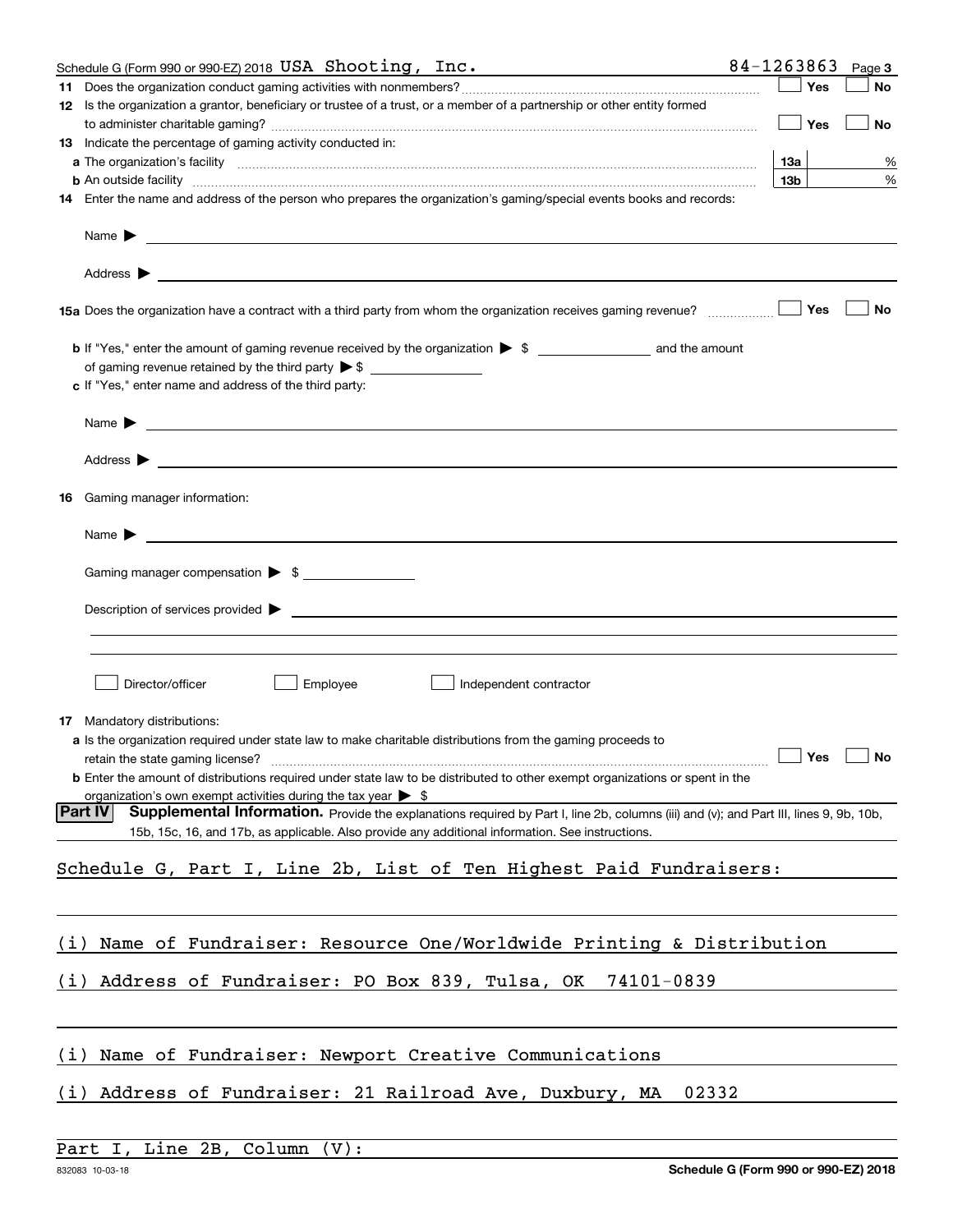| USA Shooting, Inc.<br>Schedule G (Form 990 or 990-EZ) USA Shooting     | 84-1263863 Page 4               |
|------------------------------------------------------------------------|---------------------------------|
| The invoices from Newport Creative Communications disstinguish between |                                 |
| professional fundraising services and reimbursement for expenses such  |                                 |
| as postage and printing supplies.                                      |                                 |
|                                                                        |                                 |
|                                                                        |                                 |
|                                                                        |                                 |
|                                                                        |                                 |
|                                                                        |                                 |
|                                                                        |                                 |
|                                                                        |                                 |
|                                                                        |                                 |
|                                                                        |                                 |
|                                                                        |                                 |
|                                                                        |                                 |
|                                                                        |                                 |
|                                                                        |                                 |
|                                                                        |                                 |
|                                                                        |                                 |
|                                                                        |                                 |
|                                                                        |                                 |
|                                                                        |                                 |
|                                                                        |                                 |
|                                                                        |                                 |
|                                                                        |                                 |
|                                                                        |                                 |
|                                                                        |                                 |
| 832084 04-01-18                                                        | Schedule G (Form 990 or 990-EZ) |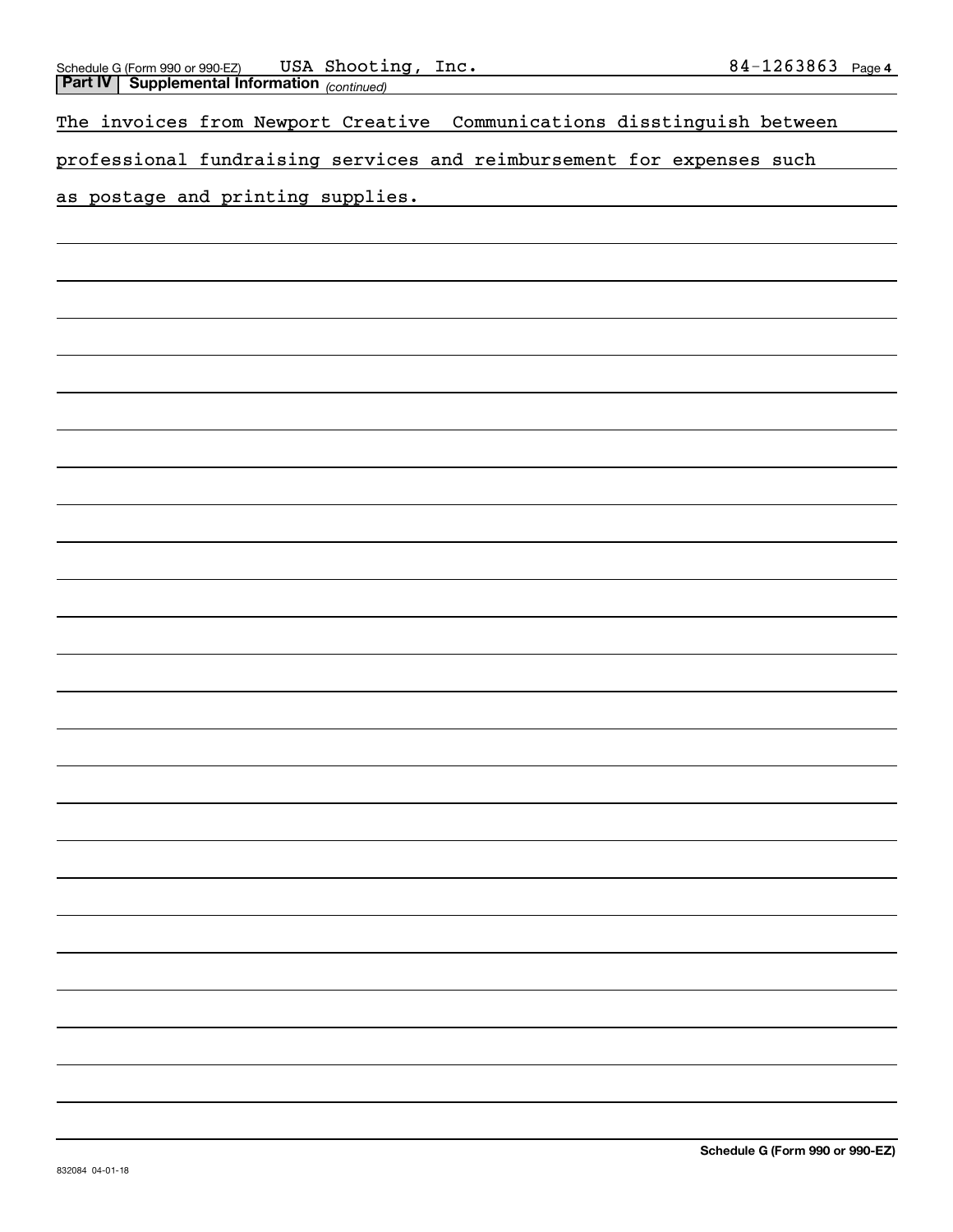| <b>SCHEDULE I</b>                                      |                                                                                                                                                                                                                                                                           |           | <b>Grants and Other Assistance to Organizations,</b>                                                                                  |                                                                              |                                         |                                                                |                                          | OMB No. 1545-0047                                   |
|--------------------------------------------------------|---------------------------------------------------------------------------------------------------------------------------------------------------------------------------------------------------------------------------------------------------------------------------|-----------|---------------------------------------------------------------------------------------------------------------------------------------|------------------------------------------------------------------------------|-----------------------------------------|----------------------------------------------------------------|------------------------------------------|-----------------------------------------------------|
| (Form 990)                                             |                                                                                                                                                                                                                                                                           |           | Governments, and Individuals in the United States<br>Complete if the organization answered "Yes" on Form 990, Part IV, line 21 or 22. |                                                                              |                                         |                                                                |                                          | 2018                                                |
| Department of the Treasury<br>Internal Revenue Service |                                                                                                                                                                                                                                                                           |           |                                                                                                                                       | Attach to Form 990.<br>Go to www.irs.gov/Form990 for the latest information. |                                         |                                                                |                                          | <b>Open to Public</b><br>Inspection                 |
| Name of the organization                               | USA Shooting, Inc.                                                                                                                                                                                                                                                        |           |                                                                                                                                       |                                                                              |                                         |                                                                |                                          | <b>Employer identification number</b><br>84-1263863 |
| Part I                                                 | <b>General Information on Grants and Assistance</b>                                                                                                                                                                                                                       |           |                                                                                                                                       |                                                                              |                                         |                                                                |                                          |                                                     |
| 1.                                                     | Does the organization maintain records to substantiate the amount of the grants or assistance, the grantees' eligibility for the grants or assistance, and the selection                                                                                                  |           |                                                                                                                                       |                                                                              |                                         |                                                                |                                          | $\boxed{\text{X}}$ Yes<br>l No                      |
| $\mathbf{2}$<br>Part II                                | Describe in Part IV the organization's procedures for monitoring the use of grant funds in the United States.                                                                                                                                                             |           |                                                                                                                                       |                                                                              |                                         |                                                                |                                          |                                                     |
|                                                        | Grants and Other Assistance to Domestic Organizations and Domestic Governments. Complete if the organization answered "Yes" on Form 990, Part IV, line 21, for any<br>recipient that received more than \$5,000. Part II can be duplicated if additional space is needed. |           |                                                                                                                                       |                                                                              |                                         |                                                                |                                          |                                                     |
|                                                        | 1 (a) Name and address of organization<br>or government                                                                                                                                                                                                                   | $(b)$ EIN | (c) IRC section<br>(if applicable)                                                                                                    | (d) Amount of<br>cash grant                                                  | (e) Amount of<br>non-cash<br>assistance | (f) Method of<br>valuation (book,<br>FMV, appraisal,<br>other) | (g) Description of<br>noncash assistance | (h) Purpose of grant<br>or assistance               |
|                                                        |                                                                                                                                                                                                                                                                           |           |                                                                                                                                       |                                                                              |                                         |                                                                |                                          |                                                     |
|                                                        |                                                                                                                                                                                                                                                                           |           |                                                                                                                                       |                                                                              |                                         |                                                                |                                          |                                                     |
|                                                        |                                                                                                                                                                                                                                                                           |           |                                                                                                                                       |                                                                              |                                         |                                                                |                                          |                                                     |
|                                                        |                                                                                                                                                                                                                                                                           |           |                                                                                                                                       |                                                                              |                                         |                                                                |                                          |                                                     |
|                                                        |                                                                                                                                                                                                                                                                           |           |                                                                                                                                       |                                                                              |                                         |                                                                |                                          |                                                     |
|                                                        |                                                                                                                                                                                                                                                                           |           |                                                                                                                                       |                                                                              |                                         |                                                                |                                          |                                                     |
|                                                        |                                                                                                                                                                                                                                                                           |           |                                                                                                                                       |                                                                              |                                         |                                                                |                                          |                                                     |
|                                                        |                                                                                                                                                                                                                                                                           |           |                                                                                                                                       |                                                                              |                                         |                                                                |                                          |                                                     |
|                                                        |                                                                                                                                                                                                                                                                           |           |                                                                                                                                       |                                                                              |                                         |                                                                |                                          |                                                     |
|                                                        |                                                                                                                                                                                                                                                                           |           |                                                                                                                                       |                                                                              |                                         |                                                                |                                          |                                                     |
|                                                        |                                                                                                                                                                                                                                                                           |           |                                                                                                                                       |                                                                              |                                         |                                                                |                                          |                                                     |
|                                                        |                                                                                                                                                                                                                                                                           |           |                                                                                                                                       |                                                                              |                                         |                                                                |                                          |                                                     |
| $\mathbf{2}$                                           | Enter total number of section $501(c)(3)$ and government organizations listed in the line 1 table                                                                                                                                                                         |           |                                                                                                                                       |                                                                              |                                         |                                                                |                                          |                                                     |
| 3                                                      | Enter total number of other organizations listed in the line 1 table                                                                                                                                                                                                      |           |                                                                                                                                       |                                                                              |                                         |                                                                |                                          |                                                     |
|                                                        | LHA For Paperwork Reduction Act Notice, see the Instructions for Form 990.<br>Schedule I (Form 990) (2018)                                                                                                                                                                |           |                                                                                                                                       |                                                                              |                                         |                                                                |                                          |                                                     |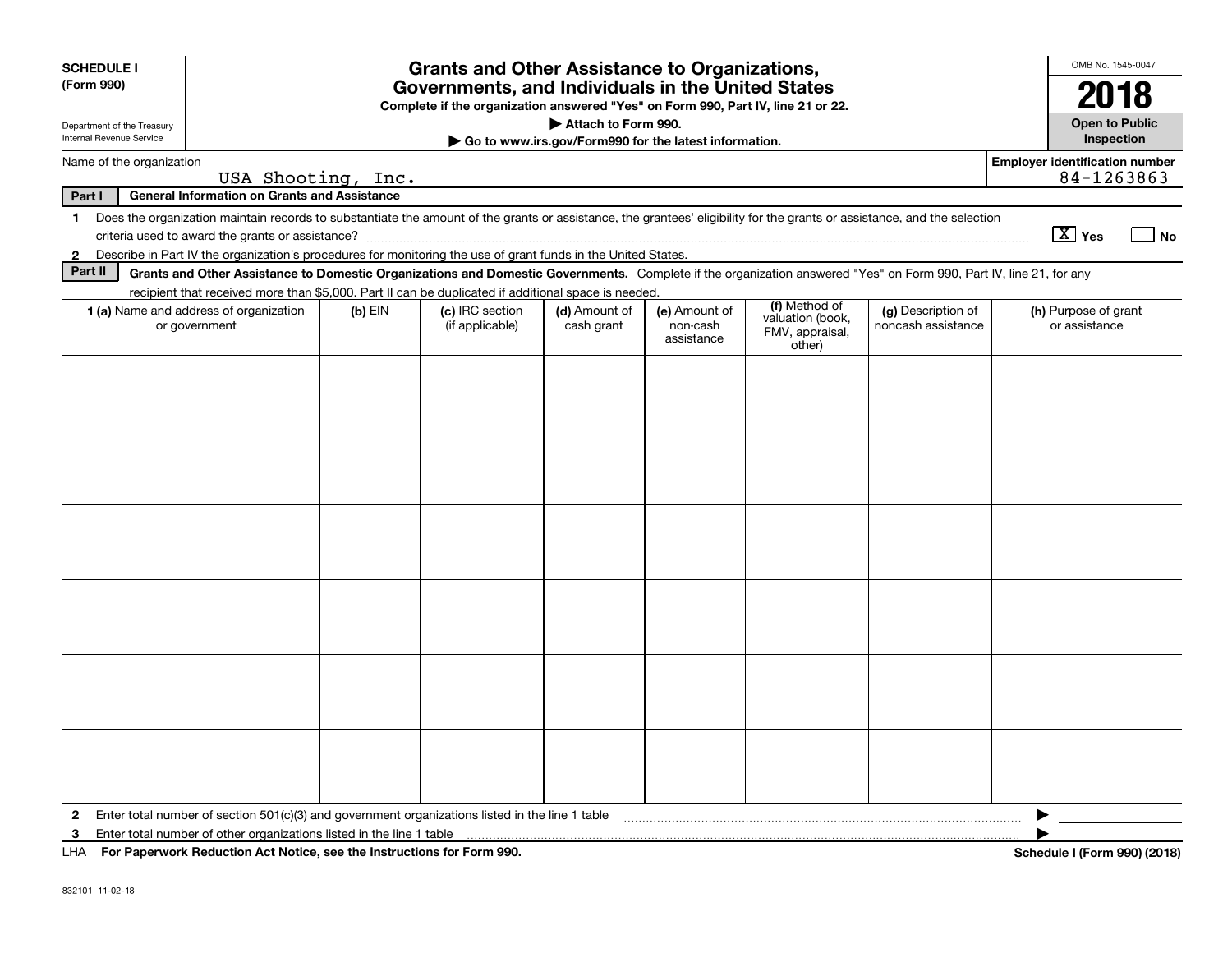**Part III | Grants and Other Assistance to Domestic Individuals. Complete if the organization answered "Yes" on Form 990, Part IV, line 22.** Part III can be duplicated if additional space is needed.

| (a) Type of grant or assistance   | (b) Number of<br>recipients | (c) Amount of<br>cash grant | (d) Amount of non-<br>cash assistance | (e) Method of valuation<br>(book, FMV, appraisal, other) | (f) Description of noncash assistance |
|-----------------------------------|-----------------------------|-----------------------------|---------------------------------------|----------------------------------------------------------|---------------------------------------|
|                                   |                             |                             |                                       |                                                          |                                       |
| Athletic Endowment Training Grant | 36                          | 64, 121.                    | $\mathbf{0}$ .                        |                                                          |                                       |
|                                   |                             |                             |                                       |                                                          |                                       |
|                                   |                             |                             |                                       |                                                          |                                       |
|                                   |                             |                             |                                       |                                                          |                                       |
|                                   |                             |                             |                                       |                                                          |                                       |
|                                   |                             |                             |                                       |                                                          |                                       |
|                                   |                             |                             |                                       |                                                          |                                       |
|                                   |                             |                             |                                       |                                                          |                                       |
|                                   |                             |                             |                                       |                                                          |                                       |

Part IV | Supplemental Information. Provide the information required in Part I, line 2; Part III, column (b); and any other additional information.

Part I, Line 2:

Grants or assistance were provided to athletes training at the Olypmic

Training Center and athletes selected by the coaches. When an athlete

is awarded a grant, they are required to turn in receipts to prove they

spent money on approved activities and are then sent a check up to the

amount of the grant or the total of the receipts.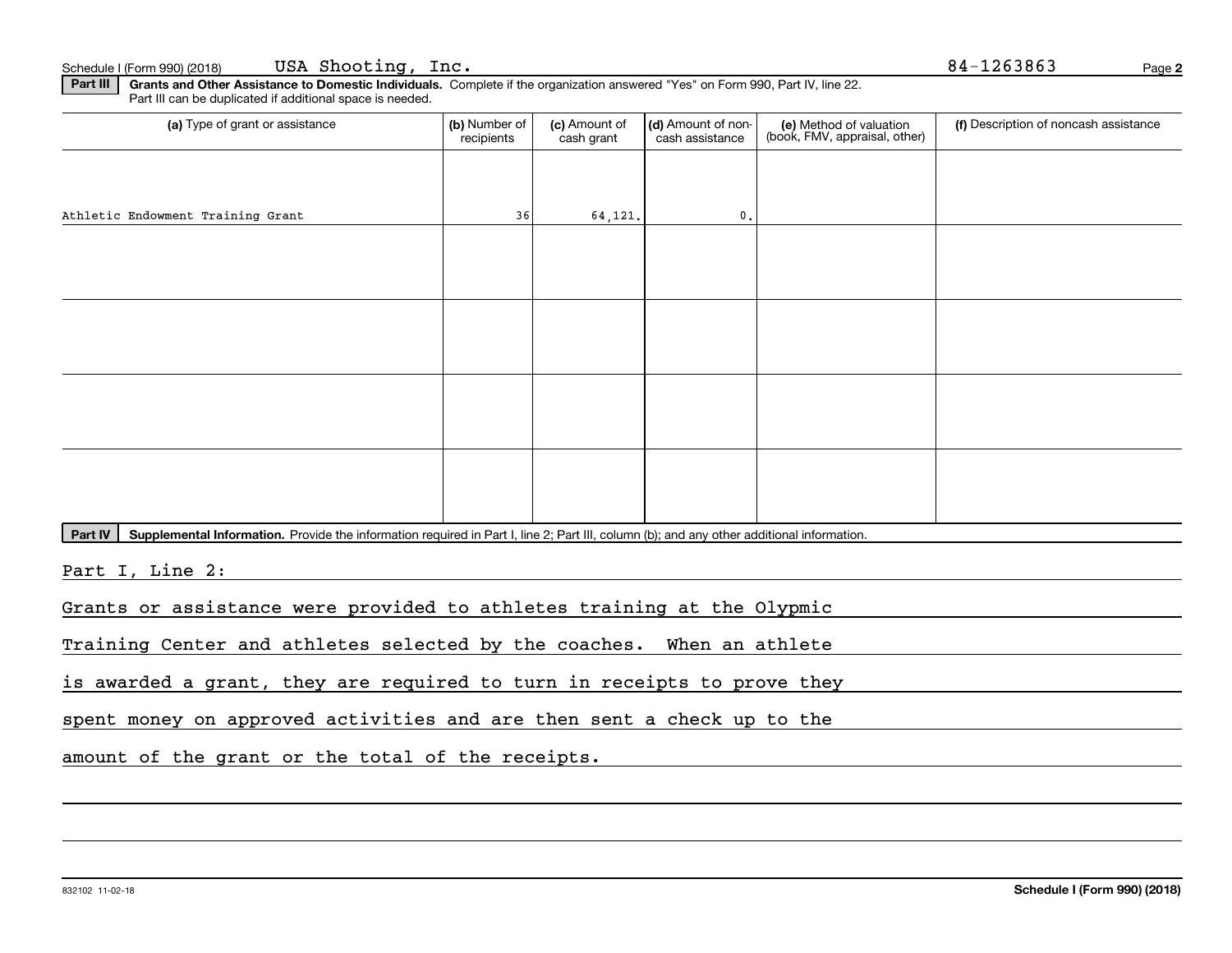| <b>Compensation Information</b><br><b>SCHEDULE J</b>                                                                     |                                                                            |                                                                                                                                                                                                                                      |                                       |                            |            |             |  |  |  |
|--------------------------------------------------------------------------------------------------------------------------|----------------------------------------------------------------------------|--------------------------------------------------------------------------------------------------------------------------------------------------------------------------------------------------------------------------------------|---------------------------------------|----------------------------|------------|-------------|--|--|--|
|                                                                                                                          | (Form 990)                                                                 | For certain Officers, Directors, Trustees, Key Employees, and Highest                                                                                                                                                                |                                       | 2018                       |            |             |  |  |  |
|                                                                                                                          |                                                                            | <b>Compensated Employees</b>                                                                                                                                                                                                         |                                       |                            |            |             |  |  |  |
|                                                                                                                          | Department of the Treasury                                                 | Complete if the organization answered "Yes" on Form 990, Part IV, line 23.<br>Attach to Form 990.                                                                                                                                    |                                       | <b>Open to Public</b>      |            |             |  |  |  |
|                                                                                                                          | Internal Revenue Service                                                   | Go to www.irs.gov/Form990 for instructions and the latest information.                                                                                                                                                               |                                       |                            | Inspection |             |  |  |  |
|                                                                                                                          | Name of the organization                                                   |                                                                                                                                                                                                                                      | <b>Employer identification number</b> |                            |            |             |  |  |  |
|                                                                                                                          |                                                                            | USA Shooting, Inc.                                                                                                                                                                                                                   |                                       | 84-1263863                 |            |             |  |  |  |
|                                                                                                                          | Part I                                                                     | <b>Questions Regarding Compensation</b>                                                                                                                                                                                              |                                       |                            |            |             |  |  |  |
|                                                                                                                          |                                                                            |                                                                                                                                                                                                                                      |                                       |                            | Yes        | No          |  |  |  |
|                                                                                                                          |                                                                            | 1a Check the appropriate box(es) if the organization provided any of the following to or for a person listed on Form 990,                                                                                                            |                                       |                            |            |             |  |  |  |
|                                                                                                                          |                                                                            | Part VII, Section A, line 1a. Complete Part III to provide any relevant information regarding these items.                                                                                                                           |                                       |                            |            |             |  |  |  |
|                                                                                                                          | First-class or charter travel                                              | Housing allowance or residence for personal use                                                                                                                                                                                      |                                       |                            |            |             |  |  |  |
|                                                                                                                          | Travel for companions                                                      | Payments for business use of personal residence                                                                                                                                                                                      |                                       |                            |            |             |  |  |  |
|                                                                                                                          |                                                                            | Health or social club dues or initiation fees<br>Tax indemnification and gross-up payments                                                                                                                                           |                                       |                            |            |             |  |  |  |
|                                                                                                                          |                                                                            | Discretionary spending account<br>Personal services (such as maid, chauffeur, chef)                                                                                                                                                  |                                       |                            |            |             |  |  |  |
|                                                                                                                          |                                                                            |                                                                                                                                                                                                                                      |                                       |                            |            |             |  |  |  |
|                                                                                                                          |                                                                            | <b>b</b> If any of the boxes on line 1a are checked, did the organization follow a written policy regarding payment or                                                                                                               |                                       |                            |            |             |  |  |  |
|                                                                                                                          |                                                                            |                                                                                                                                                                                                                                      |                                       | 1b                         |            |             |  |  |  |
| 2                                                                                                                        |                                                                            | Did the organization require substantiation prior to reimbursing or allowing expenses incurred by all directors,                                                                                                                     |                                       |                            |            |             |  |  |  |
|                                                                                                                          |                                                                            |                                                                                                                                                                                                                                      |                                       | $\mathbf 2$                |            |             |  |  |  |
|                                                                                                                          |                                                                            |                                                                                                                                                                                                                                      |                                       |                            |            |             |  |  |  |
| З                                                                                                                        |                                                                            | Indicate which, if any, of the following the filing organization used to establish the compensation of the organization's                                                                                                            |                                       |                            |            |             |  |  |  |
|                                                                                                                          |                                                                            | CEO/Executive Director. Check all that apply. Do not check any boxes for methods used by a related organization to                                                                                                                   |                                       |                            |            |             |  |  |  |
|                                                                                                                          |                                                                            | establish compensation of the CEO/Executive Director, but explain in Part III.                                                                                                                                                       |                                       |                            |            |             |  |  |  |
|                                                                                                                          | $\boxed{\textbf{X}}$ Compensation committee<br>Written employment contract |                                                                                                                                                                                                                                      |                                       |                            |            |             |  |  |  |
|                                                                                                                          |                                                                            | Compensation survey or study<br>Independent compensation consultant                                                                                                                                                                  |                                       |                            |            |             |  |  |  |
|                                                                                                                          |                                                                            | $\boxed{\textbf{X}}$ Approval by the board or compensation committee<br>Form 990 of other organizations                                                                                                                              |                                       |                            |            |             |  |  |  |
|                                                                                                                          |                                                                            |                                                                                                                                                                                                                                      |                                       |                            |            |             |  |  |  |
| 4                                                                                                                        |                                                                            | During the year, did any person listed on Form 990, Part VII, Section A, line 1a, with respect to the filing                                                                                                                         |                                       |                            |            |             |  |  |  |
|                                                                                                                          | organization or a related organization:                                    | Receive a severance payment or change-of-control payment?                                                                                                                                                                            |                                       | 4a                         |            | x           |  |  |  |
| а<br>b                                                                                                                   |                                                                            |                                                                                                                                                                                                                                      |                                       | 4b                         |            | X           |  |  |  |
|                                                                                                                          |                                                                            |                                                                                                                                                                                                                                      |                                       |                            |            | $\mathbf X$ |  |  |  |
| 4c<br>c<br>If "Yes" to any of lines 4a-c, list the persons and provide the applicable amounts for each item in Part III. |                                                                            |                                                                                                                                                                                                                                      |                                       |                            |            |             |  |  |  |
|                                                                                                                          |                                                                            |                                                                                                                                                                                                                                      |                                       |                            |            |             |  |  |  |
|                                                                                                                          |                                                                            | Only section 501(c)(3), 501(c)(4), and 501(c)(29) organizations must complete lines 5-9.                                                                                                                                             |                                       |                            |            |             |  |  |  |
|                                                                                                                          |                                                                            | For persons listed on Form 990, Part VII, Section A, line 1a, did the organization pay or accrue any compensation                                                                                                                    |                                       |                            |            |             |  |  |  |
|                                                                                                                          | contingent on the revenues of:                                             |                                                                                                                                                                                                                                      |                                       |                            |            |             |  |  |  |
|                                                                                                                          |                                                                            | a The organization? <b>Constitution</b> and the organization? The organization of the organization?                                                                                                                                  |                                       | 5a                         |            | х           |  |  |  |
|                                                                                                                          | <b>b</b> Any related organization?                                         |                                                                                                                                                                                                                                      |                                       | 5b                         |            | х           |  |  |  |
|                                                                                                                          |                                                                            | If "Yes" on line 5a or 5b, describe in Part III.                                                                                                                                                                                     |                                       |                            |            |             |  |  |  |
| 6.                                                                                                                       |                                                                            | For persons listed on Form 990, Part VII, Section A, line 1a, did the organization pay or accrue any compensation                                                                                                                    |                                       |                            |            |             |  |  |  |
|                                                                                                                          | contingent on the net earnings of:                                         |                                                                                                                                                                                                                                      |                                       |                            |            |             |  |  |  |
|                                                                                                                          |                                                                            | a The organization? <b>With the contract of the contract of the contract of the contract of the contract of the contract of the contract of the contract of the contract of the contract of the contract of the contract of the </b> |                                       | 6a                         |            | х           |  |  |  |
|                                                                                                                          | <b>b</b> Any related organization?                                         |                                                                                                                                                                                                                                      |                                       | 6b                         |            | $\mathbf X$ |  |  |  |
|                                                                                                                          |                                                                            | If "Yes" on line 6a or 6b, describe in Part III.                                                                                                                                                                                     |                                       |                            |            |             |  |  |  |
|                                                                                                                          |                                                                            | 7 For persons listed on Form 990, Part VII, Section A, line 1a, did the organization provide any nonfixed payments                                                                                                                   |                                       |                            |            |             |  |  |  |
|                                                                                                                          |                                                                            |                                                                                                                                                                                                                                      |                                       | 7                          |            | х           |  |  |  |
| 8                                                                                                                        |                                                                            | Were any amounts reported on Form 990, Part VII, paid or accrued pursuant to a contract that was subject to the                                                                                                                      |                                       |                            |            |             |  |  |  |
|                                                                                                                          |                                                                            | initial contract exception described in Regulations section 53.4958-4(a)(3)? If "Yes," describe in Part III                                                                                                                          |                                       | 8                          |            | х           |  |  |  |
| 9                                                                                                                        |                                                                            | If "Yes" on line 8, did the organization also follow the rebuttable presumption procedure described in                                                                                                                               |                                       |                            |            |             |  |  |  |
|                                                                                                                          |                                                                            |                                                                                                                                                                                                                                      |                                       | 9                          |            |             |  |  |  |
|                                                                                                                          |                                                                            | <b>Donorwork Beduction Act Notice, see the Instructions for Form 000</b>                                                                                                                                                             |                                       | Cohodulo I (Form 000) 0010 |            |             |  |  |  |

LHA For Paperwork Reduction Act Notice, see the Instructions for Form 990. Schedule J (Form 990) 2018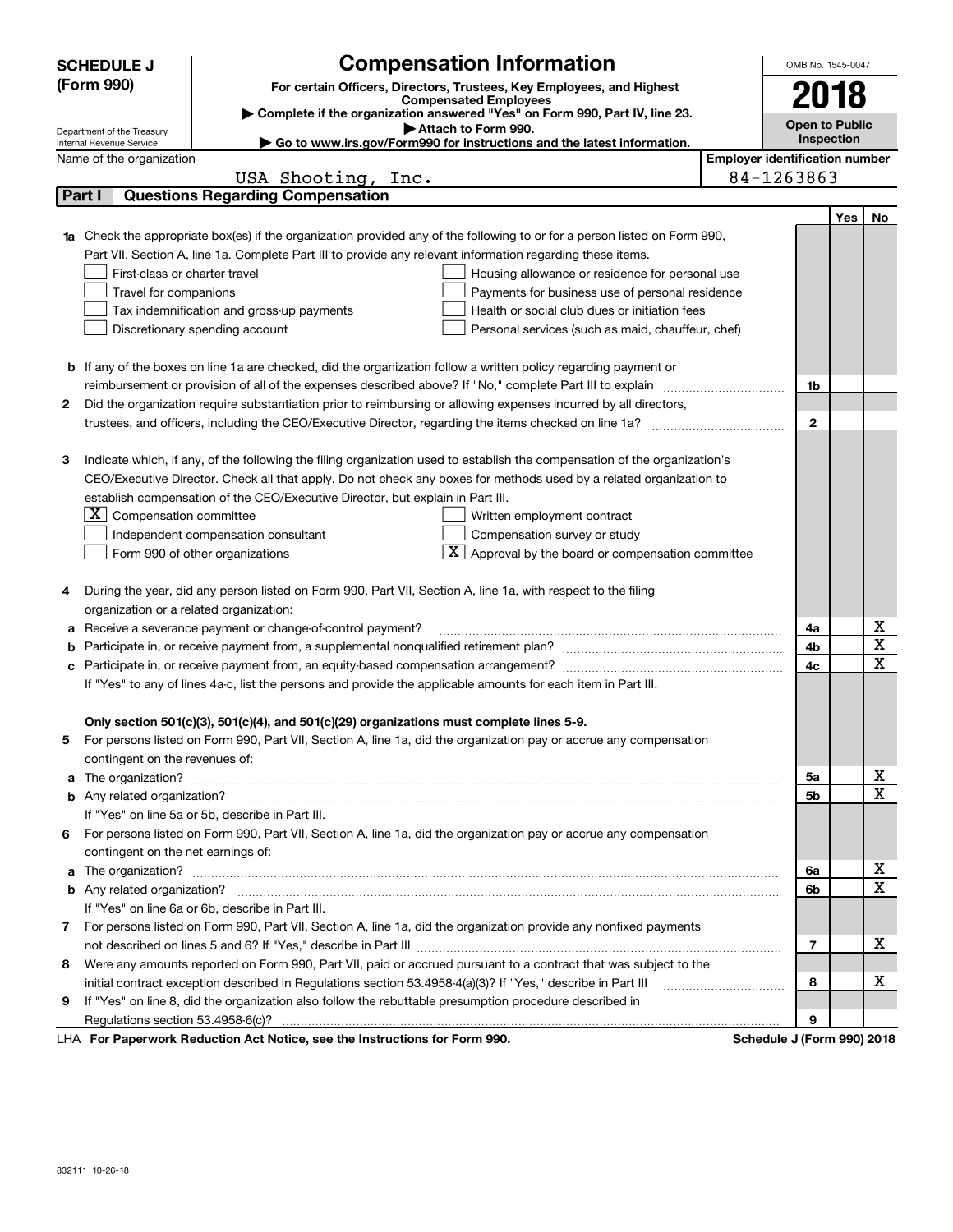#### 84-1263863

**2**

## **Part II Officers, Directors, Trustees, Key Employees, and Highest Compensated Employees.**  Schedule J (Form 990) 2018 Page Use duplicate copies if additional space is needed.

For each individual whose compensation must be reported on Schedule J, report compensation from the organization on row (i) and from related organizations, described in the instructions, on row (ii). Do not list any individuals that aren't listed on Form 990, Part VII.

**Note:**  The sum of columns (B)(i)-(iii) for each listed individual must equal the total amount of Form 990, Part VII, Section A, line 1a, applicable column (D) and (E) amounts for that individual.

|                    |                    |                          | (B) Breakdown of W-2 and/or 1099-MISC compensation |                                           | (C) Retirement and<br>other deferred | (D) Nontaxable<br>benefits | (E) Total of columns<br>$(B)(i)-(D)$ | (F) Compensation<br>in column (B)         |
|--------------------|--------------------|--------------------------|----------------------------------------------------|-------------------------------------------|--------------------------------------|----------------------------|--------------------------------------|-------------------------------------------|
| (A) Name and Title |                    | (i) Base<br>compensation | (ii) Bonus &<br>incentive<br>compensation          | (iii) Other<br>reportable<br>compensation | compensation                         |                            |                                      | reported as deferred<br>on prior Form 990 |
| $(1)$ Keith Enlow  | (i)                | 197,390.                 | 30,000.                                            | $\overline{0}$ .                          | 5,200.                               | 16,229.                    | 248,819.                             | 0.                                        |
| Former CEO         | (ii)               | $\overline{0}$ .         | $\overline{\mathfrak{o}}$ .                        | $\overline{0}$ .                          | $\overline{0}$ .                     | $\overline{0}$ .           | $\overline{0}$ .                     | $\overline{0}$ .                          |
|                    | $(\sf{i})$         |                          |                                                    |                                           |                                      |                            |                                      |                                           |
|                    | (ii)               |                          |                                                    |                                           |                                      |                            |                                      |                                           |
|                    | $(\sf{i})$         |                          |                                                    |                                           |                                      |                            |                                      |                                           |
|                    | (ii)               |                          |                                                    |                                           |                                      |                            |                                      |                                           |
|                    | $(\sf{i})$         |                          |                                                    |                                           |                                      |                            |                                      |                                           |
|                    | (ii)               |                          |                                                    |                                           |                                      |                            |                                      |                                           |
|                    | $(\sf{i})$         |                          |                                                    |                                           |                                      |                            |                                      |                                           |
|                    | (ii)               |                          |                                                    |                                           |                                      |                            |                                      |                                           |
|                    | $(\sf{i})$         |                          |                                                    |                                           |                                      |                            |                                      |                                           |
|                    | (ii)               |                          |                                                    |                                           |                                      |                            |                                      |                                           |
|                    | $(\sf{i})$<br>(ii) |                          |                                                    |                                           |                                      |                            |                                      |                                           |
|                    | $(\sf{i})$         |                          |                                                    |                                           |                                      |                            |                                      |                                           |
|                    | (ii)               |                          |                                                    |                                           |                                      |                            |                                      |                                           |
|                    | $(\sf{i})$         |                          |                                                    |                                           |                                      |                            |                                      |                                           |
|                    | (ii)               |                          |                                                    |                                           |                                      |                            |                                      |                                           |
|                    | $(\sf{i})$         |                          |                                                    |                                           |                                      |                            |                                      |                                           |
|                    | (ii)               |                          |                                                    |                                           |                                      |                            |                                      |                                           |
|                    | $(\sf{i})$         |                          |                                                    |                                           |                                      |                            |                                      |                                           |
|                    | (ii)               |                          |                                                    |                                           |                                      |                            |                                      |                                           |
|                    | $(\sf{i})$         |                          |                                                    |                                           |                                      |                            |                                      |                                           |
|                    | (ii)               |                          |                                                    |                                           |                                      |                            |                                      |                                           |
|                    | $(\sf{i})$         |                          |                                                    |                                           |                                      |                            |                                      |                                           |
|                    | (ii)               |                          |                                                    |                                           |                                      |                            |                                      |                                           |
|                    | $(\sf{i})$         |                          |                                                    |                                           |                                      |                            |                                      |                                           |
|                    | (ii)               |                          |                                                    |                                           |                                      |                            |                                      |                                           |
|                    | $(\sf{i})$         |                          |                                                    |                                           |                                      |                            |                                      |                                           |
|                    | (ii)               |                          |                                                    |                                           |                                      |                            |                                      |                                           |
|                    | $(\sf{i})$         |                          |                                                    |                                           |                                      |                            |                                      |                                           |
|                    | (ii)               |                          |                                                    |                                           |                                      |                            |                                      |                                           |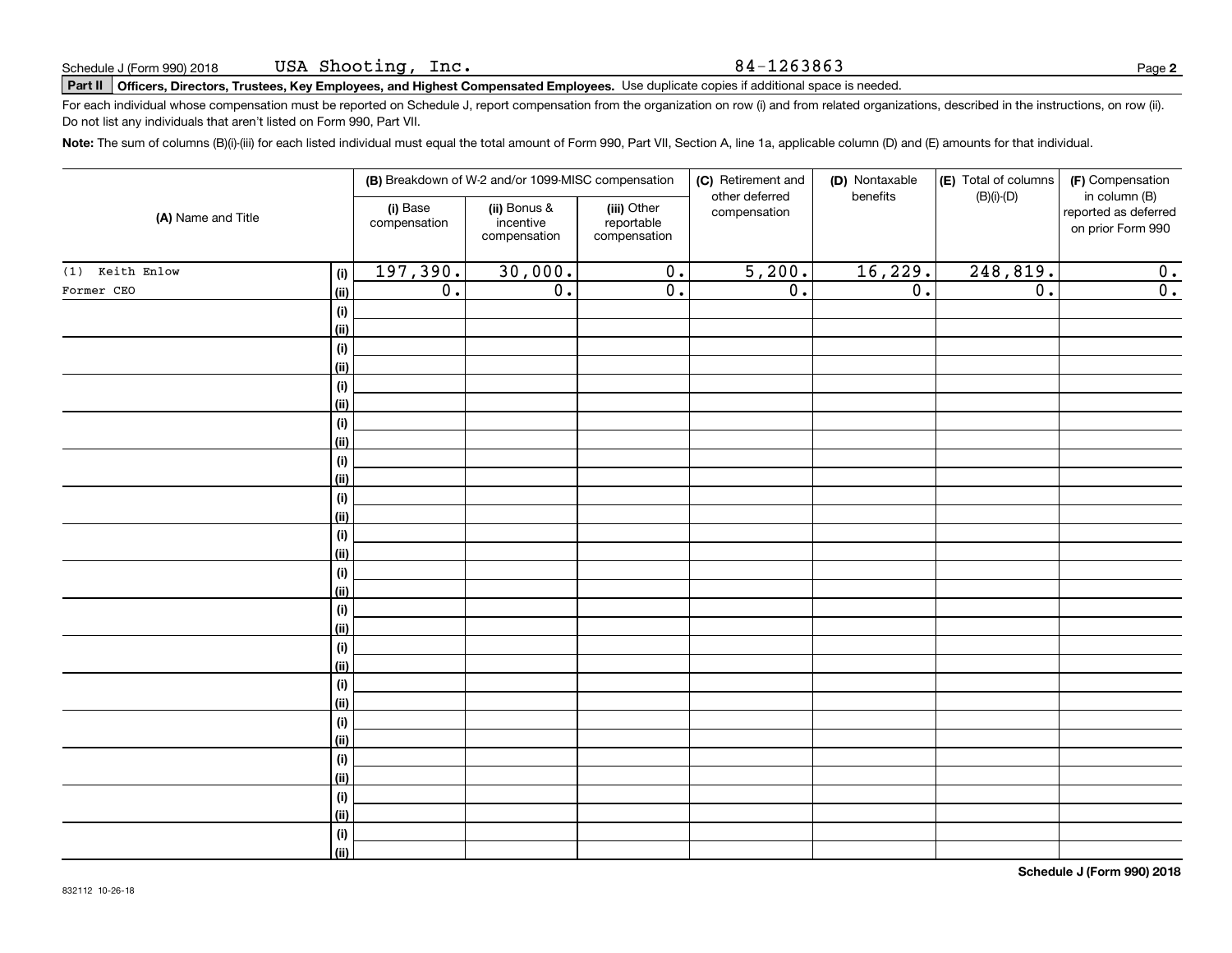## **Part III Supplemental Information**

Schedule J (Form 990) 2018 USA Shooting, Inc. 84-1263863<br>
Part III Supplemental Information<br>
Provide the information, explanation, or descriptions required for Part I, lines 1a, 1b, 3, 4a, 4b, 4c, 5a, 5b, 6a, 6b, 7, and 8,

**Schedule J (Form 990) 2018**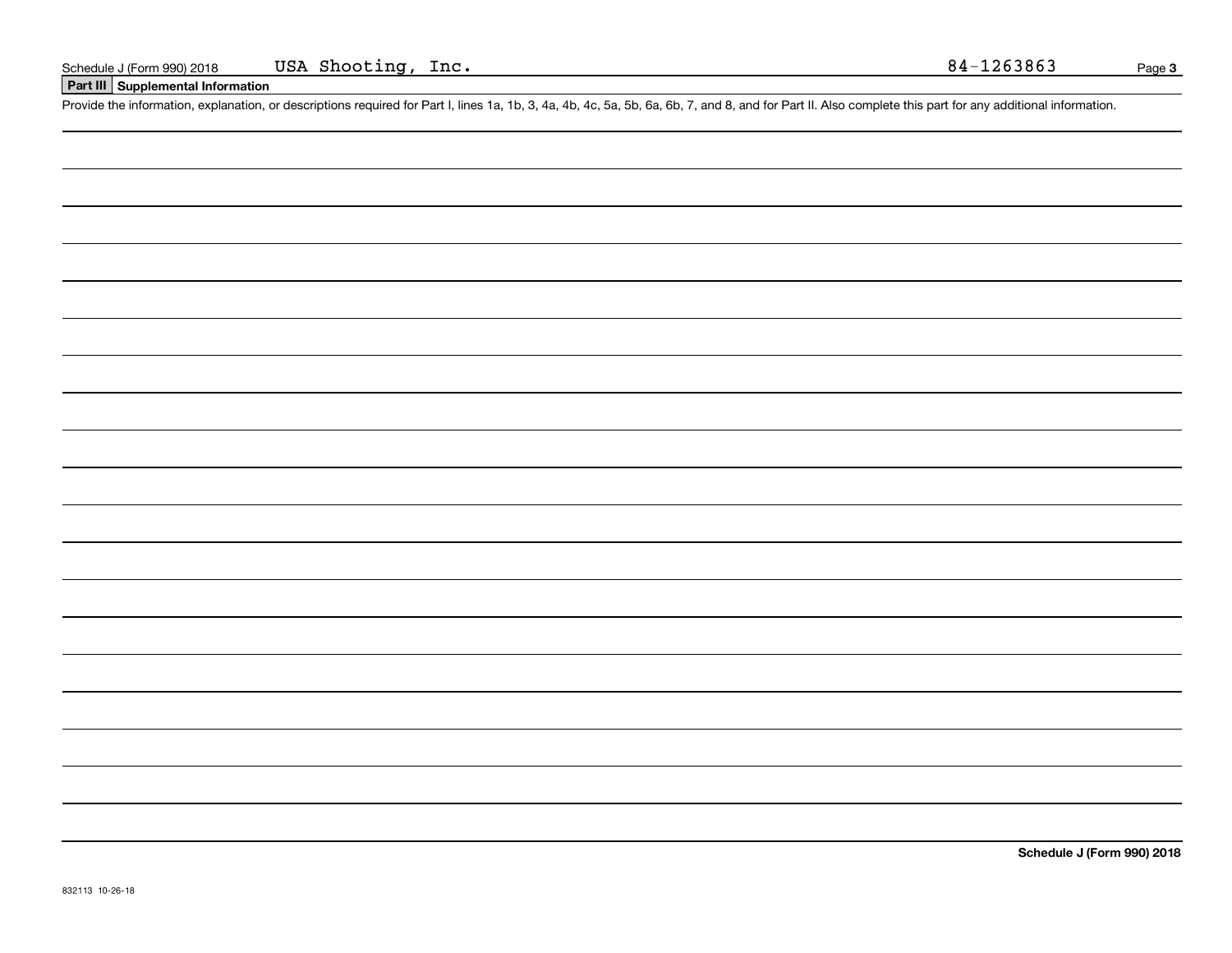### **SCHEDULE M (Form 990)**

## **Noncash Contributions**

OMB No. 1545-0047

| Department of the Treasury      |
|---------------------------------|
| <b>Internal Revenue Service</b> |

**Complete if the organizations answered "Yes" on Form 990, Part IV, lines 29 or 30.** <sup>J</sup>**2018 Attach to Form 990.** J

 **Go to www.irs.gov/Form990 for instructions and the latest information.** J

**Open to Public Inspection**

**Employer identification number**

| Name of the organization |  |
|--------------------------|--|
|--------------------------|--|

|  | USA Shooting, Inc. |  |
|--|--------------------|--|

|        | USA Shooting,                                                                                                                  | Inc.                          |                                      |                                                                                                       |    | 84-1263863                                                   |     |     |           |
|--------|--------------------------------------------------------------------------------------------------------------------------------|-------------------------------|--------------------------------------|-------------------------------------------------------------------------------------------------------|----|--------------------------------------------------------------|-----|-----|-----------|
| Part I | <b>Types of Property</b>                                                                                                       |                               |                                      |                                                                                                       |    |                                                              |     |     |           |
|        |                                                                                                                                | (a)<br>Check if<br>applicable | (b)<br>Number of<br>contributions or | (c)<br>Noncash contribution<br>amounts reported on<br>litems contributed Form 990, Part VIII, line 1g |    | (d)<br>Method of determining<br>noncash contribution amounts |     |     |           |
| 1.     |                                                                                                                                |                               |                                      |                                                                                                       |    |                                                              |     |     |           |
| 2      |                                                                                                                                |                               |                                      |                                                                                                       |    |                                                              |     |     |           |
| 3      | Art - Fractional interests                                                                                                     |                               |                                      |                                                                                                       |    |                                                              |     |     |           |
| 4      |                                                                                                                                |                               |                                      |                                                                                                       |    |                                                              |     |     |           |
| 5      | Clothing and household goods                                                                                                   |                               |                                      |                                                                                                       |    |                                                              |     |     |           |
| 6      |                                                                                                                                |                               |                                      |                                                                                                       |    |                                                              |     |     |           |
| 7      |                                                                                                                                |                               |                                      |                                                                                                       |    |                                                              |     |     |           |
| 8      |                                                                                                                                |                               |                                      |                                                                                                       |    |                                                              |     |     |           |
| 9      | Securities - Publicly traded                                                                                                   |                               |                                      |                                                                                                       |    |                                                              |     |     |           |
| 10     | Securities - Closely held stock                                                                                                |                               |                                      |                                                                                                       |    |                                                              |     |     |           |
| 11     | Securities - Partnership, LLC, or                                                                                              |                               |                                      |                                                                                                       |    |                                                              |     |     |           |
|        | trust interests                                                                                                                |                               |                                      |                                                                                                       |    |                                                              |     |     |           |
| 12     |                                                                                                                                |                               |                                      |                                                                                                       |    |                                                              |     |     |           |
| 13     | Qualified conservation contribution -                                                                                          |                               |                                      |                                                                                                       |    |                                                              |     |     |           |
|        | Historic structures                                                                                                            |                               |                                      |                                                                                                       |    |                                                              |     |     |           |
| 14     | Qualified conservation contribution - Other                                                                                    |                               |                                      |                                                                                                       |    |                                                              |     |     |           |
| 15     | Real estate - Residential                                                                                                      |                               |                                      |                                                                                                       |    |                                                              |     |     |           |
| 16     | Real estate - Commercial                                                                                                       |                               |                                      |                                                                                                       |    |                                                              |     |     |           |
| 17     |                                                                                                                                |                               |                                      |                                                                                                       |    |                                                              |     |     |           |
| 18     |                                                                                                                                |                               |                                      |                                                                                                       |    |                                                              |     |     |           |
| 19     |                                                                                                                                |                               |                                      |                                                                                                       |    |                                                              |     |     |           |
| 20     |                                                                                                                                |                               |                                      |                                                                                                       |    |                                                              |     |     |           |
| 21     | Taxidermy                                                                                                                      |                               |                                      |                                                                                                       |    |                                                              |     |     |           |
| 22     |                                                                                                                                |                               |                                      |                                                                                                       |    |                                                              |     |     |           |
| 23     |                                                                                                                                |                               |                                      |                                                                                                       |    |                                                              |     |     |           |
| 24     |                                                                                                                                |                               |                                      |                                                                                                       |    |                                                              |     |     |           |
| 25     | (Ammunition<br>Other $\blacktriangleright$                                                                                     | X                             | 0                                    |                                                                                                       |    | 442,090. Fair Market Value                                   |     |     |           |
| 26     | (Airfare<br>Other $\blacktriangleright$                                                                                        | $\mathbf X$                   | 0                                    |                                                                                                       |    | 81,735. Fair Market Value                                    |     |     |           |
| 27     | (Software<br>Other $\blacktriangleright$                                                                                       | $\mathbf X$                   | 0                                    |                                                                                                       |    | 38,928. Fair Market Value                                    |     |     |           |
| 28     | Other                                                                                                                          |                               |                                      |                                                                                                       |    |                                                              |     |     |           |
| 29     | Number of Forms 8283 received by the organization during the tax year for contributions                                        |                               |                                      |                                                                                                       |    |                                                              |     |     |           |
|        | for which the organization completed Form 8283, Part IV, Donee Acknowledgement                                                 |                               |                                      |                                                                                                       | 29 |                                                              |     |     |           |
|        |                                                                                                                                |                               |                                      |                                                                                                       |    |                                                              |     | Yes | <b>No</b> |
|        | 30a During the year, did the organization receive by contribution any property reported in Part I, lines 1 through 28, that it |                               |                                      |                                                                                                       |    |                                                              |     |     |           |
|        | must hold for at least three years from the date of the initial contribution, and which isn't required to be used for          |                               |                                      |                                                                                                       |    |                                                              |     |     |           |
|        | exempt purposes for the entire holding period?                                                                                 |                               |                                      |                                                                                                       |    |                                                              | 30a |     | x         |
| b      | If "Yes," describe the arrangement in Part II.                                                                                 |                               |                                      |                                                                                                       |    |                                                              |     |     |           |
| 31     | Does the organization have a gift acceptance policy that requires the review of any nonstandard contributions?                 |                               |                                      |                                                                                                       |    |                                                              | 31  |     | х         |
|        | 32a Does the organization hire or use third parties or related organizations to solicit, process, or sell noncash              |                               |                                      |                                                                                                       |    |                                                              |     |     |           |
|        | contributions?                                                                                                                 |                               |                                      |                                                                                                       |    |                                                              | 32a |     | x         |
|        | <b>b</b> If "Yes," describe in Part II.                                                                                        |                               |                                      |                                                                                                       |    |                                                              |     |     |           |

**33**If the organization didn't report an amount in column (c) for a type of property for which column (a) is checked, describe in Part II.

**For Paperwork Reduction Act Notice, see the Instructions for Form 990. Schedule M (Form 990) 2018** LHA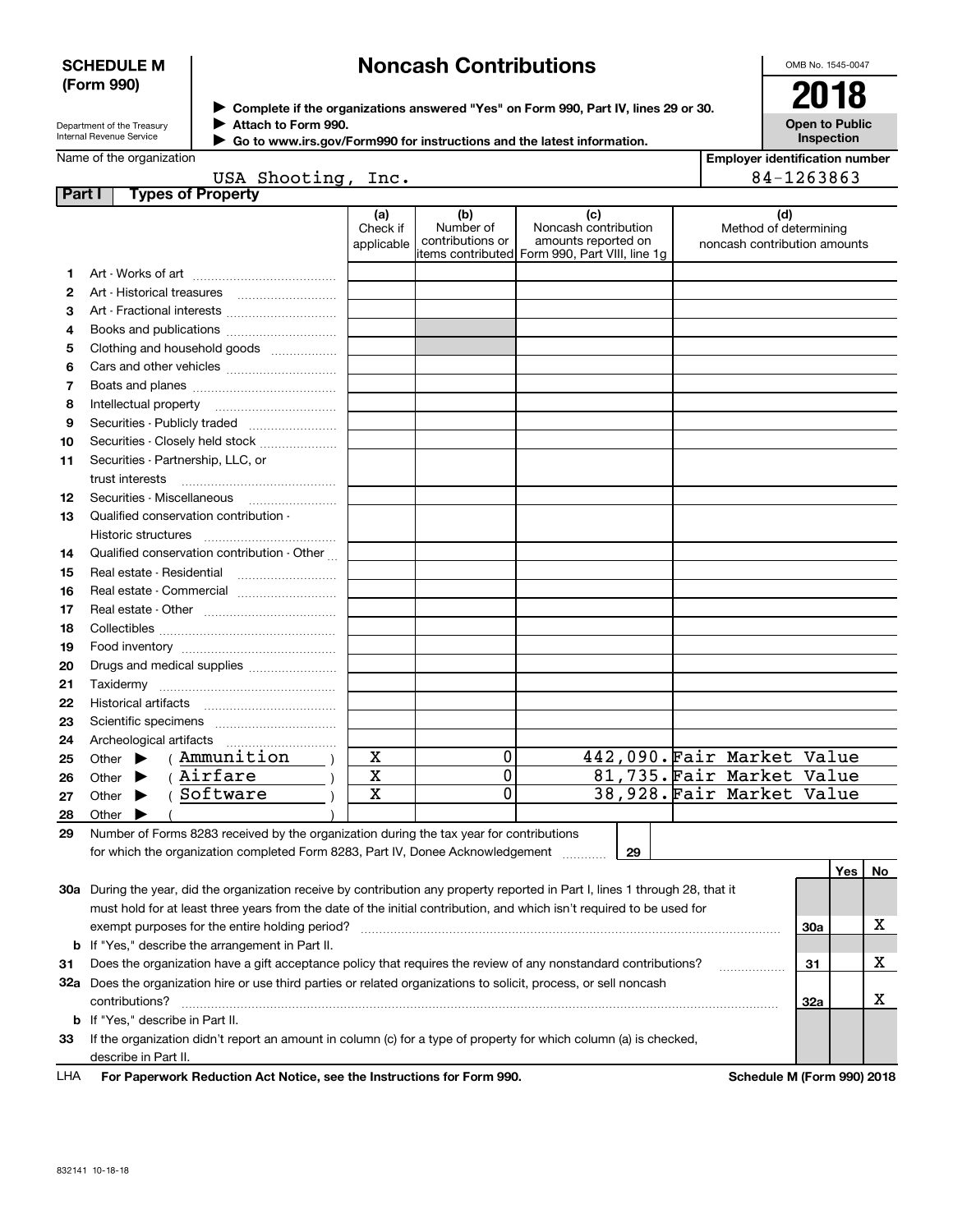| Schedule M (Form 990) 2018 | <b>USA</b> | Shooting | lnc. | 1263863<br>84. | Page |  |
|----------------------------|------------|----------|------|----------------|------|--|
|----------------------------|------------|----------|------|----------------|------|--|

Part II | Supplemental Information. Provide the information required by Part I, lines 30b, 32b, and 33, and whether the organization is reporting in Part I, column (b), the number of contributions, the number of items received, or a combination of both. Also complete this part for any additional information.

Schedule M, Part I, Column (b):

## Number listed represents the number of contributors.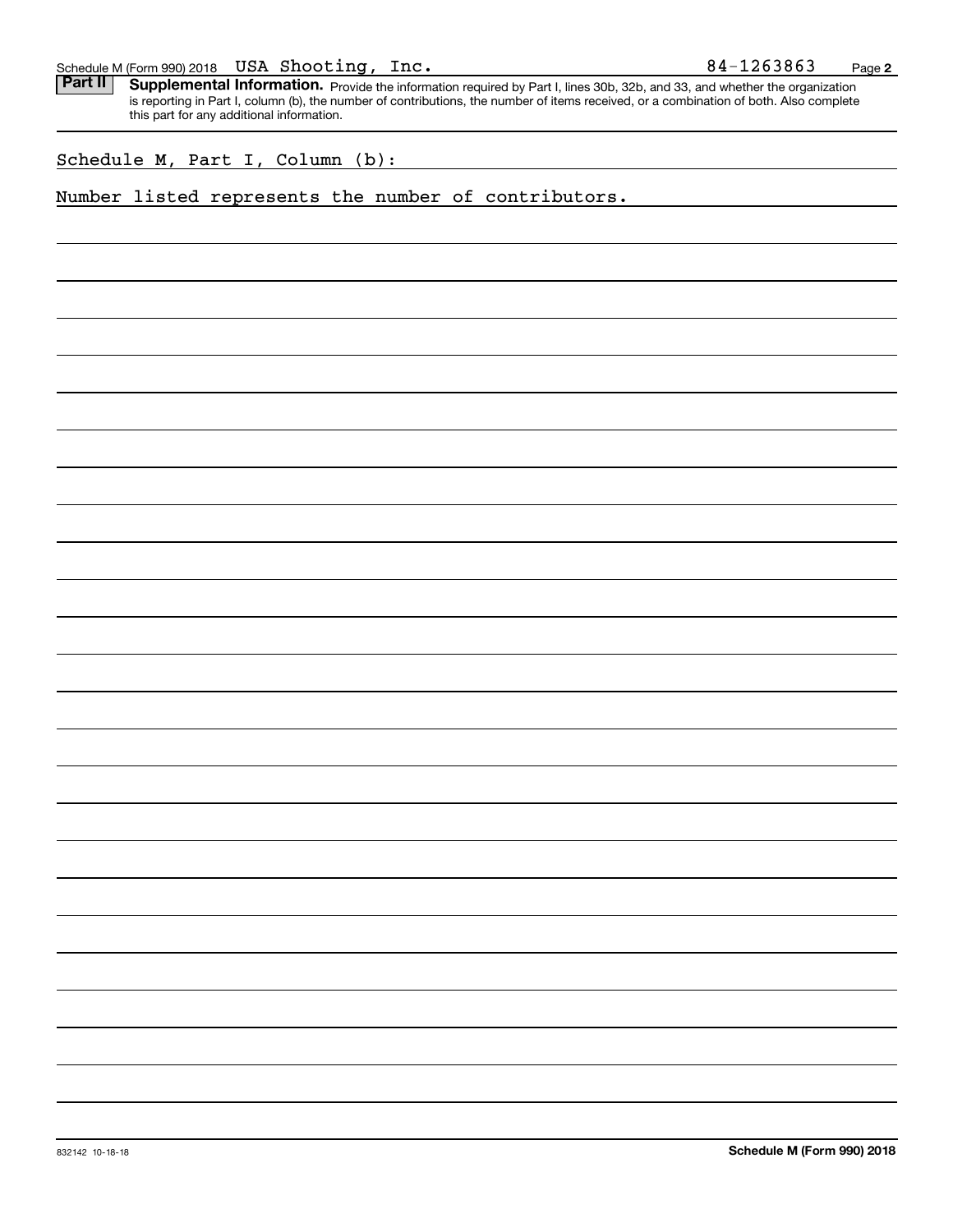**(Form 990 or 990-EZ)**

Department of the Treasury Internal Revenue Service Name of the organization

**Complete to provide information for responses to specific questions on Form 990 or 990-EZ or to provide any additional information. | Attach to Form 990 or 990-EZ. | Go to www.irs.gov/Form990 for the latest information. SCHEDULE O Supplemental Information to Form 990 or 990-EZ**

**Open to Public InspectionEmployer identification number**

OMB No. 1545-0047

**2018**

USA Shooting, Inc. 84-1263863

## Form 990, Part I, Line 1, Description of Organization Mission:

promote shooting sports.

Form 990, Part III, Line 4d, Other Program Services:

Membership - Provided USA Shooing News, to approximately 5,000 members.

Provided the members an opportunity to compete in USA Shooting

sanctioned matches and achieve national ranking scores.

Expenses \$ 197,573. including grants of \$ 0. Revenue \$ 185,259.

Form 990, Part VI, Section A, line 7a:

Coach representative elected by coaches and athlete representatives elected by athletes.

Form 990, Part VI, Section B, line 11b:

Form 990 was provided by e-mail to the organization's governing body before it was filed.

Form 990, Part VI, Section B, Line 12c:

Annual certification required by board of directors and staff, reviewed by secretary.

Form 990, Part VI, Section B, Line 15:

Compensation of senior staff wil typically be made annually during the

yearly performace review conducted in the December time frame. Increases

or bonuses (other than contractual requirements) in excess of 8% will be

832211 10-10-18 LHA For Paperwork Reduction Act Notice, see the Instructions for Form 990 or 990-EZ. Schedule O (Form 990 or 990-EZ) (2018) reviewed and approved by the executive committee. Merit increases and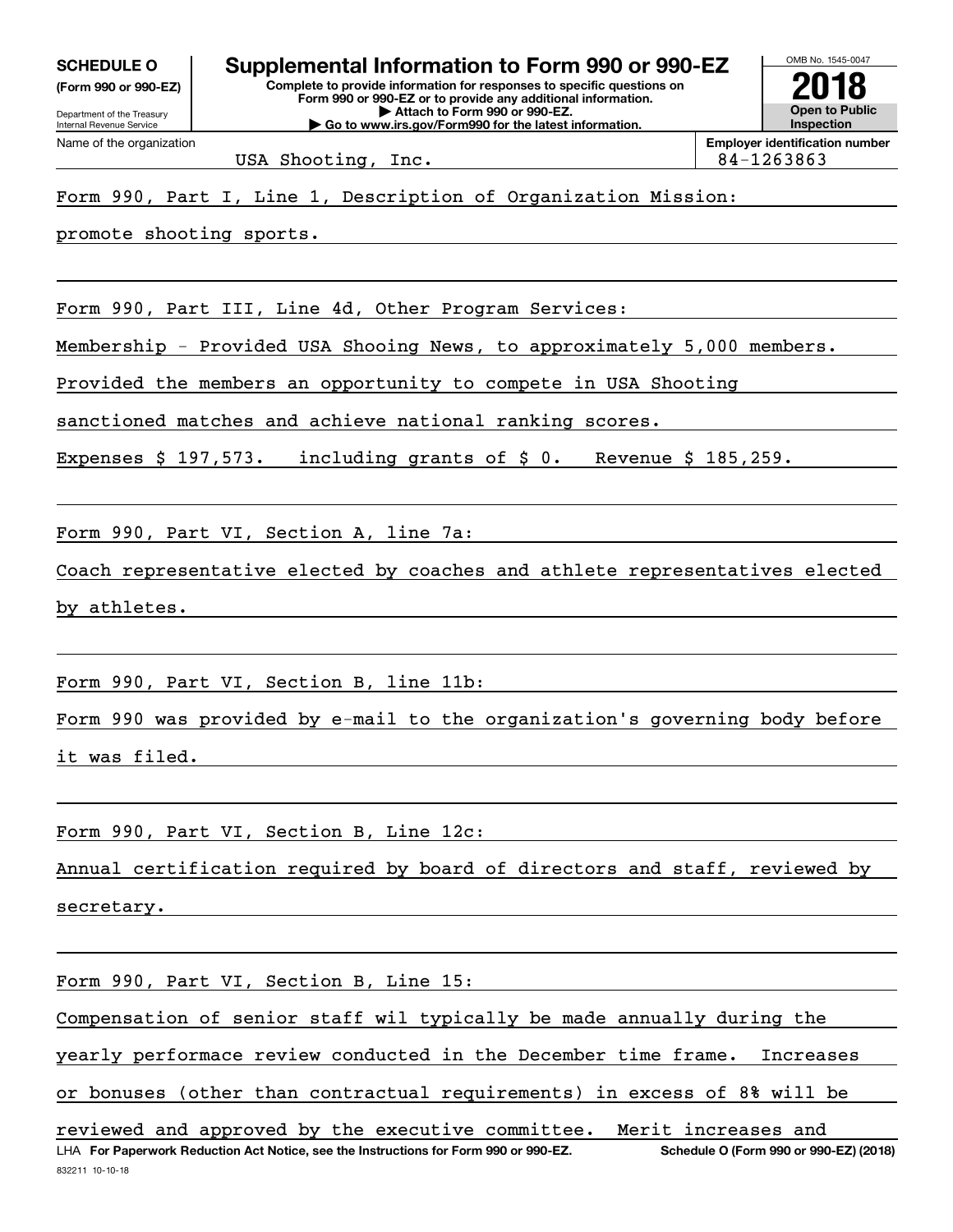| Schedule O (Form 990 or 990-EZ) (2018)                                      | Page 2                                              |  |  |  |  |
|-----------------------------------------------------------------------------|-----------------------------------------------------|--|--|--|--|
| Name of the organization<br>USA Shooting, Inc.                              | <b>Employer identification number</b><br>84-1263863 |  |  |  |  |
| bonuses will be based upon achievement of stated objectives, organizational |                                                     |  |  |  |  |
| goals and overall financial success of supervised areas as well as that of  |                                                     |  |  |  |  |
| the organization. Additional stated criteria may be used in determining     |                                                     |  |  |  |  |
| compensation adjustments as determined by the executive director. Changes   |                                                     |  |  |  |  |
| to compensation of the executive director - chief executive officer will be |                                                     |  |  |  |  |
| made as determined appropriate by a compensation committee composed of the  |                                                     |  |  |  |  |
| president, treasurer and other selected members as determined by the        |                                                     |  |  |  |  |
| president. Merit increases are based on performance related to the          |                                                     |  |  |  |  |
| organization's mission, goals and success either wholly or for substantial  |                                                     |  |  |  |  |
| advances in identified areas.                                               |                                                     |  |  |  |  |
|                                                                             |                                                     |  |  |  |  |

Form 990, Part VI, Line 17, List of States receiving copy of Form 990: AL,AK,AR,CA,CT,FL,GA,IL,KS,KY,ME,MD,MA,MI,MN,NE,NH,NJ,NM,NY,NC,ND,OH,OK,OR PA,RI,SC,SD,TN,UT,VA,WA,WV,WI

Form 990, Part VI, Section C, Line 19:

The Organization's governing documents, conflict of interest policy, and

financial statements are made available to the public through the

organziation's website or upon request.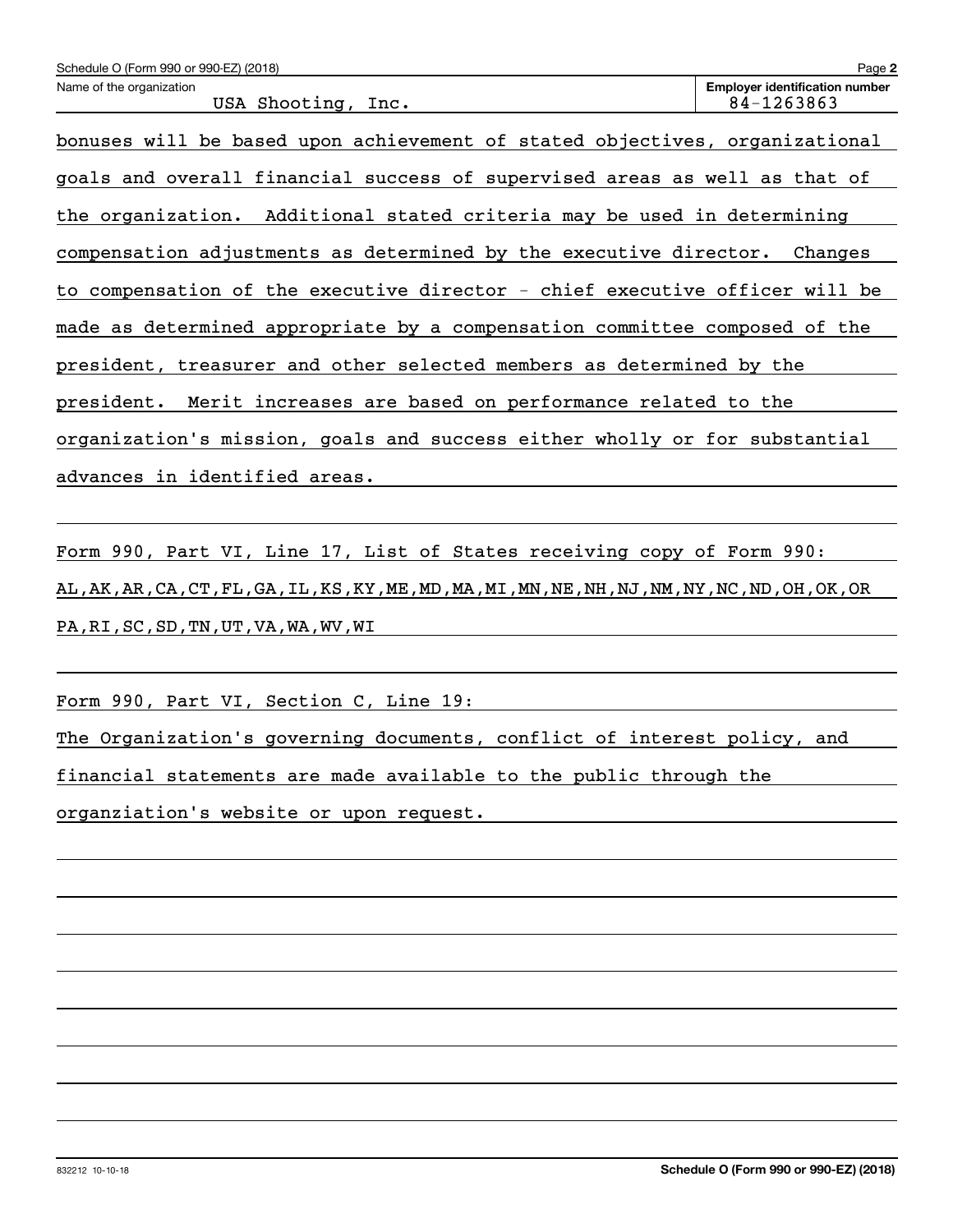| <b>SCHEDULE R</b> |
|-------------------|
|                   |

#### **(Form 990)**

## **Related Organizations and Unrelated Partnerships**

**Complete if the organization answered "Yes" on Form 990, Part IV, line 33, 34, 35b, 36, or 37.** |

**Attach to Form 990.**  |

OMB No. 1545-0047

**Open to Public | Go to www.irs.gov/Form990 for instructions and the latest information. Inspection 2018**

**Employer identification number**

84-1263863

Department of the Treasury Internal Revenue Service Name of the organization

USA Shooting, Inc.

**Part I Identification of Disregarded Entities.**  Complete if the organization answered "Yes" on Form 990, Part IV, line 33.

| (a)<br>Name, address, and EIN (if applicable)<br>of disregarded entity | (b)<br>Primary activity | (c)<br>Legal domicile (state or<br>foreign country) | (d)<br>Total income | (e)<br>End-of-year assets | (f)<br>Direct controlling<br>entity |
|------------------------------------------------------------------------|-------------------------|-----------------------------------------------------|---------------------|---------------------------|-------------------------------------|
|                                                                        |                         |                                                     |                     |                           |                                     |
|                                                                        |                         |                                                     |                     |                           |                                     |
|                                                                        |                         |                                                     |                     |                           |                                     |
|                                                                        |                         |                                                     |                     |                           |                                     |

**Identification of Related Tax-Exempt Organizations.** Complete if the organization answered "Yes" on Form 990, Part IV, line 34, because it had one or more related tax-exempt **Part II** organizations during the tax year.

| (a)<br>Name, address, and EIN<br>of related organization | (b)<br>Primary activity   | (c)<br>Legal domicile (state or<br>foreign country) | (d)<br>Exempt Code<br>section | (e)<br>Public charity<br>status (if section | (f)<br>Direct controlling<br>entity |     | $(g)$<br>Section 512(b)(13)<br>controlled<br>entity? |  |
|----------------------------------------------------------|---------------------------|-----------------------------------------------------|-------------------------------|---------------------------------------------|-------------------------------------|-----|------------------------------------------------------|--|
|                                                          |                           |                                                     |                               | 501(c)(3))                                  |                                     | Yes | No                                                   |  |
| United States Olympic Committee - 13-1548339             |                           |                                                     |                               |                                             |                                     |     |                                                      |  |
| 1 Olympic Plaza                                          |                           |                                                     |                               |                                             |                                     |     |                                                      |  |
| Colorado Springs, CO<br>80909                            | Supporting Olympic Sports | District of Columbia $501(c)(3)$                    |                               | Line 10                                     |                                     |     | х                                                    |  |
|                                                          |                           |                                                     |                               |                                             |                                     |     |                                                      |  |
|                                                          |                           |                                                     |                               |                                             |                                     |     |                                                      |  |
|                                                          |                           |                                                     |                               |                                             |                                     |     |                                                      |  |

**For Paperwork Reduction Act Notice, see the Instructions for Form 990. Schedule R (Form 990) 2018**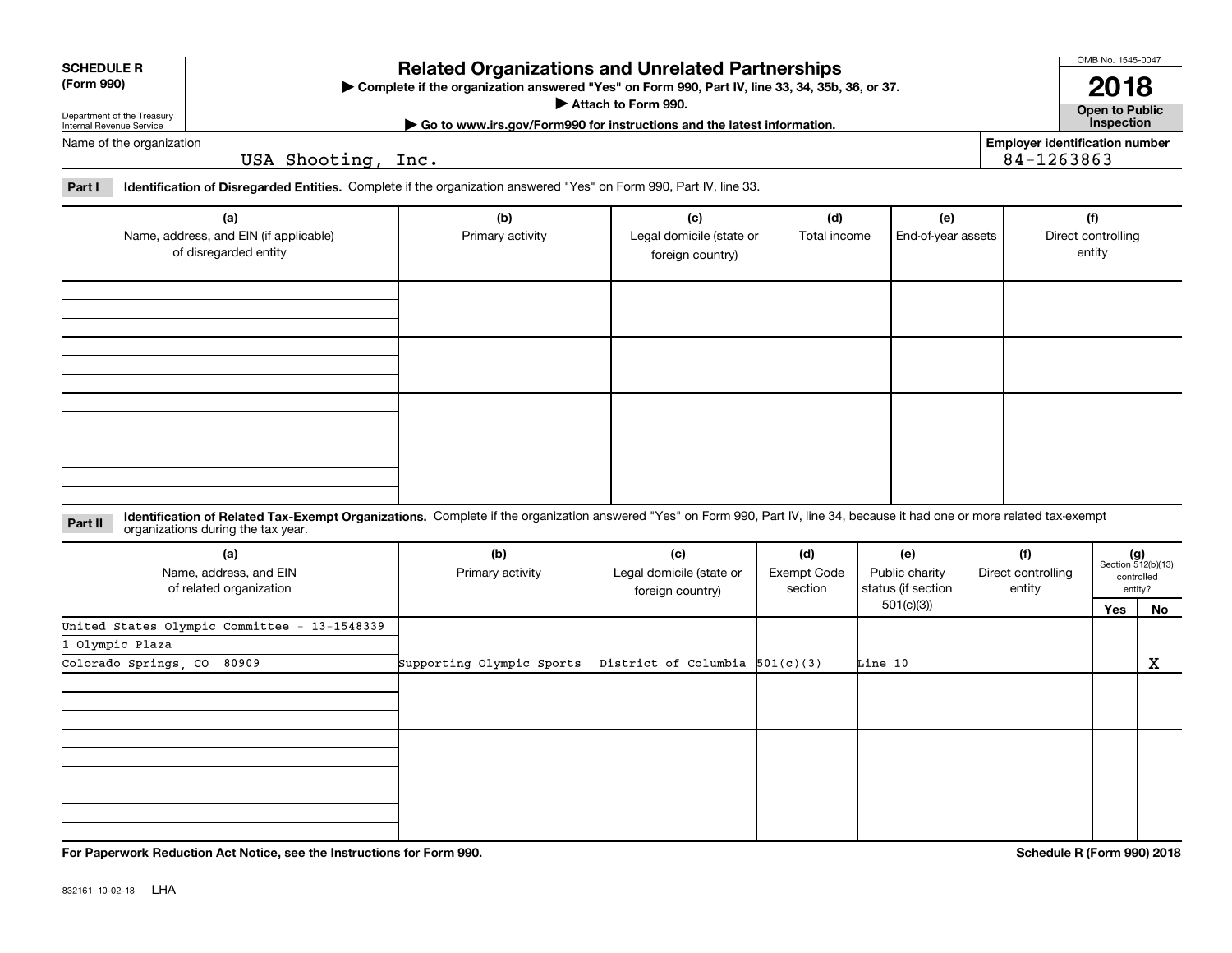**Identification of Related Organizations Taxable as a Partnership.** Complete if the organization answered "Yes" on Form 990, Part IV, line 34, because it had one or more related **Part III** organizations treated as a partnership during the tax year.

| (a)                                               | (b)              | (c)                  | (d)                          | (e)                                                                  | (f)                      | (g)                     |              | (h)              | (i)                                                       | (i) | (k)                                                       |
|---------------------------------------------------|------------------|----------------------|------------------------------|----------------------------------------------------------------------|--------------------------|-------------------------|--------------|------------------|-----------------------------------------------------------|-----|-----------------------------------------------------------|
| Name, address, and EIN<br>of related organization | Primary activity | Legal<br>domicile    | Direct controlling<br>entity | Predominant income                                                   | Share of total<br>income | Share of<br>end-of-year |              | Disproportionate | Code V-UBI                                                |     | General or Percentage<br>managing<br>partner?<br>partner? |
|                                                   |                  | (state or<br>foreign |                              |                                                                      |                          | assets                  | allocations? |                  |                                                           |     |                                                           |
|                                                   |                  | country)             |                              | (related, unrelated,<br>excluded from tax under<br>sections 512-514) |                          |                         | Yes $ $      | No               | amount in box<br>20 of Schedule<br>K-1 (Form 1065) Yes No |     |                                                           |
|                                                   |                  |                      |                              |                                                                      |                          |                         |              |                  |                                                           |     |                                                           |
|                                                   |                  |                      |                              |                                                                      |                          |                         |              |                  |                                                           |     |                                                           |
|                                                   |                  |                      |                              |                                                                      |                          |                         |              |                  |                                                           |     |                                                           |
|                                                   |                  |                      |                              |                                                                      |                          |                         |              |                  |                                                           |     |                                                           |
|                                                   |                  |                      |                              |                                                                      |                          |                         |              |                  |                                                           |     |                                                           |
|                                                   |                  |                      |                              |                                                                      |                          |                         |              |                  |                                                           |     |                                                           |
|                                                   |                  |                      |                              |                                                                      |                          |                         |              |                  |                                                           |     |                                                           |
|                                                   |                  |                      |                              |                                                                      |                          |                         |              |                  |                                                           |     |                                                           |
|                                                   |                  |                      |                              |                                                                      |                          |                         |              |                  |                                                           |     |                                                           |
|                                                   |                  |                      |                              |                                                                      |                          |                         |              |                  |                                                           |     |                                                           |
|                                                   |                  |                      |                              |                                                                      |                          |                         |              |                  |                                                           |     |                                                           |
|                                                   |                  |                      |                              |                                                                      |                          |                         |              |                  |                                                           |     |                                                           |
|                                                   |                  |                      |                              |                                                                      |                          |                         |              |                  |                                                           |     |                                                           |
|                                                   |                  |                      |                              |                                                                      |                          |                         |              |                  |                                                           |     |                                                           |
|                                                   |                  |                      |                              |                                                                      |                          |                         |              |                  |                                                           |     |                                                           |
|                                                   |                  |                      |                              |                                                                      |                          |                         |              |                  |                                                           |     |                                                           |
|                                                   |                  |                      |                              |                                                                      |                          |                         |              |                  |                                                           |     |                                                           |

**Identification of Related Organizations Taxable as a Corporation or Trust.** Complete if the organization answered "Yes" on Form 990, Part IV, line 34, because it had one or more related **Part IV** organizations treated as a corporation or trust during the tax year.

| (a)<br>Name, address, and EIN<br>of related organization | (b)<br>Primary activity | (c)<br>Legal domicile<br>(state or<br>foreign | (d)<br>Direct controlling<br>entity | (e)<br>Type of entity<br>(C corp, S corp,<br>or trust) | (f)<br>Share of total<br>income | (g)<br>Share of<br>end-of-year<br>assets | (h)<br>Percentage<br>ownership | $\begin{array}{c} \textbf{(i)}\\ \text{Section}\\ 512 \text{(b)} \text{(13)}\\ \text{controlled}\\ \text{entity?} \end{array}$ |
|----------------------------------------------------------|-------------------------|-----------------------------------------------|-------------------------------------|--------------------------------------------------------|---------------------------------|------------------------------------------|--------------------------------|--------------------------------------------------------------------------------------------------------------------------------|
|                                                          |                         | country)                                      |                                     |                                                        |                                 |                                          |                                | Yes   No                                                                                                                       |
|                                                          |                         |                                               |                                     |                                                        |                                 |                                          |                                |                                                                                                                                |
|                                                          |                         |                                               |                                     |                                                        |                                 |                                          |                                |                                                                                                                                |
|                                                          |                         |                                               |                                     |                                                        |                                 |                                          |                                |                                                                                                                                |
|                                                          |                         |                                               |                                     |                                                        |                                 |                                          |                                |                                                                                                                                |
|                                                          |                         |                                               |                                     |                                                        |                                 |                                          |                                |                                                                                                                                |
|                                                          |                         |                                               |                                     |                                                        |                                 |                                          |                                |                                                                                                                                |
|                                                          |                         |                                               |                                     |                                                        |                                 |                                          |                                |                                                                                                                                |
|                                                          |                         |                                               |                                     |                                                        |                                 |                                          |                                |                                                                                                                                |
|                                                          |                         |                                               |                                     |                                                        |                                 |                                          |                                |                                                                                                                                |
|                                                          |                         |                                               |                                     |                                                        |                                 |                                          |                                |                                                                                                                                |
|                                                          |                         |                                               |                                     |                                                        |                                 |                                          |                                |                                                                                                                                |
|                                                          |                         |                                               |                                     |                                                        |                                 |                                          |                                |                                                                                                                                |
|                                                          |                         |                                               |                                     |                                                        |                                 |                                          |                                |                                                                                                                                |
|                                                          |                         |                                               |                                     |                                                        |                                 |                                          |                                |                                                                                                                                |
|                                                          |                         |                                               |                                     |                                                        |                                 |                                          |                                |                                                                                                                                |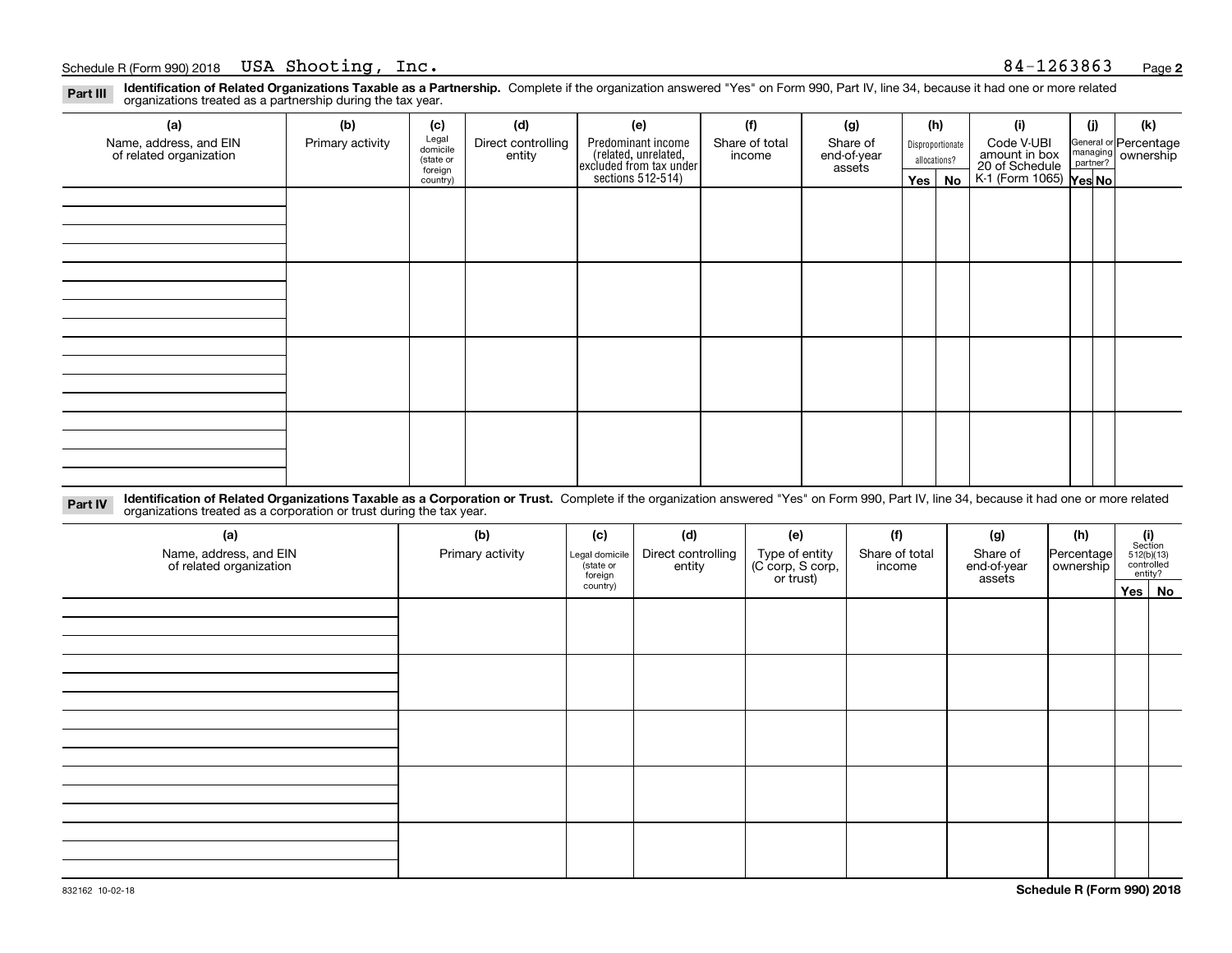**Part V** T**ransactions With Related Organizations.** Complete if the organization answered "Yes" on Form 990, Part IV, line 34, 35b, or 36.

| Note: Complete line 1 if any entity is listed in Parts II, III, or IV of this schedule. |                                                                                                                                                                                                                                |                |   |   |  |  |
|-----------------------------------------------------------------------------------------|--------------------------------------------------------------------------------------------------------------------------------------------------------------------------------------------------------------------------------|----------------|---|---|--|--|
|                                                                                         | During the tax year, did the organization engage in any of the following transactions with one or more related organizations listed in Parts II-IV?                                                                            |                |   |   |  |  |
|                                                                                         |                                                                                                                                                                                                                                | 1a             |   | X |  |  |
|                                                                                         | b Gift, grant, or capital contribution to related organization(s) material contracts and contribution to related organization(s)                                                                                               | 1 <sub>b</sub> |   | X |  |  |
|                                                                                         | c Gift, grant, or capital contribution from related organization(s) manufaction(s) manufaction contribution from related organization(s) manufaction contribution from related organization(s) manufaction continuum contribut | 1c             | x |   |  |  |
|                                                                                         | d Loans or loan guarantees to or for related organization(s) material content to consume and content to consumer an analyze of loans or loan guarantees to or for related organization(s) materials are consumed and consumer  | 1d             |   | X |  |  |
|                                                                                         |                                                                                                                                                                                                                                | 1e             |   | X |  |  |
|                                                                                         |                                                                                                                                                                                                                                |                |   |   |  |  |
|                                                                                         | f Dividends from related organization(s) manufactured contains and contained and contained contained and contained and contained and contained and contained and contained and contained and contained and contained and conta | 1f             |   | X |  |  |
|                                                                                         | g Sale of assets to related organization(s) www.assettion.com/www.assettion.com/www.assettion.com/www.assettion.com/www.assettion.com/www.assettion.com/www.assettion.com/www.assettion.com/www.assettion.com/www.assettion.co | 1g             |   | X |  |  |
|                                                                                         | h Purchase of assets from related organization(s) www.communically.communically contract and analyzing contract and analyzing contract and analyzing contract and analyzing contract and analyzing contract and analyzing cont | 1h             |   | X |  |  |
|                                                                                         | Exchange of assets with related organization(s) www.array.com/www.array.com/www.array.com/www.array.com/www.array.com/www.array.com/www.array.com/www.array.com/www.array.com/www.array.com/www.array.com/www.array.com/www.ar | 1i             |   | X |  |  |
|                                                                                         |                                                                                                                                                                                                                                | 1i.            |   | X |  |  |
|                                                                                         |                                                                                                                                                                                                                                |                |   |   |  |  |
|                                                                                         | k Lease of facilities, equipment, or other assets from related organization(s) manufaction content and content to the assets from related organization(s) manufaction content and content and content and content and content  | 1k             | x |   |  |  |
|                                                                                         | I Performance of services or membership or fundraising solicitations for related organization(s)                                                                                                                               | 11             |   | X |  |  |
|                                                                                         |                                                                                                                                                                                                                                | 1 <sub>m</sub> |   | X |  |  |
|                                                                                         |                                                                                                                                                                                                                                | 1n             |   | X |  |  |
|                                                                                         |                                                                                                                                                                                                                                | 1o             |   | X |  |  |
|                                                                                         |                                                                                                                                                                                                                                |                |   |   |  |  |
|                                                                                         |                                                                                                                                                                                                                                | 1p             |   | х |  |  |
|                                                                                         |                                                                                                                                                                                                                                | 1q             |   | X |  |  |
|                                                                                         |                                                                                                                                                                                                                                |                |   |   |  |  |
|                                                                                         | r Other transfer of cash or property to related organization(s)                                                                                                                                                                | 1r             |   | х |  |  |
|                                                                                         |                                                                                                                                                                                                                                | 1s             |   | X |  |  |

**2**If the answer to any of the above is "Yes," see the instructions for information on who must complete this line, including covered relationships and transaction thresholds.

| (a)<br>Name of related organization | (b)<br>Transaction<br>type (a-s) | (c)<br>Amount involved | (d)<br>Method of determining amount involved |
|-------------------------------------|----------------------------------|------------------------|----------------------------------------------|
| $(1)$ USOC                          | $\mathbf{C}$                     | 964,190. Cash          |                                              |
| (2) USOC                            | K                                | 9,000.                 |                                              |
| $(3)$ USOC                          | $\mathsf{C}$                     |                        | $98,292.$ United VIK                         |
| (4)                                 |                                  |                        |                                              |
| (5)                                 |                                  |                        |                                              |
| (6)                                 |                                  |                        |                                              |

 $\overline{\phantom{0}}$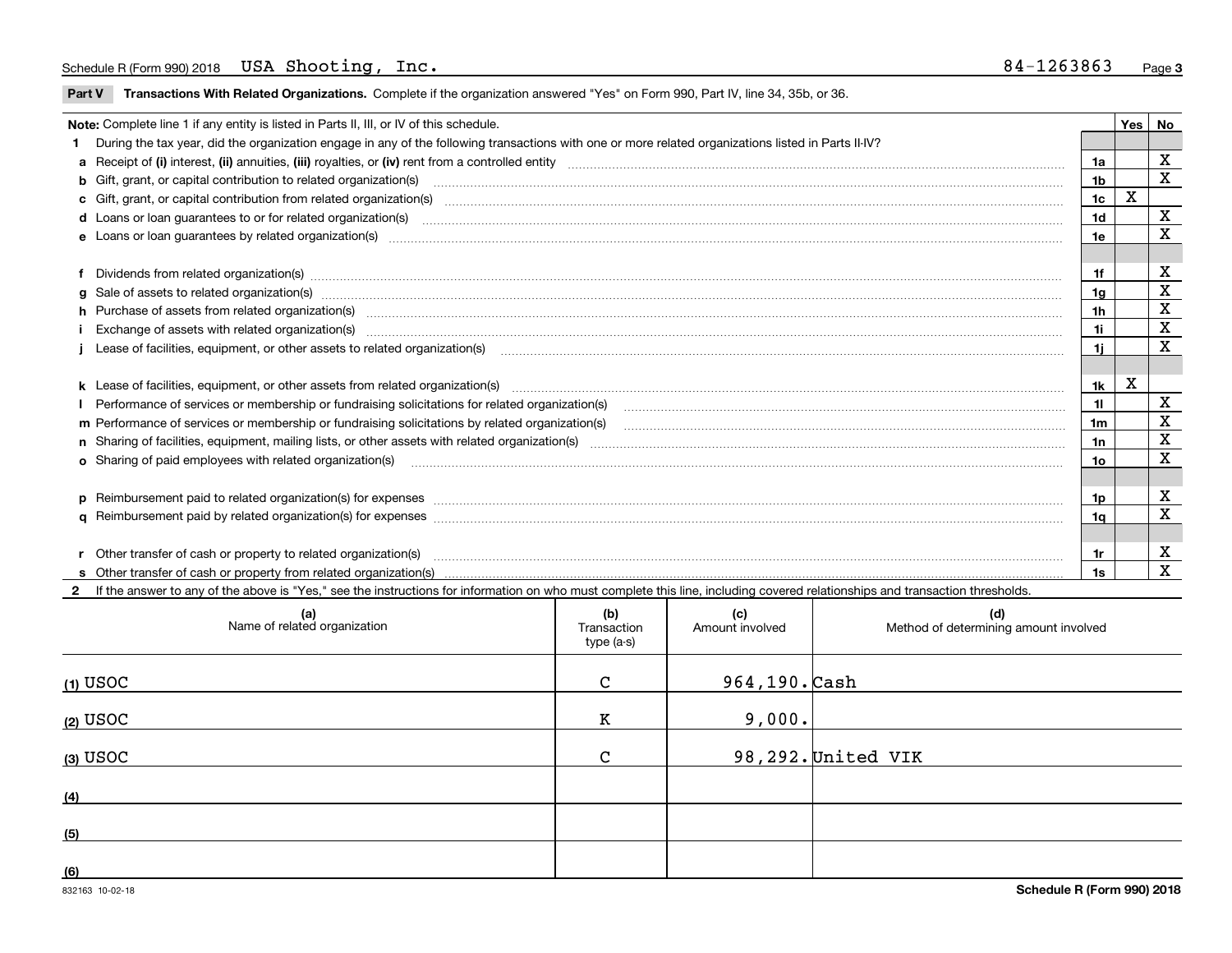#### Schedule R (Form 990) 2018 Page USA Shooting, Inc. 84-1263863

**Part VI Unrelated Organizations Taxable as a Partnership. Complete if the organization answered "Yes" on Form 990, Part IV, line 37.** 

Provide the following information for each entity taxed as a partnership through which the organization conducted more than five percent of its activities (measured by total assets or gross revenue) that was not a related organization. See instructions regarding exclusion for certain investment partnerships.

| ັ<br>(a)<br>Name, address, and EIN<br>of entity | ັ<br>ັ<br>(b)<br>Primary activity | (c)<br>Legal domicile<br>(state or foreign<br>country) | (d)<br>Predominant income<br>(related, unrelated,<br>excluded from tax under<br>sections 512-514) | (e)<br>Are all<br>partners sec.<br>501(c)(3)<br>orgs.?<br>Yes No | (f)<br>Share of<br>total<br>income | (g)<br>Share of<br>end-of-year<br>assets | (h)<br>Dispropor-<br>tionate<br>allocations?<br>Yes No | (i)<br>Code V-UBI<br>amount in box 20 managing<br>of Schedule K-1<br>(Form 1065)<br>$\overline{Yes}$ No | (i)<br>Yes No | (k) |
|-------------------------------------------------|-----------------------------------|--------------------------------------------------------|---------------------------------------------------------------------------------------------------|------------------------------------------------------------------|------------------------------------|------------------------------------------|--------------------------------------------------------|---------------------------------------------------------------------------------------------------------|---------------|-----|
|                                                 |                                   |                                                        |                                                                                                   |                                                                  |                                    |                                          |                                                        |                                                                                                         |               |     |
|                                                 |                                   |                                                        |                                                                                                   |                                                                  |                                    |                                          |                                                        |                                                                                                         |               |     |
|                                                 |                                   |                                                        |                                                                                                   |                                                                  |                                    |                                          |                                                        |                                                                                                         |               |     |
|                                                 |                                   |                                                        |                                                                                                   |                                                                  |                                    |                                          |                                                        |                                                                                                         |               |     |
|                                                 |                                   |                                                        |                                                                                                   |                                                                  |                                    |                                          |                                                        |                                                                                                         |               |     |
|                                                 |                                   |                                                        |                                                                                                   |                                                                  |                                    |                                          |                                                        |                                                                                                         |               |     |
|                                                 |                                   |                                                        |                                                                                                   |                                                                  |                                    |                                          |                                                        |                                                                                                         |               |     |
|                                                 |                                   |                                                        |                                                                                                   |                                                                  |                                    |                                          |                                                        |                                                                                                         |               |     |